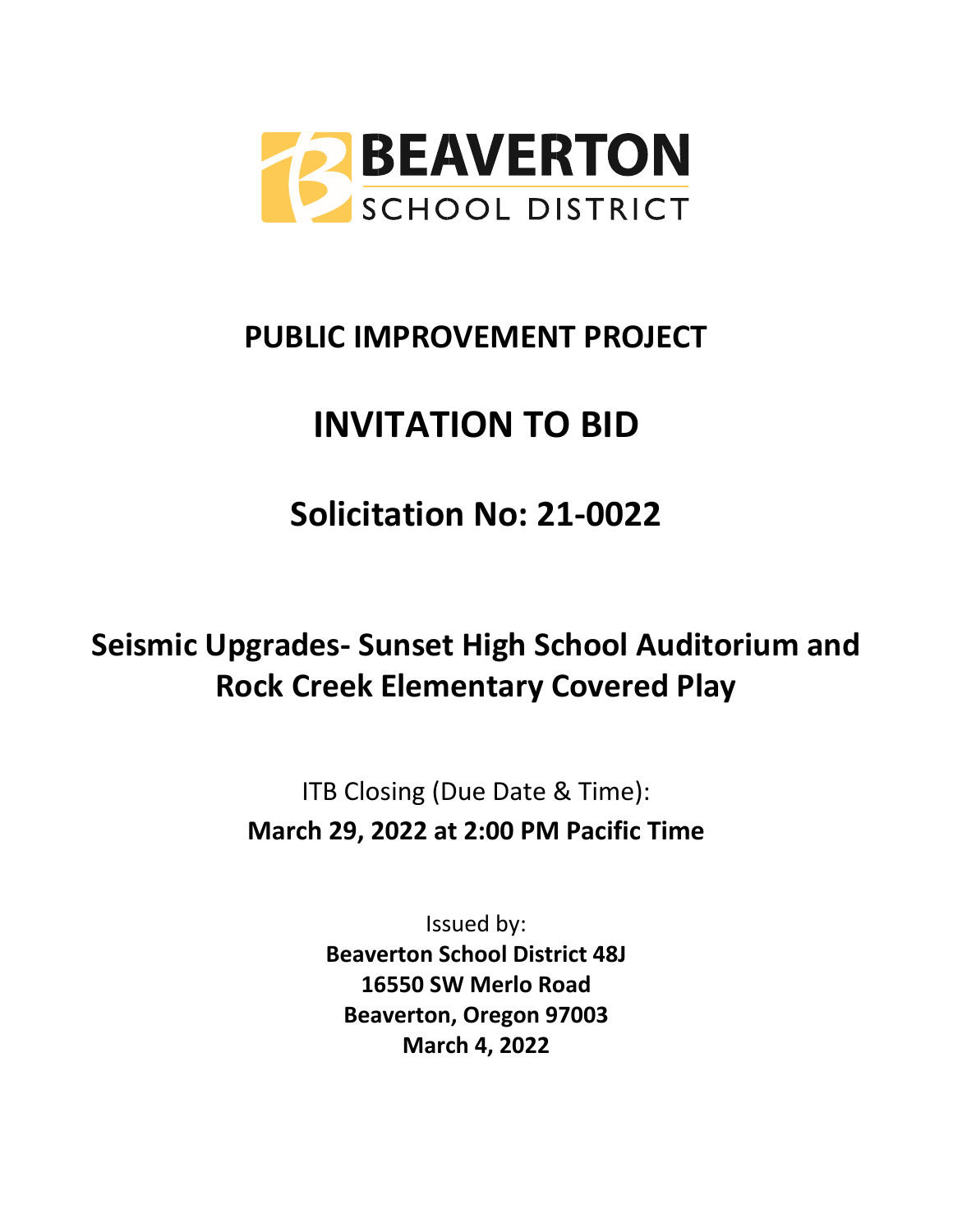#### SOLICITATION SUMMARY Solicitation No: ITB 21-0022

## **PUBLIC IMPROVEMENT INVITATION TO BID**

Solicitation No: ITB 21-0022

The purpose of this Invitation to Bid is to obtain competitive bids for retaining a General Contractor (GC) to furnish, install, manage, and coordinate all the work for seismic construction services at Sunset High School and Rock Creek Elementary. This is a public works project subject to ORS 279C.800 to 279C.870.

**A NON-MANDATORY pre-Bid conference will be held on March 9, 2022 at 3:00PM beginning at Sunset High School, 13840 NW Cornell Road, Portland, OR 97229 and then going to Rock Creek Elementary, 4125 NW 185th Avenue, Portland, OR 97229** 

Bidders must submit their Bid pursuant to the provisions of this Solicitation to [contracts@beaverton.k12.or.us,](mailto:contracts@beaverton.k12.or.us) **PRIOR** to the Closing:

## **SOLICITATION CLOSING: March 29, 2022 at 2:00 PM Pacific Time LATE BIDS WILL NOT BE ACCEPTED**

Timely submitted Bids will be opened and read aloud immediately after Closing at the below conference line: **+1(503)356.4400**

## **Participant code: 41605148**

Bidders must submit a **First-Tier Subcontractor Disclosure Form** \*EITHER\* with the emailed Bid submission \*OR\* by email to [contracts@beaverton.k12.or.us](mailto:contracts@beaverton.k12.or.us) no later than the Disclosure Deadline:

## **DISCLOSURE DEADLINE: March 29, 2022 at 4:00 PM Pacific Time**

Prospective Bidders must register with Oregon Buys -<https://oregonbuys.gov/>to obtain the Solicitation documents and related documents.

Bidders must familiarize themselves with the entire Solicitation.

**All questions and comments about this solicitation must be directed ONLY IN WRITING to: [contracts@beaverton.k12.or.us](mailto:contracts@beaverton.k12.or.us)**

**THE DISTRICT MAY REJECT ANY BID NOT IN COMPLIANCE WITH ALL PRESCRIBED REQUIREMENTS**.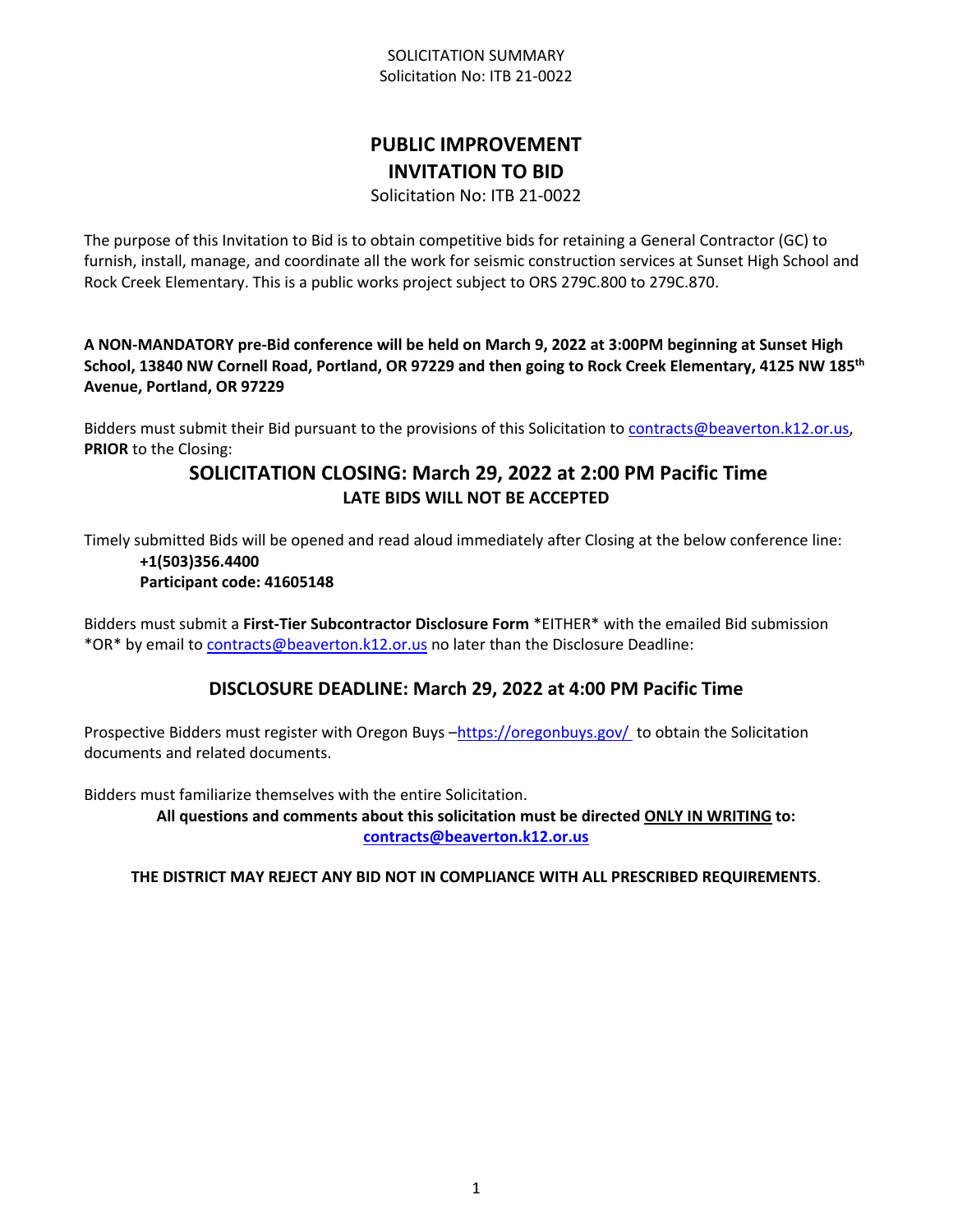#### SECTION I - INTRODUCTION Solicitation No: ITB 21-0022

#### **1. INTRODUCTION:**

This Solicitation is issued pursuant to ORS 279A, ORS 279C and the Oregon Attorney General Model Rules Divisions 46 and 49. Pursuant to ORS 279C.375(5), the District may award a single Contract, or multiple Contracts under this Solicitation.

#### **2. DEFINITIONS:**

The term "District" or "Owner" throughout this document means the Beaverton School District. The term "Bidder" means the person or firm that submits a Bid in response to this Solicitation. The term "Bid" or "Offer" means a written response to provide services in response to this Solicitation. The term "Contractor" or "Supplier" means the Bidder(s) awarded a contract as a result of this Solicitation.

#### **3. SOLICITATION REVIEW:**

Bidders must carefully review the Solicitation documents and are responsible for knowing and understanding all terms and conditions. Unless defects, ambiguities, omissions, or errors are brought to the District's attention by protest pursuant to REQUEST FOR CLARIFICATION OR CHANGE; SOLICITATION PROTESTS (Section III, Paragraph 5), protests or appeals based on such defects, ambiguities, omissions or errors received after issuance of the Notice of Intent to Award may not be favorably considered.

#### **4. BACKGROUND:**

- a. The Beaverton School District encompasses approximately 57 square miles in northwestern Oregon in Washington County. The District, located in the Portland, Oregon metro area, is the third largest School District in Oregon.
- b. The Beaverton School District has approximately 4,700 employees. The District is responsible for educating approximately 40,870 students in kindergarten through grade 12 at thirty-four (34) Elementary Schools, eight (8) Middle Schools, six (6) High Schools, five (5) Options Schools, and nineteen (19) Options Programs.

#### **5. GENERAL SCOPE OF WORK:**

The General Scope of this Project includes seismic construction services for the Sunset High School Auditorium and Rock Creek Elementary covered play. The work is described in more detail in the Statement of Work and in the Exhibits to this ITB (e.g., Drawings, Specifications, etc.).

#### **6. SOLICITATION DOCUMENTS:**

The Solicitation Documents are organized in the following manner: SOLICITATION SUMMARY SECTION I – INTRODUCTION SECTION II – STATEMENT OF WORK SECTION III – SOLICITATION RULES SECTION IV—PUBLIC WORKS REQUIREMENTS SECTION V – ATTACHMENTS

#### **7. CONTRACT:**

The successful Bidder(s), selected by the District, will receive an AIA A101 Owner Contractor Agreement with AIA A201 General Conditions. A sample is enclosed herein (see Attachments). The provisions of the sample AIA A101 Owner Contractor Agreement and AIA A201 General Conditions are in addition to the requirements set forth in this Solicitation.

a. Bidders are advised to thoroughly review and familiarize themselves with the standard contract. Certain contract terms reflect state statute and may not be altered.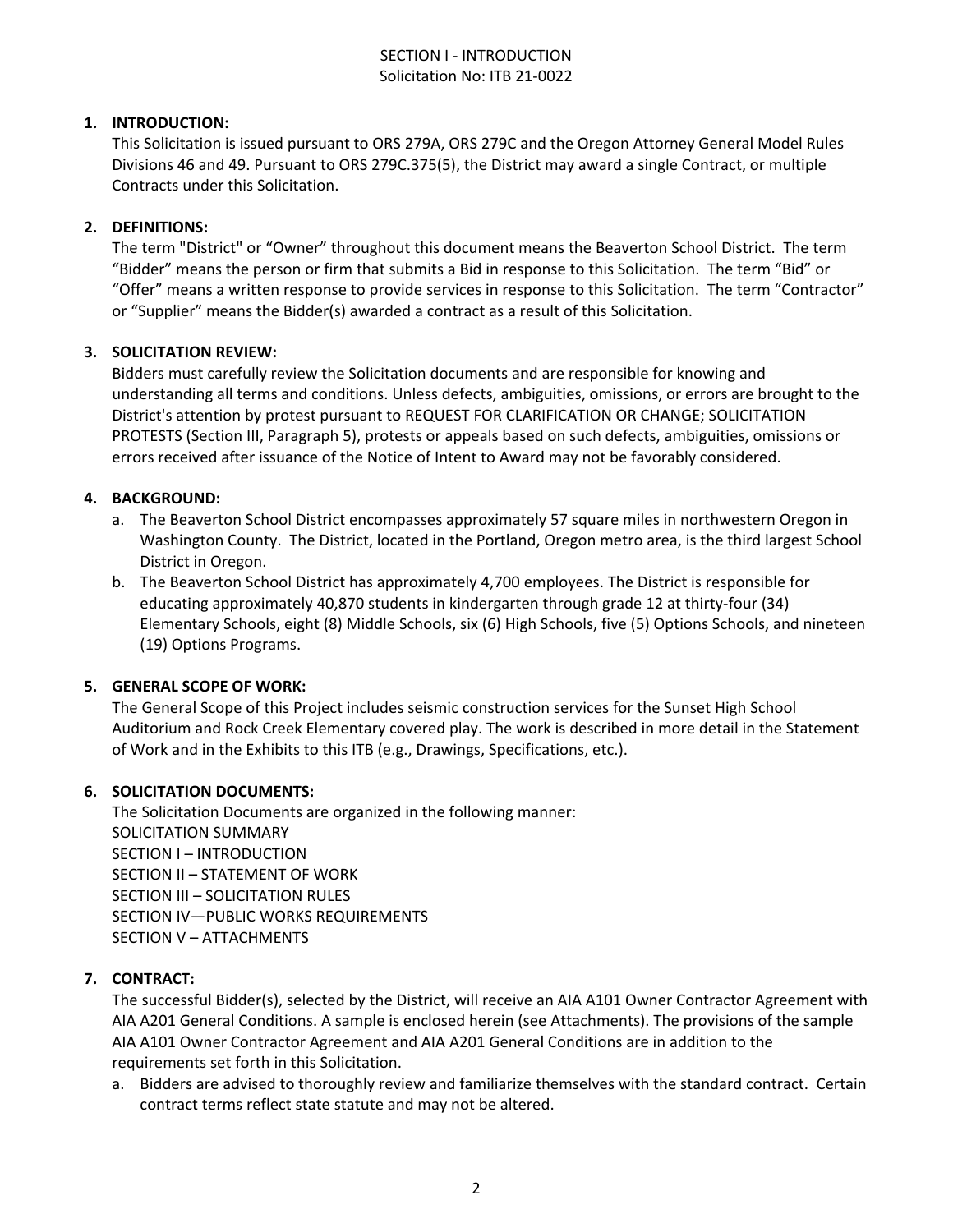#### SECTION I - INTRODUCTION Solicitation No: ITB 21-0022

- b. The Contractor will be expected to promptly sign a contract including all standard terms and conditions contained in the sample contract.
- c. Personnel or subcontractor substitution if the contractor must substitute personnel or subcontractor(s) included in the original bid they must obtain written District approval of substituted personnel, prior to substitution.

#### **8. AMENDMENTS:**

The District may amend a Contract without additional competition pursuant to OAR 137-049-0910.

#### **9. IMPORTANT RESPONSIBILITIES:**

Bidders are responsible for knowing and understanding all of this Solicitation's requirements, terms, conditions, and rules. Bidders may submit questions or clarification requests to [contracts@beaverton.k12.or.us](mailto:contracts@beaverton.k12.or.us) not later than March 17, 2022. The District will respond to all such questions/clarification requests submitted prior to the applicable deadline, if the District, in it's sole discretion, deems a response necessary.

Bidders shall promptly notify the District of any defects, ambiguities, omissions, or errors are brought to the District's attention by protest pursuant to REQUESTS FOR CLARIFICATION, CHANGE, SUBSTITUTION REQUEST, OR SOLICITATION PROTEST (Section III, Paragraph 5), protests or appeals based on such defects, ambiguities, omissions or errors received after issuance of the Notice of Intent to Award may not be favorably considered.

#### **10. DISTRICT REPRESENTATIVE:**

The District Representative for the project is Kurt Meeusen, Construction Project Manager.

#### **11. SOLICITATION SCHEDULE:**

The milestones for the selection process are set forth below. The purpose of this schedule is for Bidder information only. Required dates for Contract period milestones, submittals and any other activities are provided elsewhere in this Solicitation. The District reserves the right to deviate from this schedule.

| <b>Solicitation Milestone</b>                       | Date                       |
|-----------------------------------------------------|----------------------------|
| Non-Mandatory Pre-Bid conference                    | March 9, 2022, 3:00 PM PST |
| Deadline for submitting requests for clarification, |                            |
| change, substitution, or solicitation protest       | March 17, 2022 2:00 PM PST |
| <b>Bids Due: Closing</b>                            | March 29, 2022 2:00PM PST  |
| Anticipated Notice of Intent to Award (NOI)         | on or about March 30, 2022 |
| <b>Anticipated Executed Contract</b>                | on or about April 6, 2022  |

#### **12. CONTACT DURING SOLICITATION:**

Questions must be submitted in writing via email to [contracts@beaverton.k12.or.us](mailto:contracts@beaverton.k12.or.us) as indicated in the Solicitation Summary. Bidders may also contact Purchasing Staff with questions. No other contact regarding this Solicitation, including with the design team or District Representative during the solicitation process (prior to executed contract) is permitted. Unauthorized contact regarding this Solicitation may subject the offender's Bid to rejection. Contact with District Staff / design team Members during the Pre-Bid Conference is authorized.

**13.** Additional information regarding this solicitation and certain forms for download are available on Oregon Buys <https://oregonbuys.gov/> .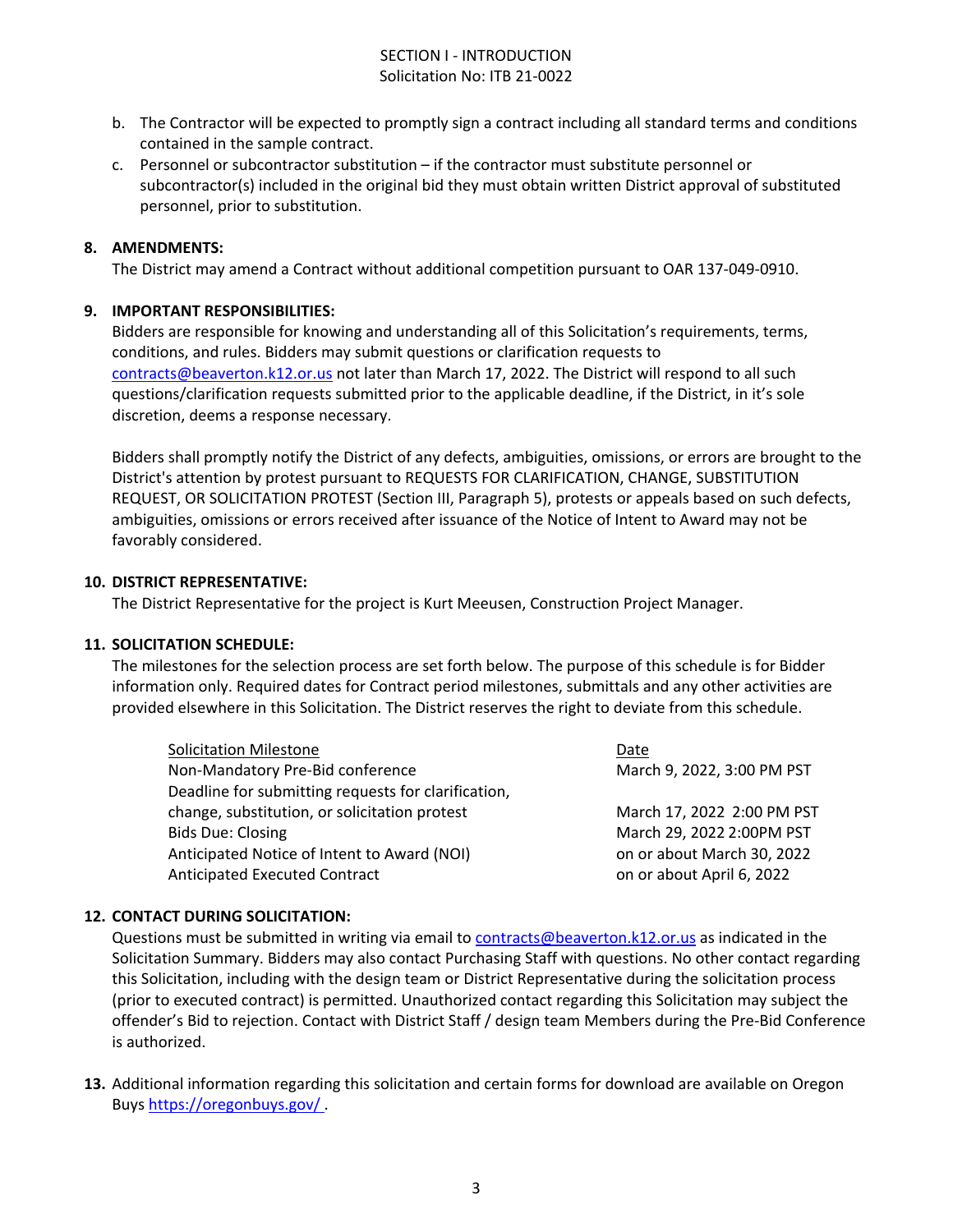#### SECTION I - INTRODUCTION Solicitation No: ITB 21-0022

#### **14. COMMERCIAL ACTIVITIES TAX:**

The Beaverton School District is a governmental entity and thus specifically excluded from being a subject taxpayer per the rules. This exemption is currently under review by the Oregon Department of Revenue. Please separate all claimed CAT money believed to be chargeable to the District as individual lines on any invoice. The District will not pay CAT money in the normal course of payments made unless/until the DOR provides guidance indicating school district projects are subject to the Corporate Activities Tax.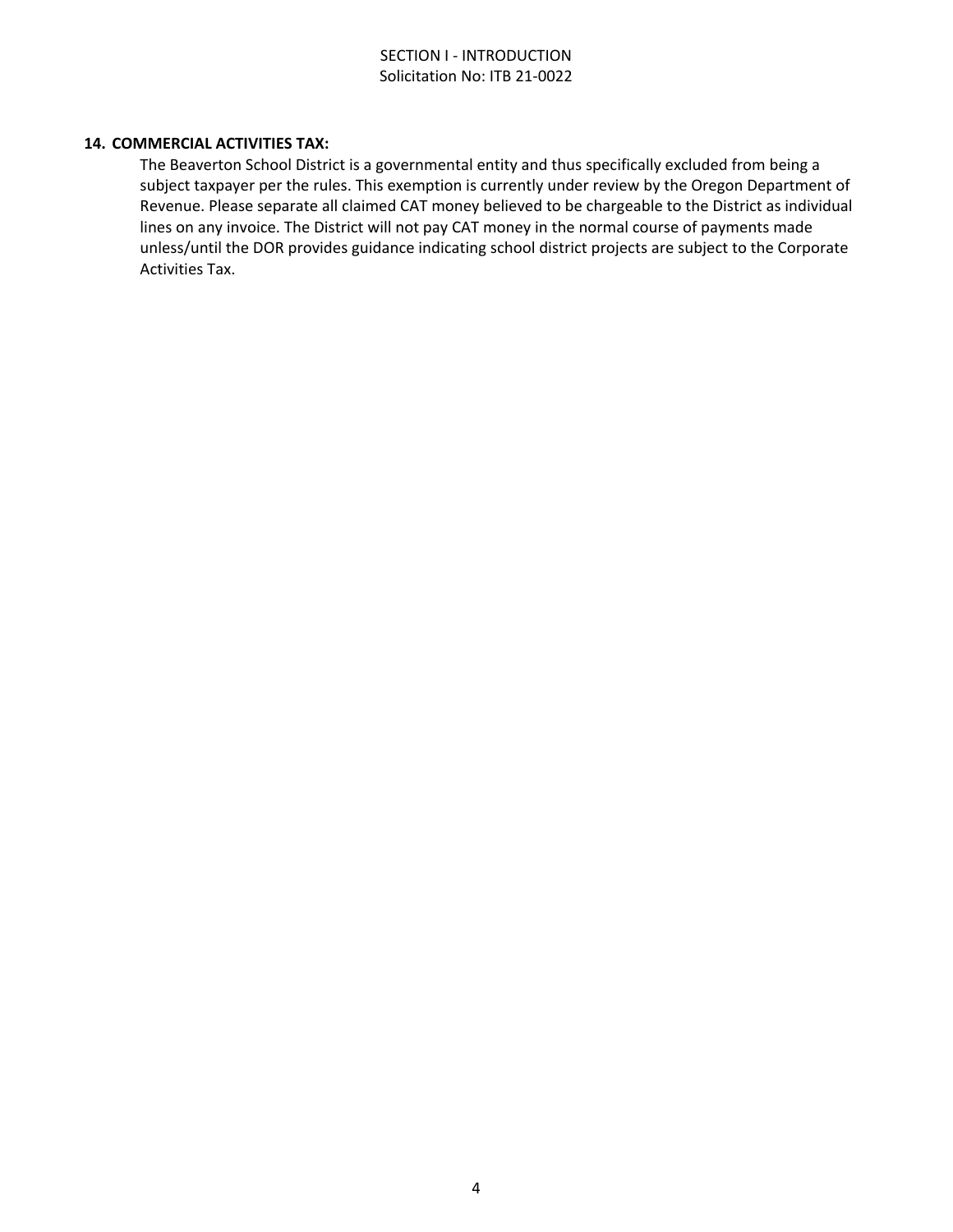#### **1. PURPOSE AND INTRODUCTION:**

This solicitation is for retaining a general contractor (GC) to furnish, install, manage and coordinate all work as shown in the attached documents on behalf of the Beaverton School District. This project is for the provision of Construction Services for the Sunset High School Auditorium and Rock Creek Covered Play Seismic project. All work is to achieve final completion by September  $2<sup>nd</sup>$ , 2022 during the summer break. The Project is described in summary terms below and in the attached documents.

#### **2. BACKGROUND AND SCHOOL DESCRIPTION:**

This project is going to take place at 2 buildings around the school district;

**Sunset High School**: This project will require work at the Sunset High School Auditorium, originally constructed in 1959. The school is located at 13840 NW Cornell Rd, Portland, OR 97229.

**Rock Creek Elementary:** This project will require work at the Rock Creek Elementary School, originally constructed in 1975 and has had several renovations. The school is located at 4125 NW 185th Ave, Portland, OR 97229.

#### **3. OPERATIONAL ATTRIBUTES:**

The District requires the project to be completed by September 2<sup>nd</sup>, 2022. See project milestones below for further information. Coordination with summer maintenance activities will be required.

#### **4. GENERAL SCOPE OF WORK:**

Please refer to attached plans and specifications. It is intended that the Contractor provides a complete project and coordinates work with the District, Contractors and Consultants hired by the District, and all applicable agencies having authority.

- a. Work to include supplying, storing, and handling of all required materials.
- b. Work includes protection of neighboring finishes and replacement/repair of any damaged surfaces including but not limited to ceiling tiles, wall board, paint, insulation, concrete block, etc.
- **c.** Contractor shall provide all labor, materials, equipment, transportation, and other facilities and services as necessary and/or required to execute all of the Work. Contractor shall provide a full time superintendent for the duration of the project to monitor and coordinate all work activities**.**
- d. All work areas shall be cleaned of any construction debris on a daily basis. General Contractor is responsible for material removal and disposal. Provide dust control and HVAC protection as required to protect the rest of the school from construction fumes and debris. Upon completion of the project, the General Contractor is to provide final cleaning of all work installed, replaced or repaired including jobsite office.

#### **5. SPECIFIC CONSTRUCTION SERVICES:**

- 1. Coordinate weekly construction meetings with the District and the design team.
- 2. Prepare site and building logistics plans to encompass all proposed activities and impacts to the site, adjacent properties, and neighboring streets.
- 3. Fully coordinate the work of all subcontractors and suppliers. Provide regular and on-going quality inspection and assistance to the Design Team in ensuring that the work meets all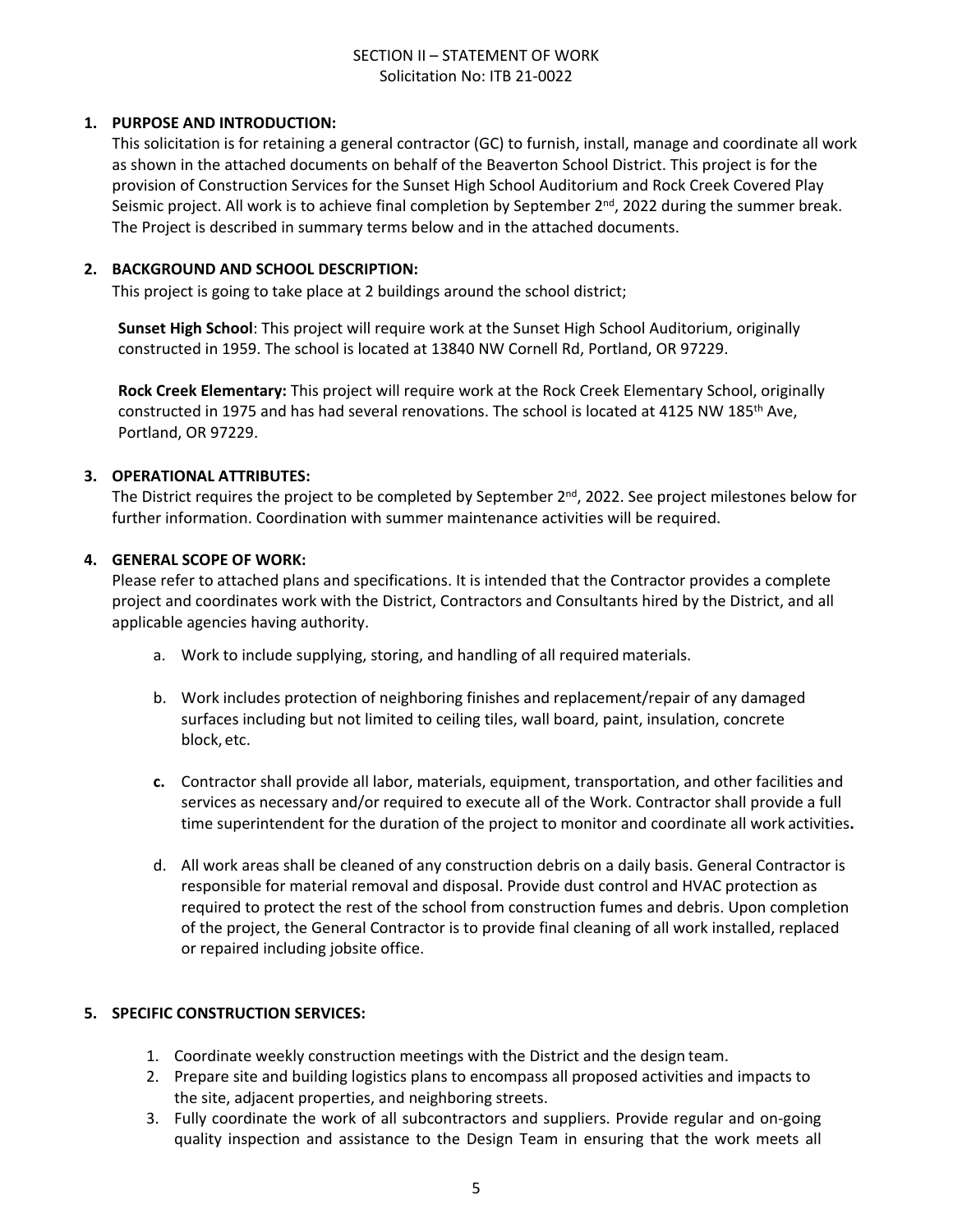specifications and applicable codes.

- 4. Coordinate inspections with the authority have jurisdiction (AHJ) and third-party special inspections (provided by the District).
- 5. Review and expedite all change order requests and maintain logs.
- 6. Coordinate with BSD FF&E efforts.
- 7. Monitor compliance with payment of prevailing wages on all contracts and subcontracts, per ORS 279C.
- 8. Maintain in a current condition all Project Records, including permits, construction documents, as-built records, meeting records, submittals, inspection reports, invoices, delivery receipts, daily activity logs, Requests for Information (RFI); RFI logs; Submittals; Submittal Logs; Inspection Reports; Change Order Proposals (COP); COP logs; Change Orders (CO); CO logs; Construction Change Directives (CCD); CCD logs; Architect's Supplemental Instructions (ASI); ASI logs; Permits; Project Allowance(s) Reconciliation; Project Contingency status reports; and Project Schedule updates.
- 9. Transmit copies of DVMWESB Contact Logs, Career Learning Reports and Apprenticeship Program Logs monthly via eBuilder (as required).
- 10. Intelligent and selective use of Building Information Modeling (BIM), where applicable.
- 11. Use of the District's internet-based e-Builder Project Management System for coordination of efforts, approvals, and expedited communication is required.

#### **6. PROJECT SCHEDULE**

The project milestones are set forth below. The dates are approximate but will be followed to the extent reasonably possible. The purpose of this schedule is for information only.

| Project Milestone               | Completion                            |
|---------------------------------|---------------------------------------|
| Release ITB                     | March 3rd, 022                        |
| Pre-Bid conference              | March 9th, 2022, 3:00 PM Pacific Time |
| Deadline for Questions          | March 17th, 2022.                     |
| Final Addendum (if Required)    | March 22 <sup>nd</sup> , 2022         |
| <b>Bids Due</b>                 | March 29th, 2022                      |
| Notice of Intent to Award (NOI) | March 30 <sup>th</sup> , 2022         |
| <b>Award Contract</b>           | On or about April 6th, 2022           |
| <b>Construction Start</b>       | June 22nd, 2022                       |
| SHS floor leveling completed    | August 15 <sup>th</sup> , 2022        |
| <b>Substantial Completion</b>   | August 26th, 2022                     |
| <b>Final Completion</b>         | September 2 <sup>nd</sup> , 2022      |
|                                 |                                       |

#### **7. RETAINAGE:**

Retainage for this Project shall be 5%. See the attached Sample Contract for specific terms and conditions regarding retainage. The Awarded Contractor may be given the options for retainage:

- Held in a District-owned interest-bearing account
- Held in a Contractor-owned account, if Contractor executes the District's Control Agreement
- Provide the District with a Retention Bond
- Other method as deemed acceptable by the District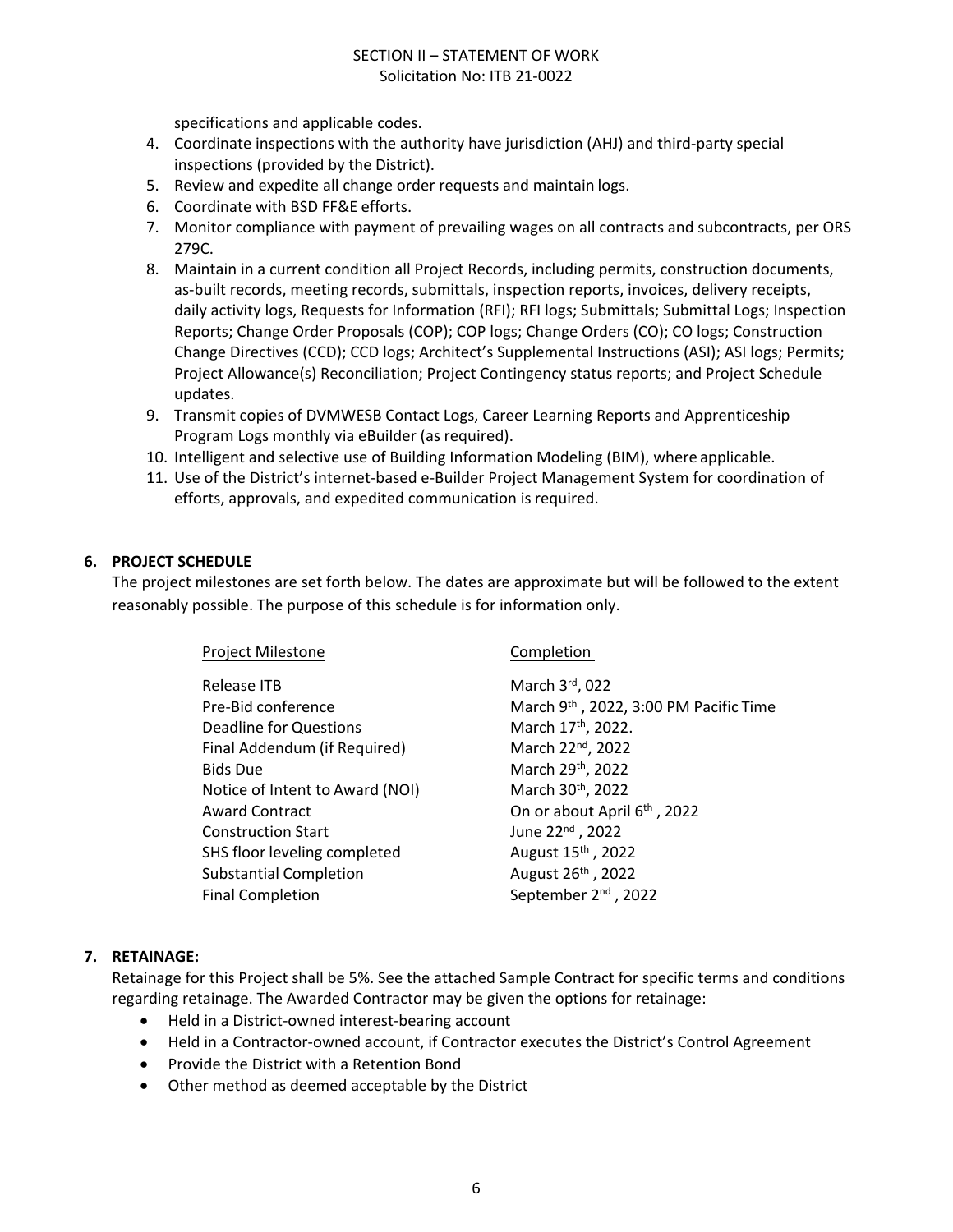#### **8. BONDS AND INSURANCE:**

The Contractor awarded this solicitation must, within Five (5) calendar days after receipt of the Contract for signature:

- a. Provide the required Performance Bond and Payment Bond;
- b. Provide proof that the Statutory Public Works Bond has been filed with the CCB;
- c. Provide Insurance Certificate(s) (summary-level insurance requirements are listed below; Exhibit E of the Sample Contract includes all requirements) and any guarantees and/or other required item(s).
- d. Sign the Contract issued by the District Purchasing Department.
- e. If these items are not received as specified then the Contract may not be executed, a Bid bond claim may be filed, and the Contract may be awarded to the next lowest Bidder.

#### **Summary-Level Insurance Requirements\*** (See Exhibit E to the Attached Sample Contract for all Requirements)

| Insurance Coverage Type              | Occurrence/Loss         | Aggregate               | District as<br>Additional<br>Insured | Subrogation<br>Waived | Required<br>for Sub-<br>Contractors<br>*** |
|--------------------------------------|-------------------------|-------------------------|--------------------------------------|-----------------------|--------------------------------------------|
| <b>Employer's Liability</b>          |                         | \$500,000               |                                      | X                     |                                            |
| Worker's Comp                        | <b>Statutory Limits</b> | <b>Statutory Limits</b> |                                      | X                     | x                                          |
| <b>Commercial General Liability</b>  | \$1,000,000             | \$2,000,000             | x                                    |                       | X                                          |
| <b>Business Automobile Liability</b> |                         | \$1,000,000             | X                                    |                       | X                                          |
| Professional Liability**             | \$1,000,000             | \$2,000,000             |                                      |                       | x                                          |
| Pollution Liability Insurance        | \$1,000,000             | \$1,000,000             |                                      |                       |                                            |
| Asbestos/hazardous                   |                         |                         |                                      |                       |                                            |
| materials Abatement**                |                         |                         |                                      |                       | Χ                                          |
| <b>True Umbrella Policy</b>          |                         | \$5,000,000             |                                      |                       |                                            |
| <b>Builder's Risk</b>                | Contract Amt.           | Contract Amt.           |                                      |                       |                                            |

**\***The Summary-Level Insurance Requirements are only intended to draw Bidders' attention to the Insurance Requirements for this Solicitation. Bidders must carefully review Exhibit E Insurance Requirements to the Sample Contract for exact and full Insurance Requirements. I If there are any discrepancies between the Summary-Level Insurance Requirements and those listed under Exhibit E Insurance Requirements to the Sample Contract, Exhibit E Insurance Requirements to the Sample Contract shall govern.

**\*\***Only required if such services are included in the Contract/Sub-Contracts resulting from this Solicitation.

**\*\*\***The District may require Contractor to provide certificates of Sub-Contractor's insurance at any time.

#### **Insurance Waiver Requests: Any Insurance Waiver Requests must be submitted in writing to [contracts@beaverton.k12.or.us,](mailto:contracts@beaverton.k12.or.us) prior to the Deadline for Questions/Change Requests/Solicitation Protests.**

#### **9. NOTICE TO PROCEED:**

- a. The Contractor must not begin work until a Notice to Proceed is issued by the District Representative.
- b. The District reserves the right to cancel the Contract at no penalty if it is in the best interest of the public to do so, if:
	- i. A protest was received that overturns the award of this Contract, or
	- ii. Funding for the project is not available.

#### **10. ADDITIONAL REQUIREMENTS:**

a. The District has implemented the e-Builder Project Management software platform for coordination of efforts, approvals, and expedited communication. All prime project team members will be required to utilize the program. Each Contractor will be provided a seat (license) and a minimum of four (4) hours training.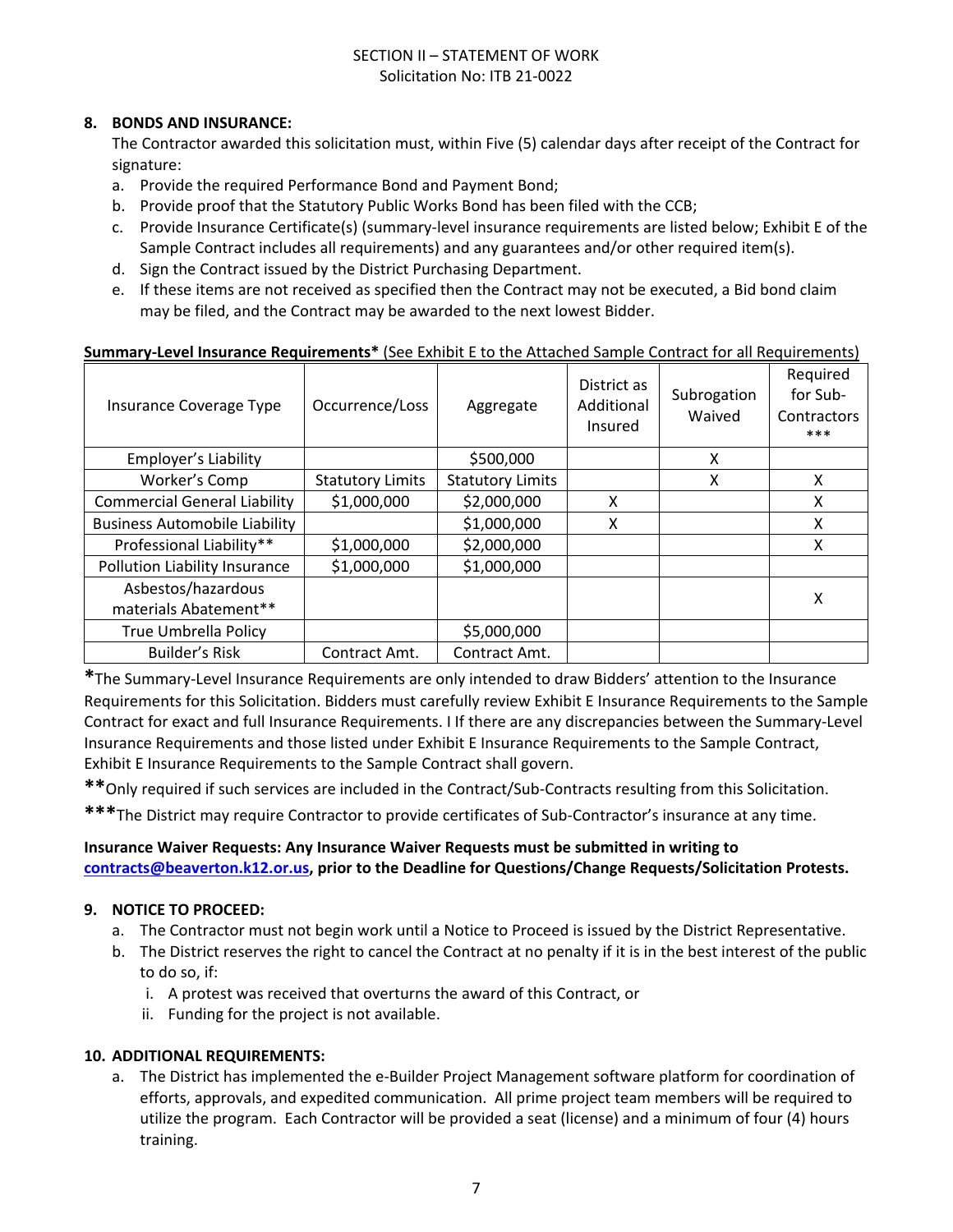- b. All persons involved in the project who will have a physical presence on site at any time during the course of the project will need to clear a background check. The basic criteria of clearance and refusal offenses will be provided by the District Project Representative. Contractors and sub-contractors must provide a report of who has cleared the background check by an approved agency.
- c. **LIQUIDATED DAMAGES:** If the Work is not Substantially Complete by the applicable required Substantial Completion date, the Contractor shall pay to the Owner liquidated damages in the amount of **\$500.00** for each and every day of delay in achieving Substantial Completion.

#### **10. BUSINESS EQUITY:**

The Bidder understands that the District maintains a goal of engaging minority, women, emerging, servicedisabled veteran and socially or economically disadvantaged businesses (DMWESBSDVBE) as service providers in delivering services necessary to implement our bond program. The District aspires to a goal of ten (10) percent DMWESBSDVBE content, by contract value, in completing our capital bond work, and the Contractor shall expend reasonable efforts to reach this content in the total value of their contracts with the District.

#### **11. NO WAIVER OF CONDITIONS**:

Failure of the Owner to insist on strict performance will not constitute a waiver of any of the provisions of this Contract or waiver of any other default of the Contractor.

#### **12. SAFE, INCLUSIVE, AND RESPECTFUL WORKSITE.**

a. Each of the Awarded Contractor's employees, subcontractors' employees and principals / owners involved in the Work shall be required to act in a safe, respectful, inclusive, and professional manner while performing the Work. This includes but is not limited to the Contractor taking whatever means and manner of action Contractor deems necessary to prevent, control, and enforce, any acts in violation of the forgoing standards ("Incidents"). Incidents include, but are not limited to: 1)excessive, offensive, or disruptive noise, including music; 2) the use of offensive language; 3) smoking or drinking of alcoholic beverages, or use of illegal substances on the Site; 4) physical violence; 5) riding in the passenger elevators; 6) thievery; 7) the transportation of articles or materials deemed hazardous; and 8) symbols, language, and other acts of hate, racism, sexism, discrimination, harassment, and bullying.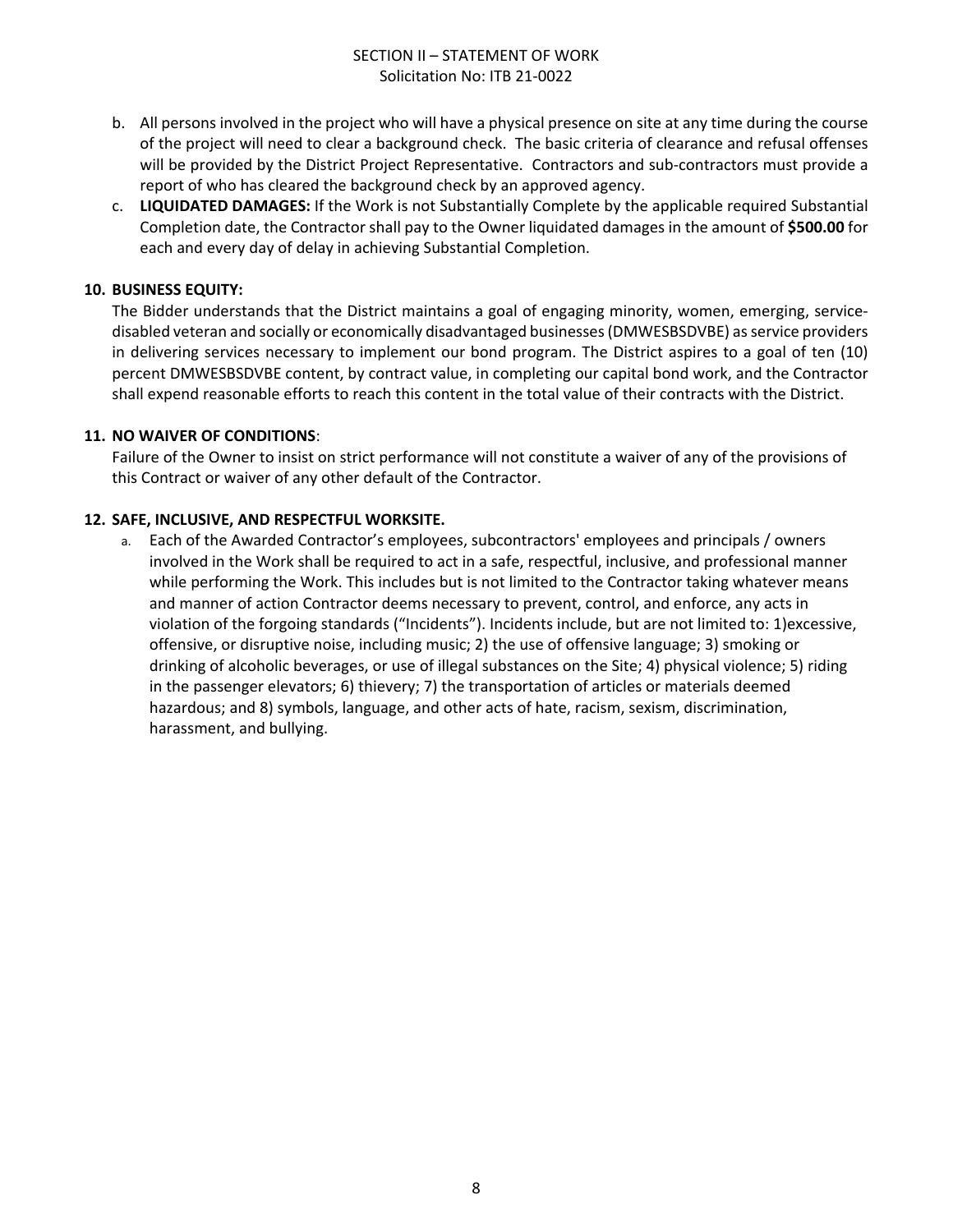#### **1. DEFINITIONS**

The terms "District" or "Owner" throughout this document means the Beaverton School District. The term "Bidder" means the person or firm that submits a Bid in response to this Solicitation. The terms "Bid" or "Offer" means a written response to provide services in response to this Solicitation. The terms "Contractor" or "Supplier" means the Bidder awarded a contract as a result of this Solicitation. Terms not otherwise defined in the Solicitation Documents may assume definitions found in the laws, regulations, and/or policies governing this Solicitation.

#### **2. SELECTION PROCEDURE**

This Solicitation is a Formal Invitation to Bid for a Public Improvement Project, issued Pursuant to ORS 279A, ORS 279C and the Oregon Attorney General Model Rules Divisions 46 and 49 and District Policies.

#### **3. ELIGIBILITY TO BID**

- a. **Construction Contracts.** The District will not consider a Person's Offer to do Work as a Contractor, as defined in ORS 701.005(2), unless the Person has a current, valid certificate of registration issued by the Construction Contractor's Board at the time the Offer is made.
- b. **Landscape Contracts.** The District will not consider a Person's Offer to do Work as a landscape Contractor as defined in ORS 671.520(2), unless the Person has a current, valid landscape Contractor's license issued pursuant to ORS 671.560 by the State Landscape Contractors Board at the time the Offer is made.
- c. **Non-complying Entities.** The District will deem a Bid received from a Person that fails to comply with this rule nonresponsive and will reject the Bid as stated in ORS 279C.365(1)(k), unless contrary to federal law or subject to different timing requirements set by federal funding agencies.
- d. **Asbestos Abatement Work.** The Contractor or a subcontractor under the Contract must be licensed under ORS 468A.720 for work regarding asbestos abatement projects.

#### **4. PRE-BID CONFERENCE**

- a. **Purpose.** The District may hold pre-Bid conferences with prospective Bidders prior to Closing, to explain the procurement requirements, obtain information, and/or to conduct site inspections.
- b. **Required Attendance.** The District may require attendance at the pre-Bid conference as a condition for submission of a Bid. A mandatory attendance requirement is considered to have been met if, at any time during the mandatory meeting, a representative of an offering firm is present.
- c. **Notice.** The Summary page of this solicitation indicates the pre-Bid conference scheduled date and time, and whether the pre-Bid conference is mandatory or non-mandatory.
- d. **Statements Not Binding.** Statements made by the District's representatives at the pre-Bid conference do not change the Solicitation unless the District confirms such statements by Written Addendum.

#### **4. ADDENDA**

- a. **Issuance; Receipt.** The District may change this Solicitation only by Written Addenda. A Bidder must provide written acknowledgement of receipt of all issued Addenda with their Bid on the Bidder Certification.
- b. **Notice and Distribution.** The District will publish notice of all Addenda on the Oregon Buys Website. Addenda may be downloaded from the Oregon Buys website. It is the Bidders' responsibility to inquire about Addenda. Bidders should frequently check the Oregon Buys website until Closing about any Addenda issued, i.e., at least once weekly until the week of Closing and at least once daily the week of the Closing.
- c. **Timelines; Extensions.** The District will issue Addenda within a reasonable time to allow prospective Bidders to consider the Addenda in preparing their Bid. The District may extend the Closing if the District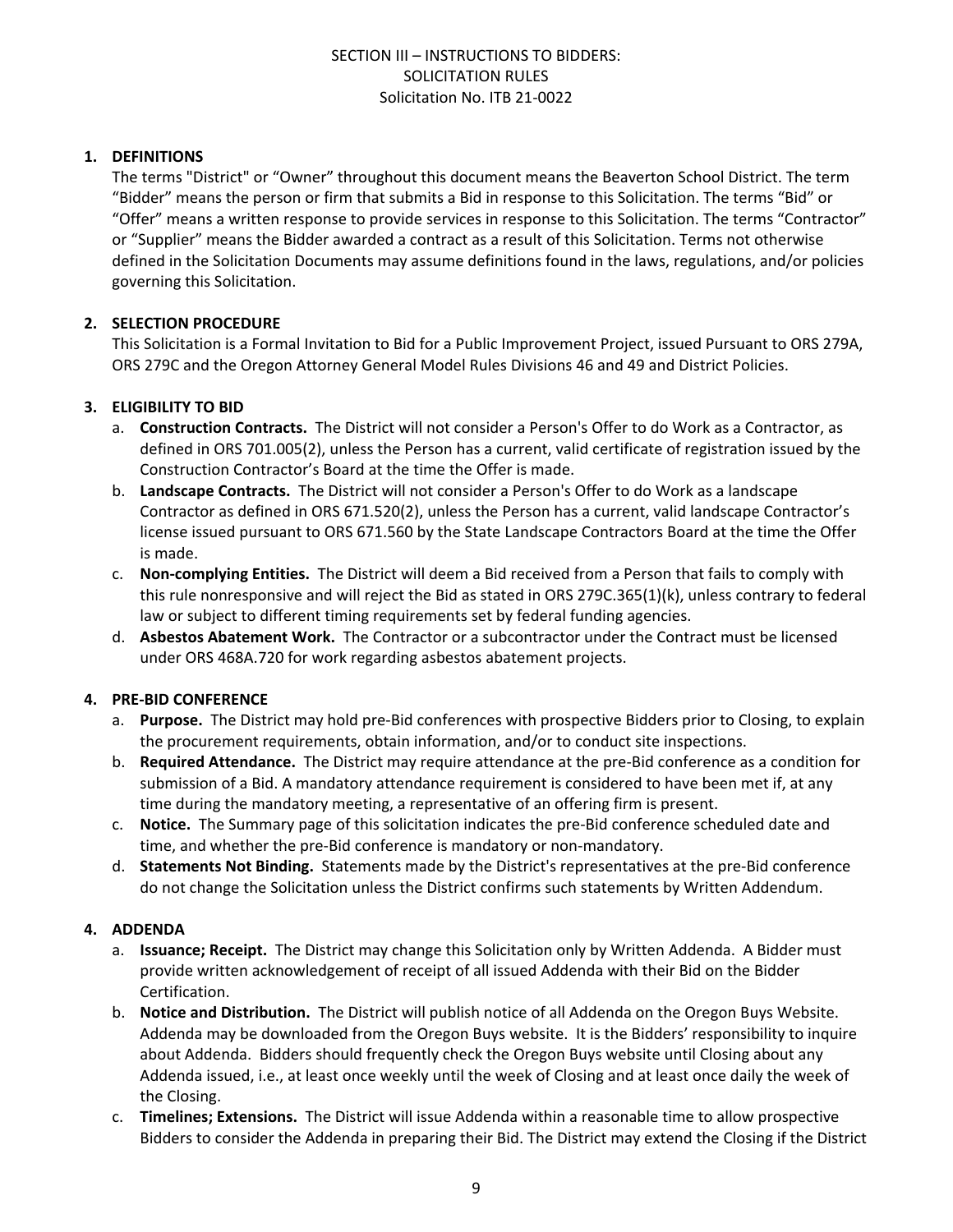determines prospective Bidders need additional time to review and respond to Addenda. Except to the extent required by public interest, the District will not issue Addenda less than 72 hours before the Closing unless the Addendum also extends the Closing.

d. **Request for Change or Protest.** Unless a different deadline is set forth in the Addendum, a Bidder may submit a Written request for change or protest to the Addendum, as provided in OAR 137-049-0260, by the close of the District's next business day after issuance of the Addendum, or up to the last day allowed to submit a request for change or protest under OAR 137-049-0260, whichever date is later. The District will consider only a Bidder's request for change or protest to the Addendum; the District will not consider a request for change or protest to matters not added or modified by the Addendum, unless the Bidder submits the request for change or protest before the deadline for the District's receipt of request for change or protests as set forth in OAR 137-049-0260(2) and (3).

#### **5. REQUESTS FOR CLARIFICATION, CHANGE, SUBSTITUTION REQUEST, OR SOLICITATION PROTEST**

a. **Clarification.** No later than the deadline for submitting a written request for clarification, change, substitution, or solicitation protest a Bidder may request that the District clarify any provision of the Solicitation. Such requests must be received prior to the stated deadline in email at [contracts@beaverton.k12.or.us.](mailto:contracts@beaverton.k12.or.us) The District's clarification to a Bidder, whether orally or in Writing, does not change the Solicitation and is not binding on the District unless the District amends the Solicitation by denoting "CHANGES" on a written Addendum.

#### b. **Request for Change.**

i. **Delivery.** No later than the deadline for submitting a written request for clarification, change, substitution, or solicitation protest, a Bidder may request in writing a change to the Solicitation Documents. A Bidder must deliver the Written request for change to the District prior to the stated deadline to [contracts@beaverton.k12.or.us.](mailto:contracts@beaverton.k12.or.us) (Bidder is responsible for ensuring receipt by the District.)

#### ii. **Content of Request for Written Change:**

- A. A Bidder's Written request for change must include a statement of the requested change(s) to the Contract terms and conditions, including any Specifications, together with the reason for the requested change.
- B. A Bidder must include the following identifying information it its request for change as follows:
	- I. "Request for Change"; and
	- II. Solicitation number.

#### c. **Substitution Requests.**

- i. **During Solicitation.** No later than the deadline for submitting a written request for clarification, change, substitution, or solicitation protest, a Bidder may request in writing a substitution to any specified products (e.g., requests for approved equal decisions, etc.). Such requests must be submitted prior to the stated deadline to [contracts@beaverton.k12.or.us](mailto:contracts@beaverton.k12.or.us). (Bidder is responsible for ensuring receipt by the District.) Requests must be submitted using the Substitution Request Form if one is attached to this Solicitation.
- ii. **During Contract.** Any Substitution Requests submitted after a Contract has been executed shall be governed by the terms and conditions of said Contract.

#### d. **Protest.**

i. **Delivery.** No later than the deadline for submitting a written request for clarification, change, substitution, or solicitation protest, a Bidder may protest Specifications or Contract terms and conditions. A Bidder must deliver a written protest on those matters to [contracts@beaverton.k12.or.us](mailto:contracts@beaverton.k12.or.us) by the stated deadline.

#### ii. **Content of Protest.**

A. A Bidder's Written protest must include: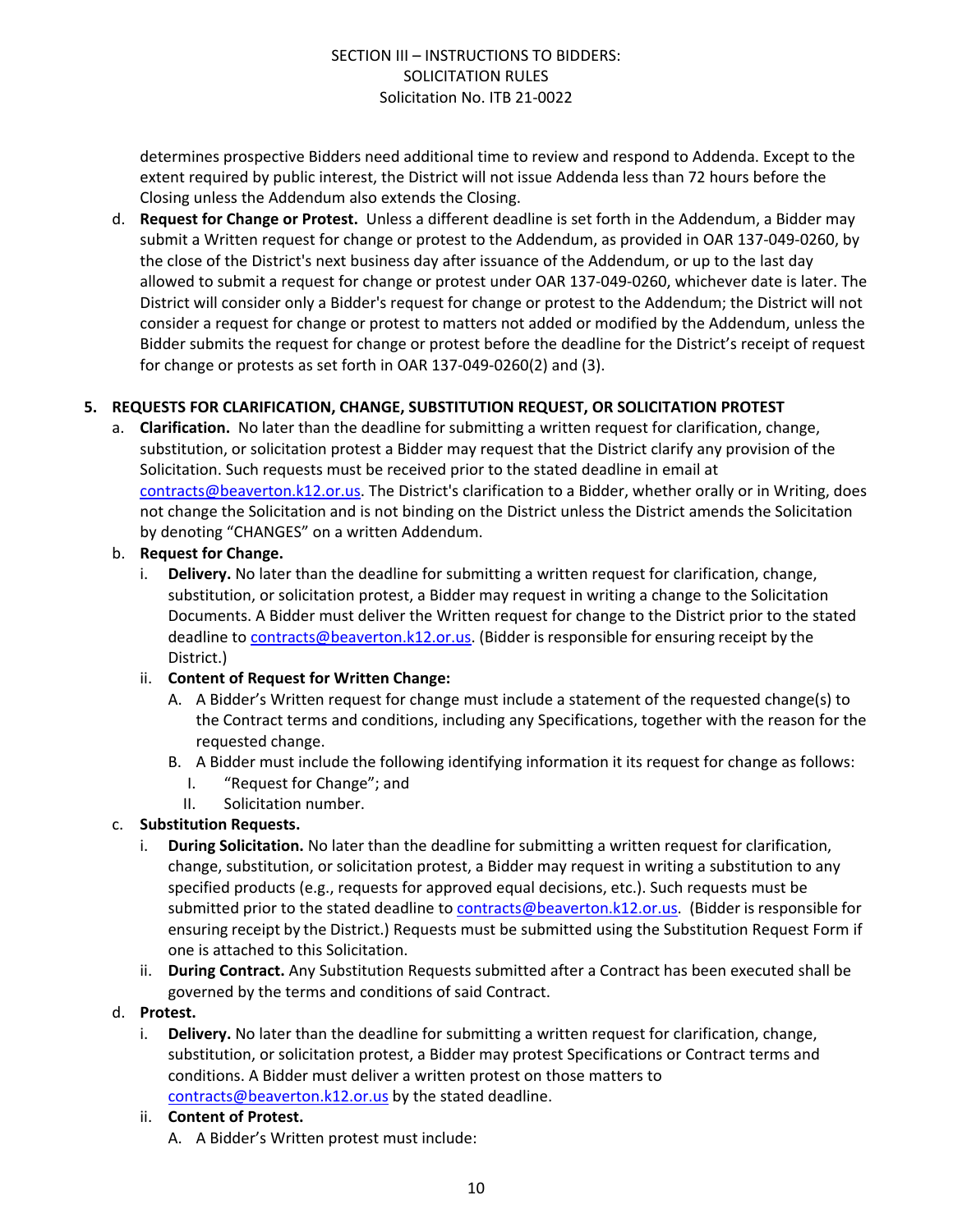- (i) A detailed statement of the legal and factual grounds for the protest;
- (ii) A description of the resulting prejudice to the Bidder; and
- (iii) A statement of the desired changes to the Contract terms and conditions, including any Specifications.
- B. A Bidder must mark its protest as follows:
	- (i) "Contract Provision Protest"; and
	- (ii) Solicitation number.
- c. **District Response.** The District is not required to consider a Bidder's request for change or protest after the deadline established for submitting such request or protest. The District will provide notice to the applicable Person if it entirely rejects a protest. If the District agrees with the Person's request or protest, in whole or in part, the District will either issue an Addendum reflecting its determination under OAR 137-49-0260 or cancel the Solicitation under OAR 137-49-0270.
- e. **Extension of Closing.** If the District receives a written request for change or protest from a Bidder in accordance with this Rule, the District may extend Closing if the District determines an extension is necessary to consider the request or protest and issue an Addendum, if any, to the Solicitation.

#### **6. CANCELLATION OF SOLICITATION**

**Cancellation in the Public Interest.** The District may cancel a Solicitation for good cause if the District finds that cancellation is in the public interest. The District's reasons for cancellation will be made part of the Solicitation file.

#### **7. BID SUBMISSIONS**

- a. **Offer and Acceptance.** The submitted Bid is the Bidder's offer to enter into a Contract. The Offer is always a "Firm Offer," i.e., the Bid must be held open by the Bidder for the District's acceptance for sixty (60) days. The District may elect to accept the Bid at any time during the specified period, and the District's Award of the Contract to a Bidder constitutes acceptance of the Offer and binds the Bidder to the Contract.
- b. **Responsive Bid.** The District may award a Contract only to a Responsible Bidder with a Responsive Bid.
- c. **Contingent Bids.** A Bidder must not make a Bid contingent upon the District's acceptance of any terms or conditions (including Specifications) other than those contained in this Solicitation.
- d. **Bidders Acknowledgement.** By signing and submitting a Bid, the Bidder acknowledges they have read and understand the terms and conditions contained in the Solicitation and that they accept and agree to be bound by the terms and conditions of the Solicitation.
- e. **Instructions.** A Bidder must submit and sign their Bid. A Bidder must initial any corrections or erasures to their Bid.
- f. **Forms.** Bidders must submit their Bid on the form(s) provided.
- g. **Documents.** Bidders must provide the District with all documents and descriptive literature requested.
- h. **Facsimile Submissions.** The District will not accept facsimile Bids.
- i. **Product Samples and Descriptive Literature.** The District may require product samples or descriptive literature if it is necessary or desirable to evaluate the quality, features or characteristics of the offered items. The District will dispose of product samples or return or make available for return product samples to the Bidder.
- j. **Identification of Bids.**
	- i. To ensure proper identification and handling, the Bids must be submitted to [contracts@beaverton.k12.or.us](mailto:contracts@beaverton.k12.or.us) and the email subject line/body text/file names should include the Bidder's name and the Solicitation number, and/or other clearly identifying information.
	- ii. The District is not responsible for Bids submitted in any manner, format or to any delivery point other than as required in the Solicitation.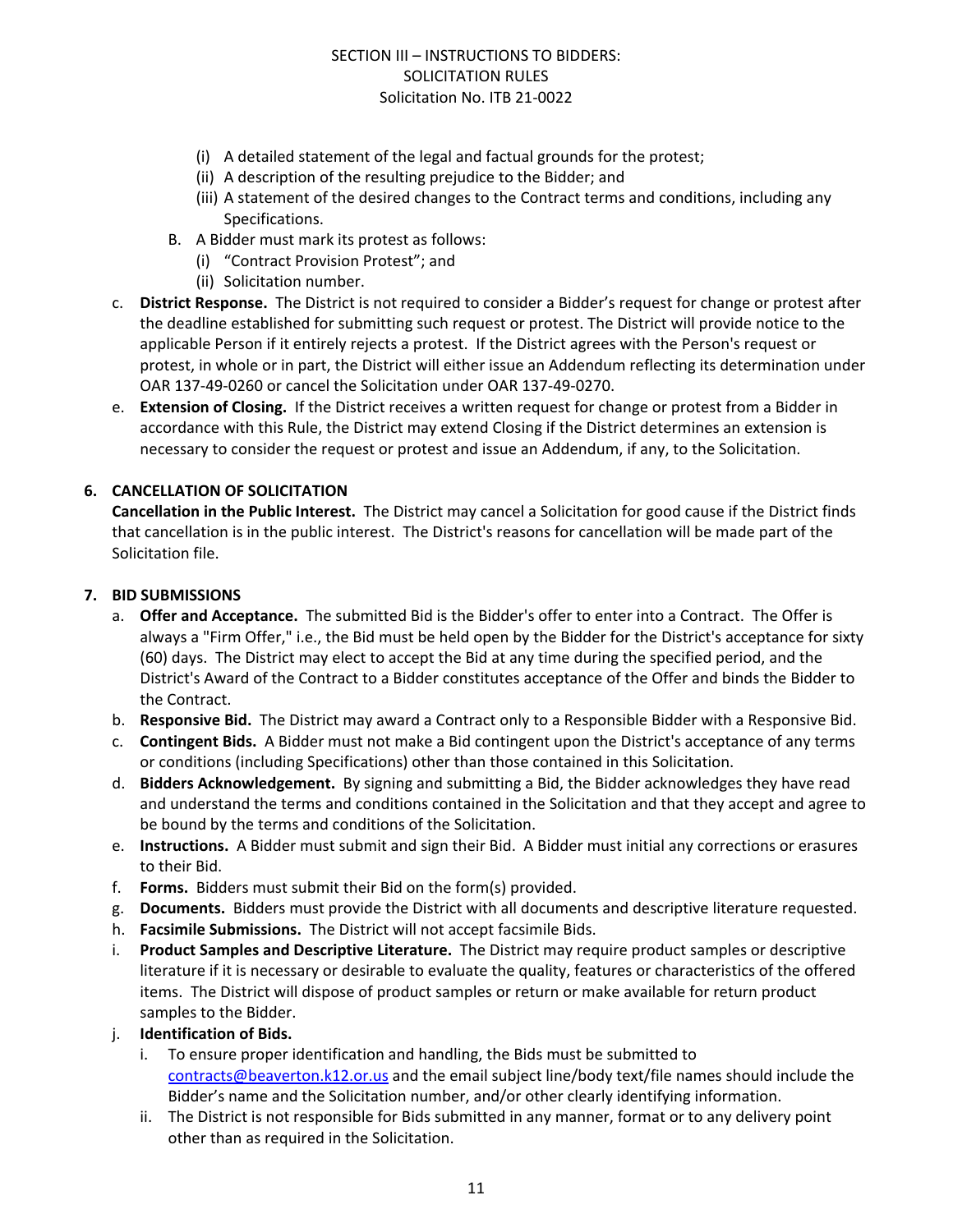- k. **Receipt of Bids.** Bidders are responsible for ensuring that the District receives their Bid at the required delivery point prior to the closing due date and time. Bids must only be emailed to [contracts@beaverton.k12.or.us](mailto:contracts@beaverton.k12.or.us) and received prior to the closing due date and time.
- l. Failure to submit Bids in accordance with the provisions of this Section will be grounds to declare the Bid as nonresponsive.
- m. **Certification.** Bidders must (on the Bidder Certification enclosed):
	- i. Identify whether the Bidder is or is not a "resident Bidder," as defined in ORS 279A.120(1);
	- ii. Indicate that the Bidder will comply with Prevailing Wage Laws ORS 279C.800 through ORS 279C.870 or 40 U.S.C. 3141 et seq;
	- iii. Provide certification of nondiscrimination in obtaining any required subcontractors in accordance with ORS 279A.110(4); and
	- iv. Provide written acknowledgment of receipt of all Addenda.

#### **8. BID SECURITY**

- a. **Security Amount.** The District requires Bid security of 5% of the Bidder's Bid, consisting of the base Bid together with all additive alternates. The Bidder must forfeit Bid security after Award if the Bidder fails to execute the Contract and promptly return it with any required Performance Bond and Payment Bond and with any required proof of insurance (see enclosed sample contract for amount requirements).
- b. **Form of Bid Security.** The District may accept only the following forms of Bid security:
	- i. A surety bond from a surety company authorized to do business in the State of Oregon;
	- ii. An irrevocable letter of credit issued by an insured institution as defined in ORS 706.008; or
	- iii. A cashier's check or Bidders certified check.
- c. **Return of Security.** The District will return or release the Bid security of all unsuccessful Bidders after a Contract has been fully executed and all required bonds and insurance have been provided, or after all Bids have been rejected.

#### **9. PRE-CLOSING MODIFICATION OR WITHDRAWAL**

- a. **Modifications.** A Bidder may modify their Bid in writing prior to the Closing. A Bidder must prepare and submit any modification to their Bid to the District in accordance with OAR 137-49-0280. Any modification must include the Bidder's statement that the modification amends and supersedes the prior Bid. The Bidder must email its modification to [contracts@beaverton.k12.or.us](mailto:contracts@beaverton.k12.or.us) and mark the email subject line as follows:
	- i. "Bid Modification"; and
	- ii. Solicitation Number.
- b. **Withdrawals.**
	- i. A Bidder may withdraw its Bid by Written notice submitted by email to [contracts@beaverton.k12.or.us](mailto:contracts@beaverton.k12.or.us) on the Bidder's letterhead, signed by an authorized representative of the Bidder. The notice must be received by the District prior to the Closing. The Bidder or authorized representative of the Bidder may also withdraw its Bid in Person prior to the Closing, upon presentation of appropriate identification and satisfactory evidence of authority;
	- ii. The District may release an unopened, withdrawn Bid to the Bidder or its authorized representative, after voiding any date and time stamp mark, if applicable;
	- iii. The Bidder must mark the Written request to withdraw a Bid as follows:
		- A. Bid Withdrawal; and
		- B. Solicitation Number.
- c. **Documentation.** The District will include all documents relating to the modification or withdrawal of Bids in the Solicitation file.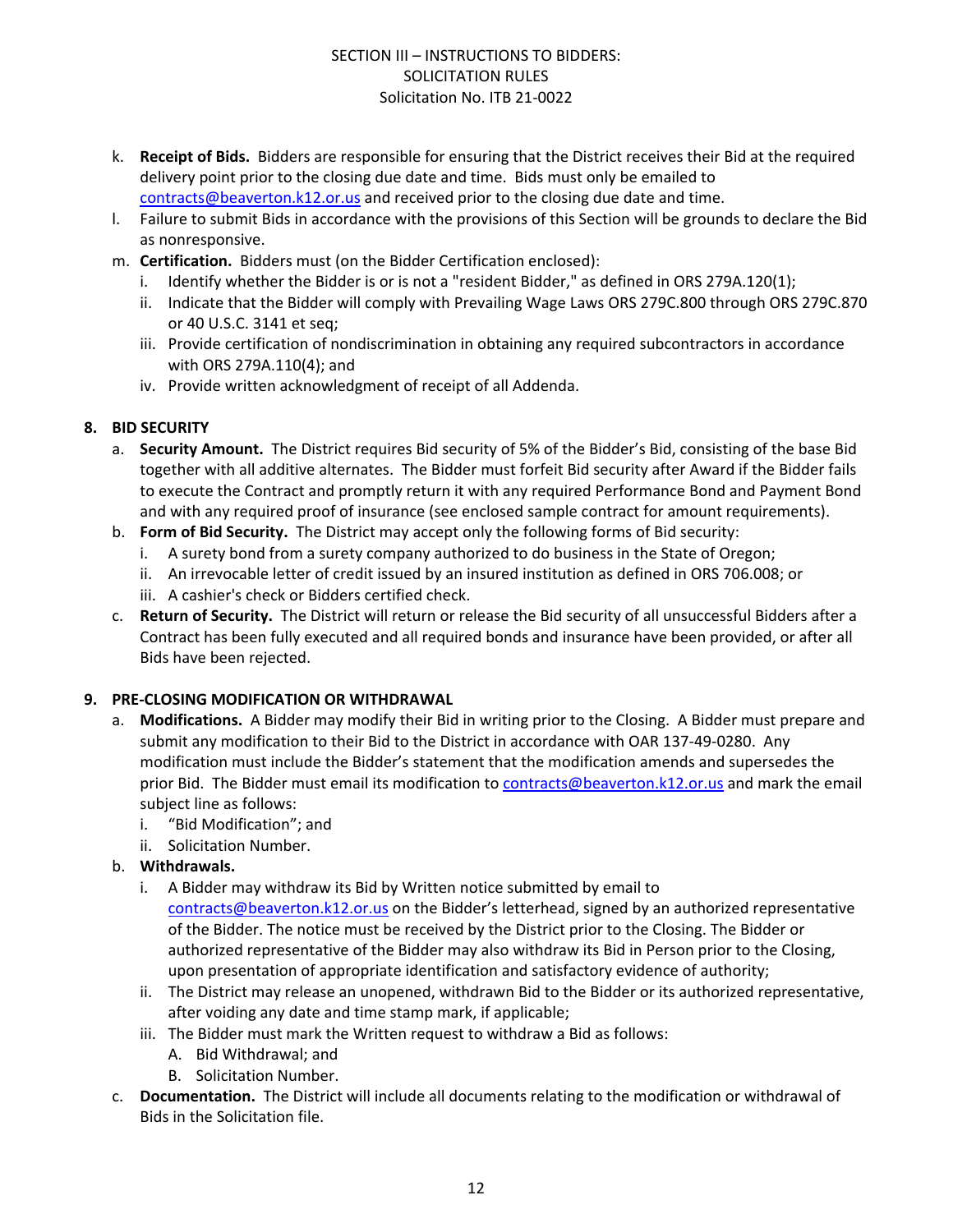#### **10. RECEIPT, OPENING, AND RECORDING OF BIDS; CONFIDENTIALITY OF BIDS**

- a. **Receipt.** The Bidder is responsible for ensuring that the District receives its Bid at the required delivery point prior to the Closing, regardless of the method used to submit or transmit the Bid.
- b. **Opening and Recording.** The District will publicly open Bids including any modifications made to the Bid pursuant to OAR 137-49-0320. In the case of Invitations to Bid, to the extent practicable, the District will read aloud the name of each Bidder, the Bid price(s), and such other information, as the District considers appropriate. The District will open and publicly read bids over the following conference line: **+1(503)356.4400**

#### **Participant code: 41605148**

c. **Availability.** After Opening, the District will make Bids available for public inspection. The District may withhold from disclosure those portions of a Bid that the Bidder designates as trade secrets or as confidential proprietary data in accordance with applicable law. See ORS 192.501(2); ORS 646.461 to 646.475. To the extent the District determines such designation is not in accordance with applicable law, the District will make those portions available for public inspection. The Bidder must separate information designated as confidential from other non-confidential information at the time of submitting its Bid. Prices, makes, model or catalog numbers of items offered, scheduled delivery dates, and terms of payment are not confidential, and will be publicly available regardless of a Bidder's designation to the contrary.

#### **11. LATE BIDS, WITHDRAWALS AND MODIFICATIONS**

Any Bid received after the Closing date and time is late. A Bidder's request for withdrawal or modification of a Bid received after Closing is late. The District will not consider late Bids, withdrawals or modifications except as permitted in OAR 137-049-0350 or OAR 137-049-0390.

#### **12. MISTAKES**

- a. **Generally.** To protect the integrity of the competitive Procurement process and to assure fair treatment of Bidders, the District will carefully consider whether to permit waiver, correction or withdrawal of Bids for certain mistakes.
- b. **District Treatment of Mistakes.** The District will not allow a Bidder to correct or withdraw an Offer for an error in judgment. If the District discovers certain mistakes in a Bid after Opening, but before Award of the Contract, the District may take the following action:
	- i. The District may waive, or permit a Bidder to correct, a minor informality. A minor informality is a matter of form rather than substance that is evident on the face of the Bid, or an insignificant mistake that can be waived or corrected without prejudice to other Bidders. Examples of minor informalities include a Bidder's failure to:
		- A. Return the correct number of signed Bids or the correct number of other documents required by the Solicitation;
		- B. Sign the Bid in the designated block, provided a Signature appears elsewhere in the Bid, evidencing an intent to be bound; and
		- C. Acknowledge receipt of an Addendum to the Solicitation, provided that it is clear on the face of the Bid that the Bidder received the Addendum and intended to be bound by its terms; or the Addendum involved did not affect price, quality or delivery.
	- ii. The District may correct a clerical error if the error is evident on the face of the Bid or other documents submitted with the Bid, and the Bidder confirms the District's correction in Writing. A clerical error is a Bidder's error in transcribing its Bid. Examples include typographical mistakes, errors in extending unit prices, transposition errors, arithmetical errors, instances in which the intended correct unit or amount is evident by simple arithmetic calculations (for example a missing unit price may be established by dividing the total price for the units by the quantity of units for that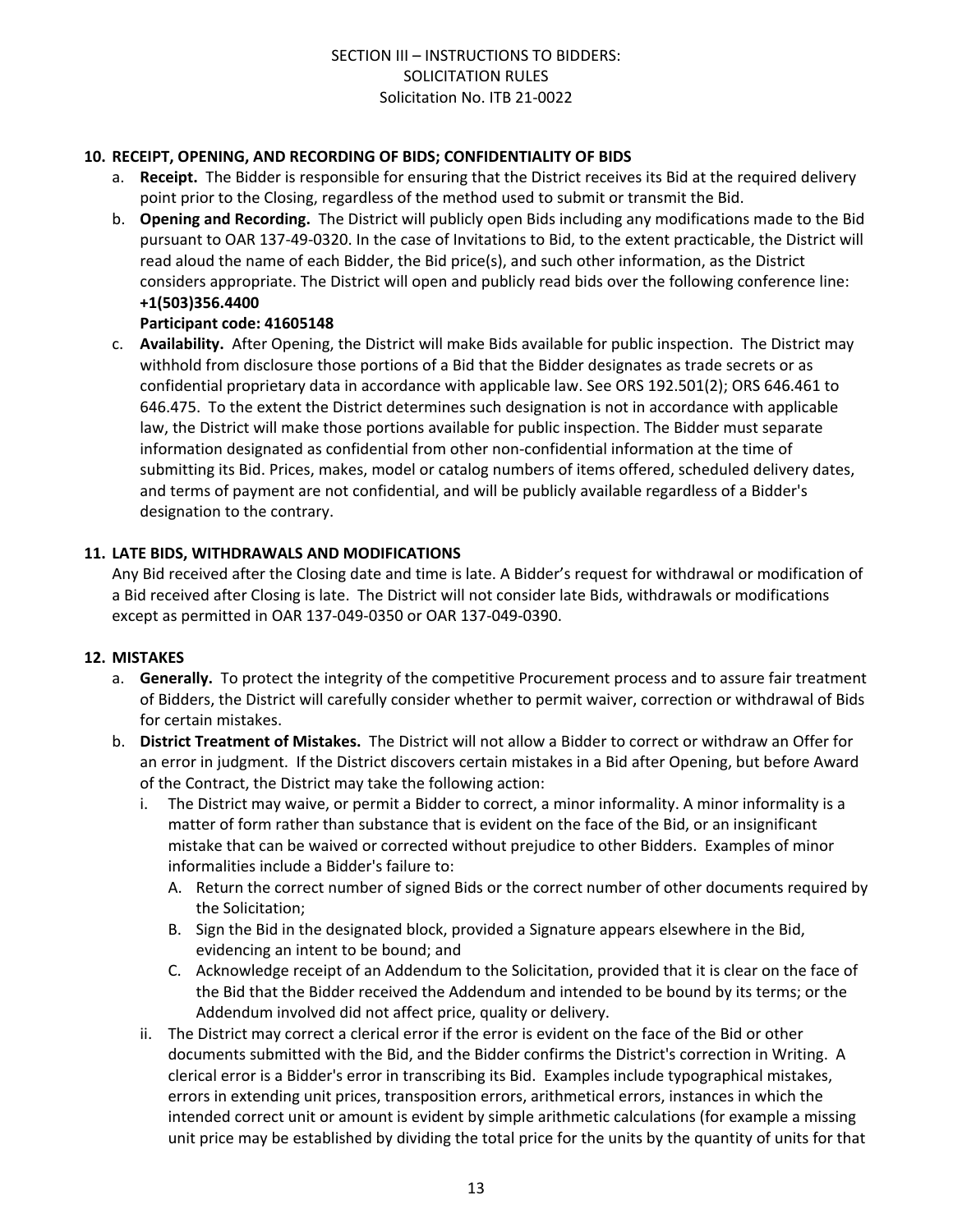item or a missing, or incorrect total price for an item may be established by multiplying the unit price by the quantity when those figures are available in the Bid). In the event of a discrepancy, unit prices will prevail over extended prices.

- iii. The District may permit a Bidder to withdraw an Offer based on one or more clerical errors in the Bid only if the Bidder shows with objective proof and by clear and convincing evidence:
	- A. The nature of the error;
	- B. That the error is not a minor informality under this subsection or an error in judgment;
	- C. That the error cannot be corrected or waived under subsection 12.b.ii above;
	- D. That the Bidder acted in good faith in submitting a Bid that contained the claimed error and in claiming that the alleged error in the Bid exists;
	- E. That the Bidder acted without gross negligence in submitting a Bid that contained a claimed error;
	- F. That the Bidder will suffer substantial detriment if the District does not grant the Bidder permission to withdraw the Offer;
	- G. That the District's or the public's status has not changed so significantly that relief from the forfeiture will work a substantial hardship on the District or the public it represents; and
	- H. That the Bidder promptly gave notice of the claimed error to the District.
- iv. The criteria in subsection 12.b.iii above will determine whether the District will permit a Bidder to withdraw its Bid after Closing. These criteria also will apply to the question of whether the District will permit a Bidder to withdraw its Bid without forfeiture of its Bid bond (or other Bid security), or without liability to the District based on the difference between the amount of the Bidder's Bid and the amount of the Contract actually awarded by the District, whether by Award to the next lowest Responsive and Responsible Bidder, or by resort to a new solicitation.
- c. **Rejection for Mistakes.** The District will reject any Bid in which a mistake is evident on the face of the Bid and the intended correct Bid is not evident or cannot be substantiated from documents submitted with the Bid.
- d. **Identification of Mistakes after Award.** The procedures and criteria set forth above are Bidder's only opportunity to correct mistakes or withdraw Bids because of a mistake. Following Award, a Bidder is bound by its Bid, and may withdraw its Bid or rescind a Contract entered into pursuant to OAR 137 Division 49 only to the extent permitted by applicable law.

#### **13. FIRST-TIER SUBCONTRACTORS; DISCLOSURE AND SUBSTITUTION**

- a. **Required Disclosure.** Within two working hours after the Bid Closing, Bidders must submit the First-Tier Subcontractor Disclosure Form identifying any first-tier subcontractors (those Entities that would be contracting directly with the prime contractor) that will be furnishing labor or labor and materials on the Contract, if Awarded, whose subcontract value would be equal to or greater than:
	- i. Five percent of the total Contract Price, but at least \$15,000; or
	- ii. \$350,000, regardless of the percentage of the total Contract Price.
- b. **Bid Closing, Disclosure Deadline and Bid Opening.** For each ITB to which this rule applies, the District will:
	- i. Set the Bid Closing on a Tuesday, Wednesday or Thursday, and at a time between 2 p.m. and 5 p.m.;
	- ii. Open Bids publicly immediately after the Bid Closing; and
	- iii. Consider for Contract Award only those Bids for which the required disclosure has been submitted by the announced deadline on the form prescribed by the District.
- c. **Submission.** A Bidder must submit the disclosure form required by this rule either in its Bid submission, or within two working hours after Bid Closing in the manner specified by this Solicitation.
- d. **Responsiveness.** Compliance with the disclosure and submittal requirements of ORS 279C.370 and OAR 137-049-0360 is a matter of Responsiveness. Bids that are submitted by Bid Closing, but for which the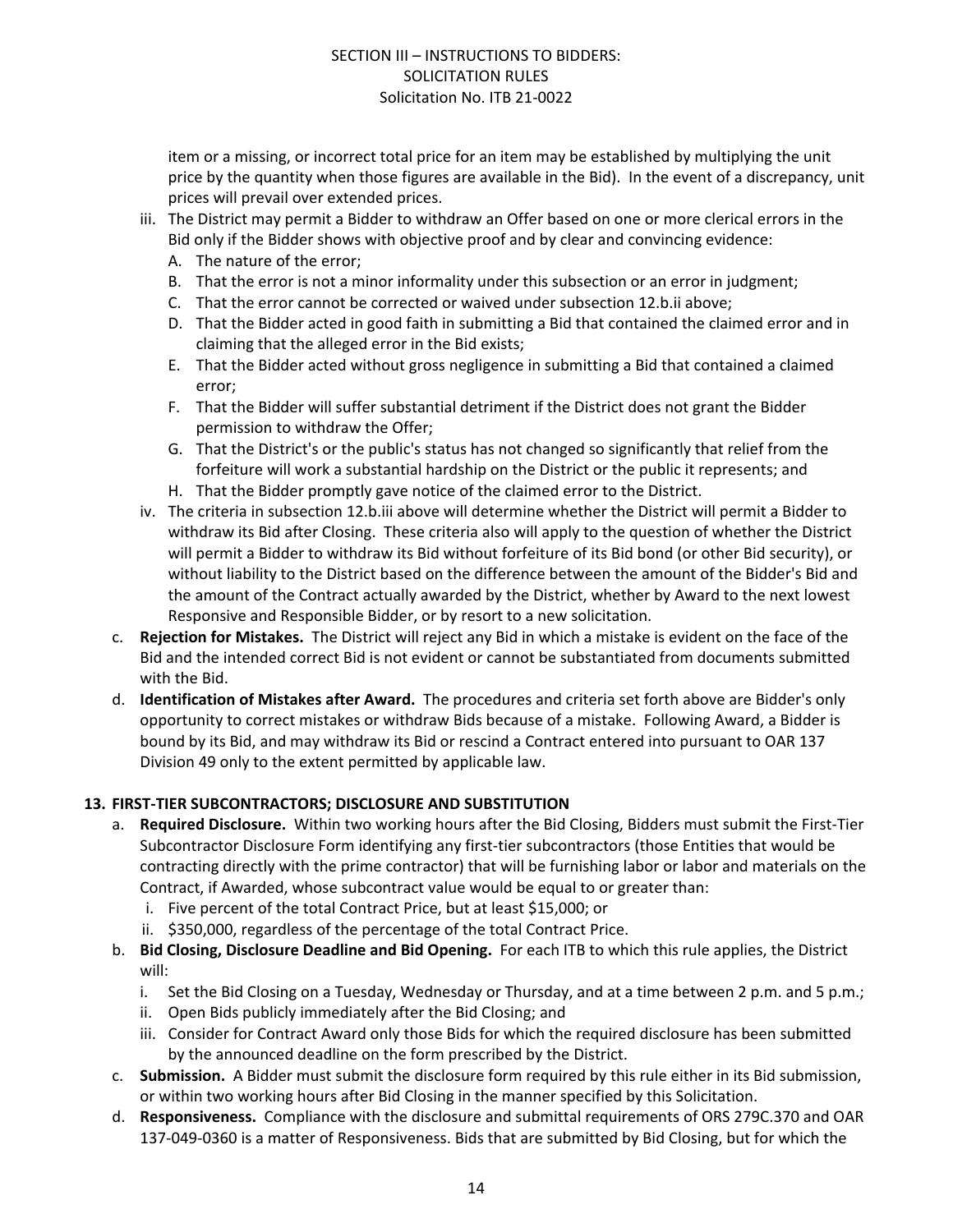disclosure submittal has not been made by the specified deadline, are not Responsive and will not be considered for Contract Award.

- e. **District Role.** The District will obtain, and make available for public inspection, the disclosure forms required by ORS 279C.370 and OAR 137-049-0360. The District will also provide copies of disclosure forms to the Bureau of Labor and Industries as required by ORS 279C.835. The District is not required to determine the accuracy or completeness of the information provided on disclosure forms.
- f. **Substitution.** Substitution of affected first-tier subcontractors must be made only in accordance with ORS 279C.585. The District will accept Written submissions filed under that statute as public records. Aside from issues involving inadvertent clerical error under ORS 279C.585, the District does not have a statutory role or duty to review, approve or resolve disputes concerning such substitutions. See ORS 279C.590 regarding complaints to the Construction Contractors Board on improper substitution.

#### **14. BID EVALUATION CRITERIA**

- a. **General.** A Public Improvement Contract, if awarded, will be awarded to the Responsible Bidder submitting the lowest Responsive Bid.
- b. **Bid Evaluation Criteria.** Invitations to Bid may solicit lump-sum Bids, unit-price Bids, or a combination of the two.
	- i. **Lump Sum.** If the ITB requires a lump-sum Bid, without additive or deductive alternates, or if the District elects not to award additive or deductive alternates, Bids will be compared on the basis of lump-sum prices, or lump-sum base Bid prices, as applicable. If the ITB calls for a lump-sum base Bid, plus additive or deductive alternates, the total Bid price will be calculated by adding to or deducting from the base Bid those alternates selected by the District, for the purpose of comparing Bids.
	- ii. **Unit Price.** If the Bid includes unit pricing for estimated quantities, the total Bid price will be calculated by multiplying the estimated quantities by the unit prices submitted by the Bidder, and adjusting for any additive or deductive alternates selected by the District, for the purpose of comparing Bids. The District will specify within the Solicitation the estimated quantity of the Procurement to be used for determination of the low Bidder. In the event of mathematical discrepancies between unit price and any extended price calculations submitted by the Bidder, the unit price will govern. See OAR 137-049-0350(2)(b).
- c. The District may reject any Bid not in compliance with all prescribed Public Contracting procedures and requirements, and may reject for good cause all Bids upon the District's finding that it is in the public interest to do so.

#### **15. BID EVALUATION AND AWARD; DETERMINATION OF RESPONSIBILITY**

- a. **General.** If Awarded, the District will Award the Contract to the Responsible Bidder submitting the lowest, Responsive Bid provided that such Person is not listed by the Construction Contractors Board as disqualified to hold a Public Improvement Contract. See ORS 279C.375 (3)(a). The District may award by item, groups of items or the entire Bid provided such Award is consistent with the Solicitation and in the public interest.
- b. **Determination of Responsibility.** Bidders are required to demonstrate their ability to perform satisfactorily under a Contract. Before Awarding a Contract, the District must have information that indicates that the Bidder meets the standards of responsibility set forth in ORS 279.375(3)(b). To be a Responsible Bidder, the District will determine that the Bidder:
	- i. Has available the appropriate financial, material, equipment, facility and Personnel resources and expertise, or ability to obtain the resources and expertise, necessary to meet all contractual responsibilities;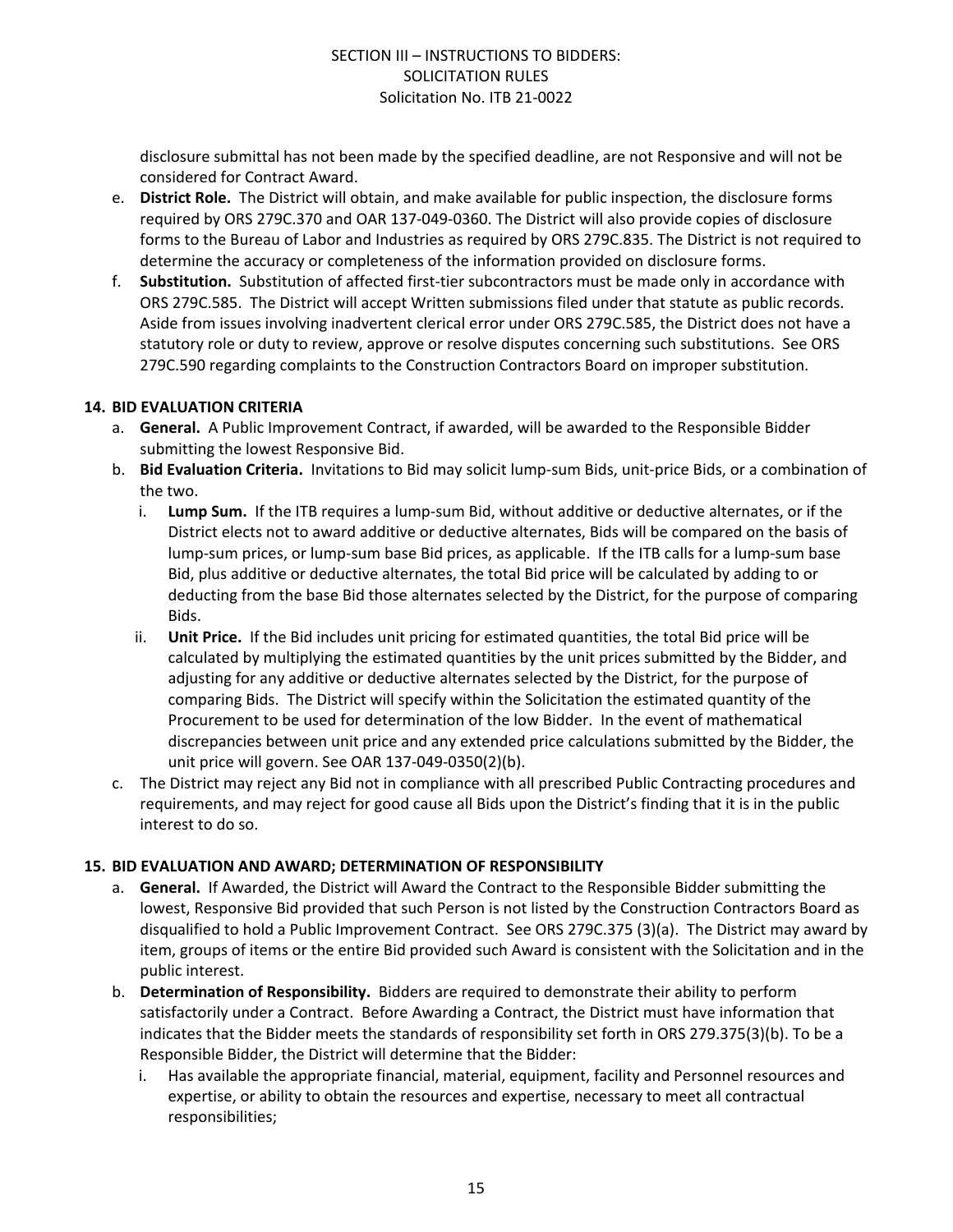- ii. Has completed previous contracts of a similar nature with a satisfactory record of performance. A satisfactory record of performance means that, to the extent the costs associated with and time available to perform a previous contract were within the Bidder's control, the Bidder stayed within the time and budget allotted for the procurement and otherwise performed the contract in a satisfactory manner. The District should carefully scrutinize a Bidder's record of contract performance if the Bidder is or recently has been materially deficient in contract performance. In reviewing the Bidders performance, the District should determine whether the Bidders deficient performance was expressly excused under the terms of Contract, or whether the Bidder took appropriate corrective action. The District may review the Bidders performance on both private and Public Contracts in determining the Bidders record of contract performance.
- iii. Has a satisfactory record of integrity. A Bidder may lack integrity if the District determines the Bidder demonstrates a lack of business ethics such as violation of state environmental laws or false certifications made to the District. The District may find a Bidder not Responsible based on the lack of integrity of any Person having influence or control over the Bidder (such as a key employee of the Bidder that has the authority to significantly influence the Bidders performance of the Contract or a parent company, predecessor or successor Person). The standards for Conduct Disqualification under OAR 137-49-0370 may be used to determine Bidder's integrity. The District may find a Bidder non-responsible based on previous convictions of offenses related to obtaining or attempting to obtain a contract or subcontract or in connection with the Bidder's performance of a contract or subcontract;
- iv. Is qualified legally to contract with the District; and
- v. Has supplied all necessary information in connection with the inquiry concerning responsibility. If the Bidder fails to promptly supply information requested by the District concerning responsibility, the District will base the determination of responsibility on any available information, or may find the Bidder not Responsible.
- c. **District Evaluation.** The District will evaluate a Bid only as set forth in the Solicitation and in accordance with applicable law. The District will not evaluate a Bid using any other requirement or criterion.

#### d. **Bidder Submissions.**

- i. The District may require a Bidder to submit Product Samples, Descriptive Literature, technical data, or other material and may also require any of the following prior to award:
	- A. Demonstration, inspection or testing of a product prior to award for characteristics such as compatibility, quality or workmanship;
	- B. Examination of such elements as appearance or finish; or
	- C. Other examinations to determine whether the product conforms to Specifications.
- ii. The District will evaluate product acceptability only in accordance with the criteria disclosed in the Solicitation to determine that a product is acceptable. The District will reject a Bid providing any product that does not meet the Solicitation requirements. The District's rejection of a Bid because it offers non-conforming Work or materials is not Disqualification and is not appealable under ORS 279C.445.
- e. **Evaluation of Bids.** The District will use only objective criteria to evaluate Bids as set forth in the Solicitation. The District will evaluate Bids to determine which Responsible Bidder submitted the lowest Responsive Bid.
	- i. **Nonresident Bidders.** In determining the lowest Responsive Bid, the District will, in accordance with OAR 137-046-0310, add a percentage increase to the Bid of a nonresident Bidder equal to the percentage, if any, of the preference given to that Bidder in the state in which the Bidder resides.
	- ii. **Clarifications.** In evaluating Bids, the District may seek information from a Bidder only to clarify the Bidder's Bid. Such clarification must not vary, contradict or supplement the Bid. A Bidder must submit Written and Signed clarifications and such clarifications will become part of the Bidder's Bid.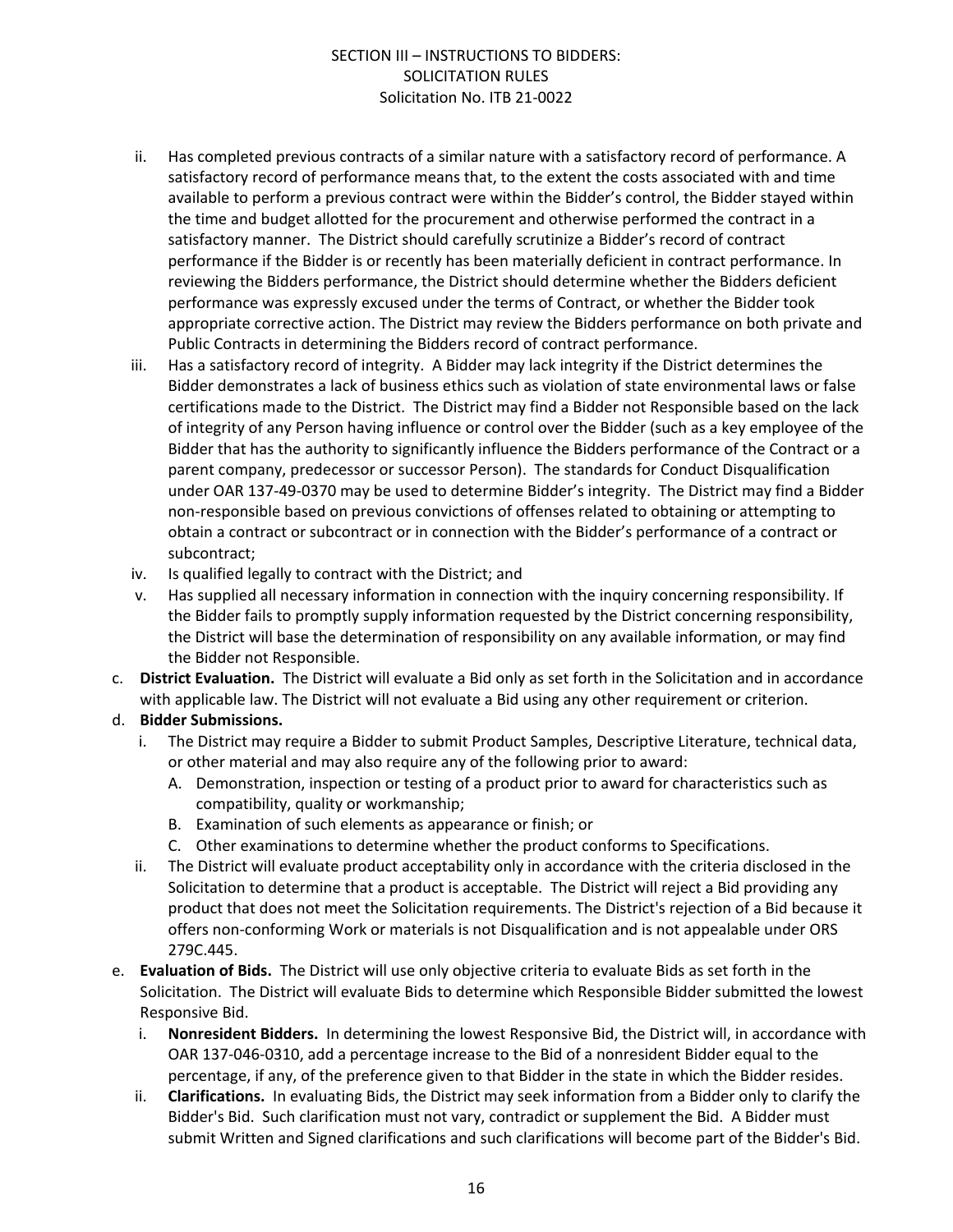iii. **Negotiation Prohibited.** The District will not negotiate scope of Work or other terms or conditions under an Invitation to Bid process prior to award.

#### **16. NOTICE OF INTENT TO AWARD**

- a. **Notice.** At least seven (7) days before the Award of a Public Improvement Contract, the District will issue a Notice of the District's intent to Award the Contract.
- b. **Form and Manner of Posting.** The form and manner of posting notice will conform to customary practices within the District's procurement system and may be made electronically.
- c. **Finalizing Award.** The District's Award will not be final until the later of the following:
	- Seven (7) Days after the date of the notice, unless the Solicitation provided a different period for protest; or
	- ii. The District provides a written response to all timely-filed protests that denies the protest and affirms the Award.
- d. **Prior Notice Impractical.** Posting of notice of intent to award will not be required when the District determines that it is impractical due to unusual time constraints in making prompt Award for its immediate procurement needs, documents the Contract file as to the reasons for that determination, and posts notice of that action as soon as reasonably practical.

#### **17. DOCUMENTATION OF AWARD; AVAILABILITY OF AWARD DECISIONS**

- a. **Basis of Award.** After Award, the District will make a record showing the basis for determining the successful Bidder part of the District's Solicitation file.
- b. **Contract Document.** The District will deliver a fully executed copy of the final Contract to the successful Bidder.
- c. **Bid Tabulations and Award Summaries.** Upon request of any Person the District will provide tabulations of Awarded Bids.
- d. **Availability of Solicitation Files.** The District will make completed Solicitation files available for public review at the District.

#### **18. NEGOTIATION WITH BIDDERS PROHIBITED**

Except as permitted by ORS 279C.340 and OAR 137-49-0430 when all Bids exceed the cost estimate, the District will not negotiate with any Bidder prior to Contract Award. After Award of the Contract, the District and Contractor may modify the resulting Contract only by change order or Amendment to the Contract in accordance with OAR 137-49-0910.

#### **19. NEGOTIATION WHEN BIDS EXCEED COST ESTIMATE**

- **a. Generally.** In accordance with ORS 279C.340, if all Responsive Bids from Responsible Bidders on a competitively Bid Project exceed the District's Cost Estimate, prior to Contract Award the District may negotiate Value Engineering and Other Options with the Responsible Bidder submitting the lowest, Responsive Bid in an attempt to bring the Project within the District's Cost Estimate.
- **b. Rejection of Bids.** In determining whether all Responsive Bids from Responsible Bidders exceed the Cost Estimate, only those Bids that have been formally rejected, or Bids from Bidders who have been formally disqualified by the District, will be excluded from consideration.
- **c. Scope of Negotiations.** The District will not proceed with Contract Award if the scope of the Project is significantly changed from the original Bid. The scope is considered to have been significantly changed if the pool of competition would likely have been affected by the change.
- **d. Discontinuing Negotiations.** The District may discontinue negotiations at any time and will do so if it appears to the District that the apparent low Bidder is not negotiating in good faith or fails to share cost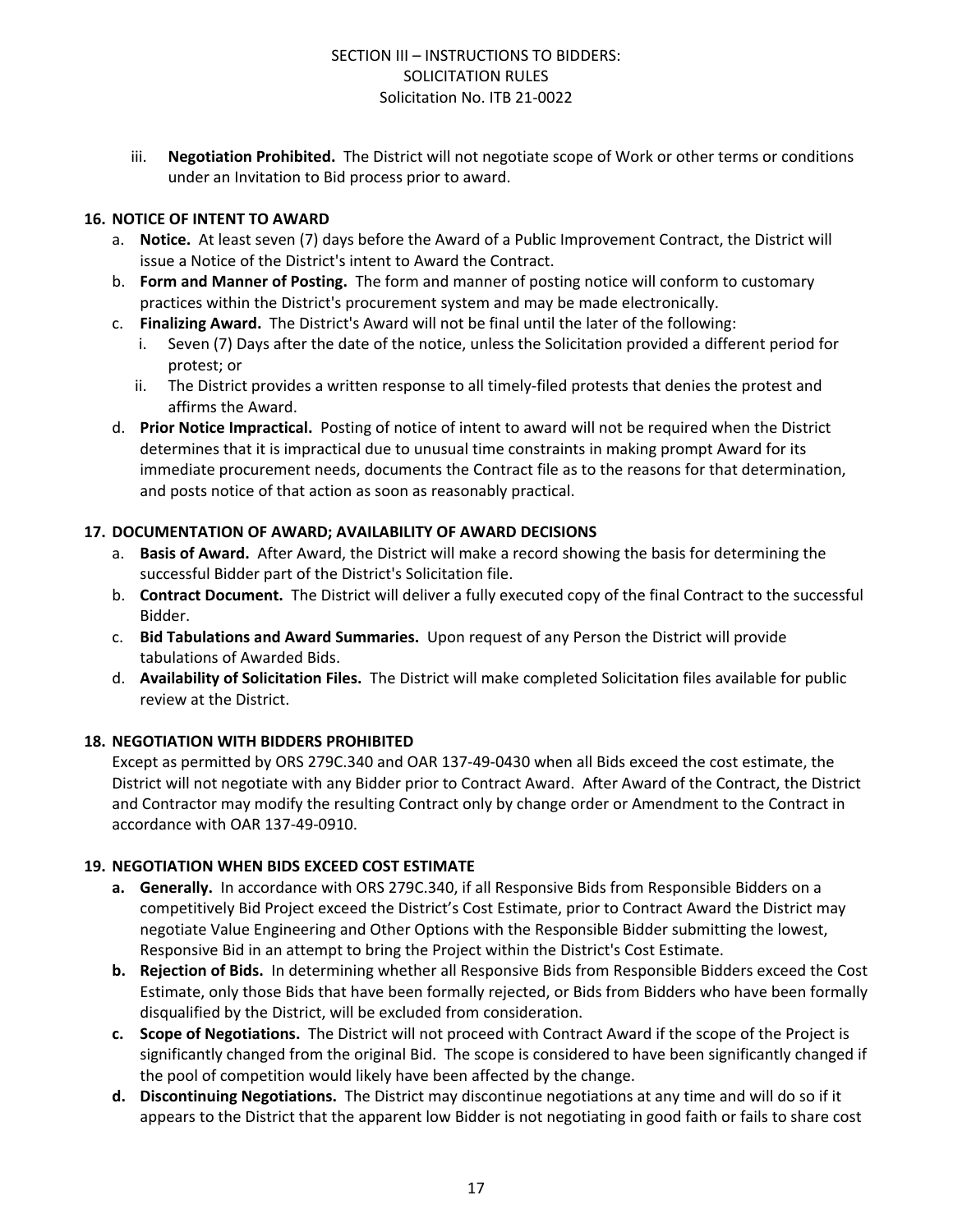and pricing information upon request. Failure to rebid any portion of the project, or to obtain subcontractor pricing information upon request, will be considered a lack of good faith.

**e. Limitation.** Negotiations may be undertaken only with the lowest Responsive, Responsible Bidder pursuant to ORS 279C.340. That statute does not provide any additional authority to further negotiate with Bidders next in line for Contract Award.

#### **20. REJECTION OF BIDS**

- **a. Rejection of a Bid.**
	- i. The District may reject any Bid upon finding that to accept the Bid may impair the integrity of the Procurement process or that rejecting the Bid is in the public interest.
	- ii. The District will reject a Bid upon the District's finding that the Bid:
		- A. Is contingent on the District's acceptance of terms and conditions (including Specifications) that differ from the Solicitation;
		- B. Takes exception to terms and conditions (including Specifications);
		- C. Attempts to prevent public disclosure of matters in contravention of the terms and conditions of the Solicitation or in contravention of applicable law;
		- D. Offers Work that fails to meet the Specifications of the Solicitation;
		- E. Is late;
		- F. Is not in substantial compliance with the Solicitation;
		- G. Is not in substantial compliance with all prescribed public Solicitation procedures.
	- iii. The District will reject a Bid upon the District's finding that the Bidder:
		- A. Has not been prequalified under ORS 279C.430 and the District required mandatory prequalification;
		- B. Has been Disqualified;
		- C. Has been declared ineligible under ORS 279C.860 by the Commissioner of Bureau of Labor and Industries and the Contract is for a Public Work;
		- D. Is listed as not qualified by the Construction Contractors Board, if the Contract is for a Public Improvement;
		- E. Has not met the requirements of ORS 279A.105 if required by the Solicitation;
		- F. Has not submitted properly executed Bid or Proposal security as required by the Solicitation;
		- G. Has failed to provide the Certification of Non-Discrimination required under OAR 137-049- 0440(3);
		- H. Is not Responsible. See OAR 137-049-0390(2) regarding District determination that the Bidder has met statutory standards of responsibility.
- b. **Form of Business.** The District may investigate any Person submitting a Bid. The investigation may include that Person's officers, Directors, Owners, affiliates, or any other Person acquiring ownership of the Person to determine application of this rule or to apply the Disqualification provisions of ORS 279C.440 to 279C.450 and OAR 137-049-0370.
- c. **Certification of Non-Discrimination.** The Bidder must certify and deliver to the District as part of their Bid, written certification (see attached Bidder Certification) that the Bidder has not discriminated and will not discriminate against any disadvantaged business enterprise, minority-owned business, womenowned business, emerging small business, or business that a service-disabled veteran owns, in obtaining any required subcontracts. Failure to do so will be grounds for disqualification.
- d. **Rejection of all Bids.** The District may reject all Bids for good cause upon the District's Written finding it is in the public interest to do so. The District will notify all Bidders of the rejection of all Bids, along with the good cause justification and finding.
- e. **Criteria for Rejection of All Bids.** The District may reject all Bids upon a Written finding that: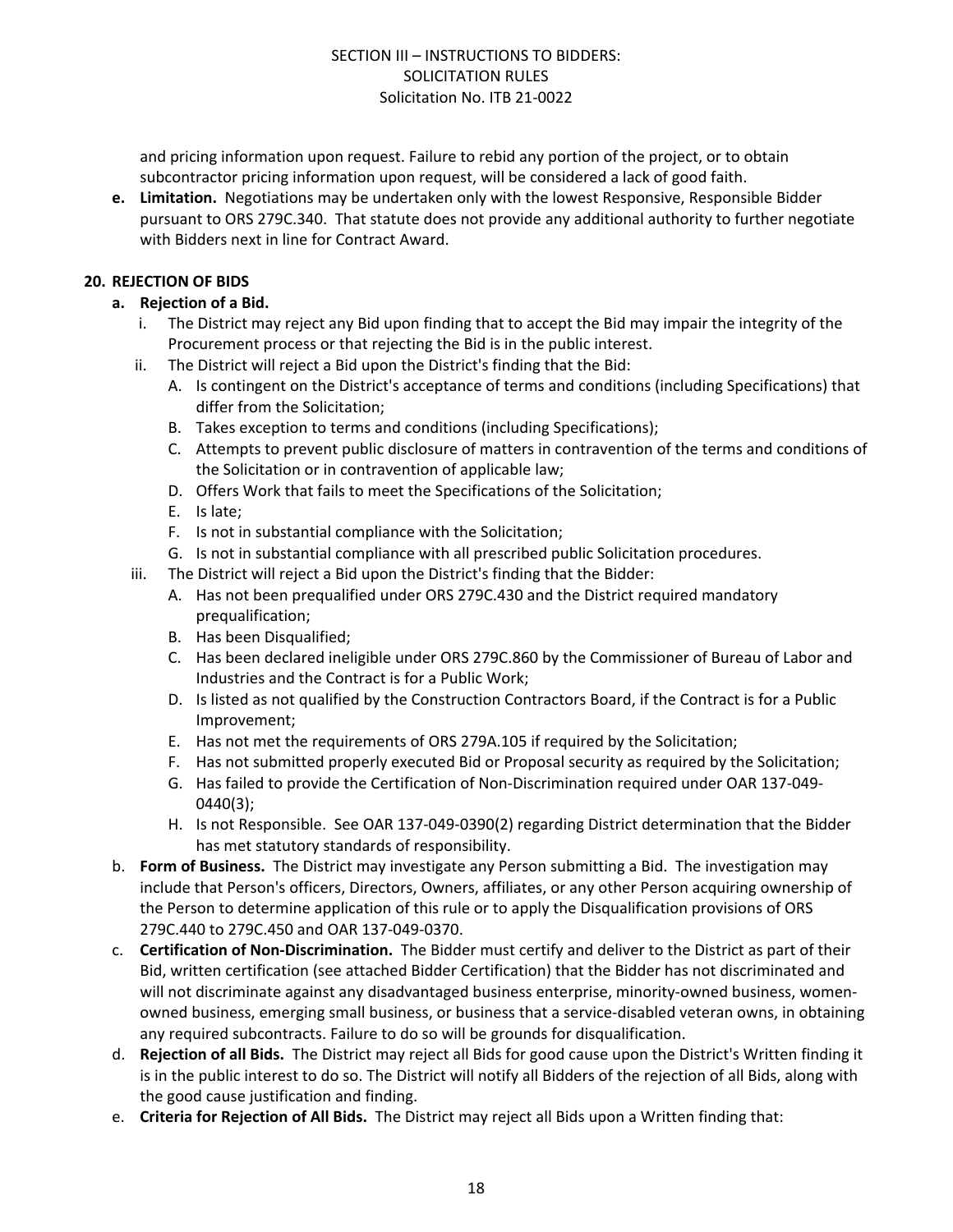- i. The content of or an error in the Solicitation, or the Solicitation process unnecessarily restricted competition for the Contract;
- ii. The price, quality or performance presented by the Bidders is too costly or of insufficient quality to justify acceptance of the Bids;
- iii. Misconduct, error, or ambiguous or misleading provisions in the Solicitation threaten the fairness and integrity of the competitive process;
- iv. Causes other than legitimate market forces threaten the integrity of the competitive Procurement process. These causes include, but are not limited to, those that tend to limit competition such as restrictions on competition, collusion, corruption, unlawful anti-competitive conduct and inadvertent or intentional errors in the Solicitation;
- v. The District cancels the Solicitation in accordance with OAR 137-049-0270; or
- vi. Any other circumstance indicating that awarding the Contract would not be in the public interest.

#### **21. PROTEST OF CONTRACTOR SELECTION, CONTRACT AWARD**

- a. **Purpose.** An adversely affected or aggrieved Bidder must exhaust all avenues of administrative review and relief before seeking judicial review of the District's Contractor selection or Contract Award decision.
- b. **Notice of Intent to Award.** Unless otherwise provided in the Solicitation, the District will provide written notice to all Bidders of the District's intent to award the Contract. The District's Award will not be final until the later of the following:
	- i. Seven (7) days after the date of the notice, unless the Solicitation provided a different period for protest; or
	- ii. The District provides a written response to all timely-filed protests that denies the protest and affirms the Award.

#### **c. Right to Protest Award.**

- i. An adversely affected or aggrieved Bidder may submit to the District a Written protest of the District's intent to award within seven (7) days after issuance of the notice of intent to award the Contract, unless a different protest period is provided under the Solicitation.
- ii. The Bidders protest must be in Writing and must specify the grounds upon which the protest is based.
- iii. A Bidder is adversely affected or aggrieved only if the Bidder is eligible for Award of the Contract as the Responsible Bidder submitting the lowest Responsive Bid and is next in line for Award, i.e., the protesting Bidder must claim and state specific reasons why all lower Bidders are ineligible for Award:
	- A. Because their Bids were non-responsive; or
	- B. The District committed a substantial violation of a provision in the Solicitation or of an applicable Procurement statute or administrative rule, and the protesting Bidder was unfairly evaluated and would have, but for such substantial violation, been the Responsible Bidder offering the lowest Responsive Bid.
- iv. The District will not consider a protest submitted after the time period established in this Rule or such different period as may be provided in the Solicitation.
- d. **Authority to Resolve Protests.** The District's Purchasing Manager will settle or resolve a written protest submitted in accordance with the requirements of this Rule.
- e. **Decision.** If a protest is not settled, the Superintendent, or designee, will promptly issue a written decision on the protest. Judicial review of this decision will be available if provided by statute.
- f. **Award.** The successful Bidder must promptly execute the Contract after the Award is final. The District will execute the Contract only after it has obtained all applicable required documents and approvals.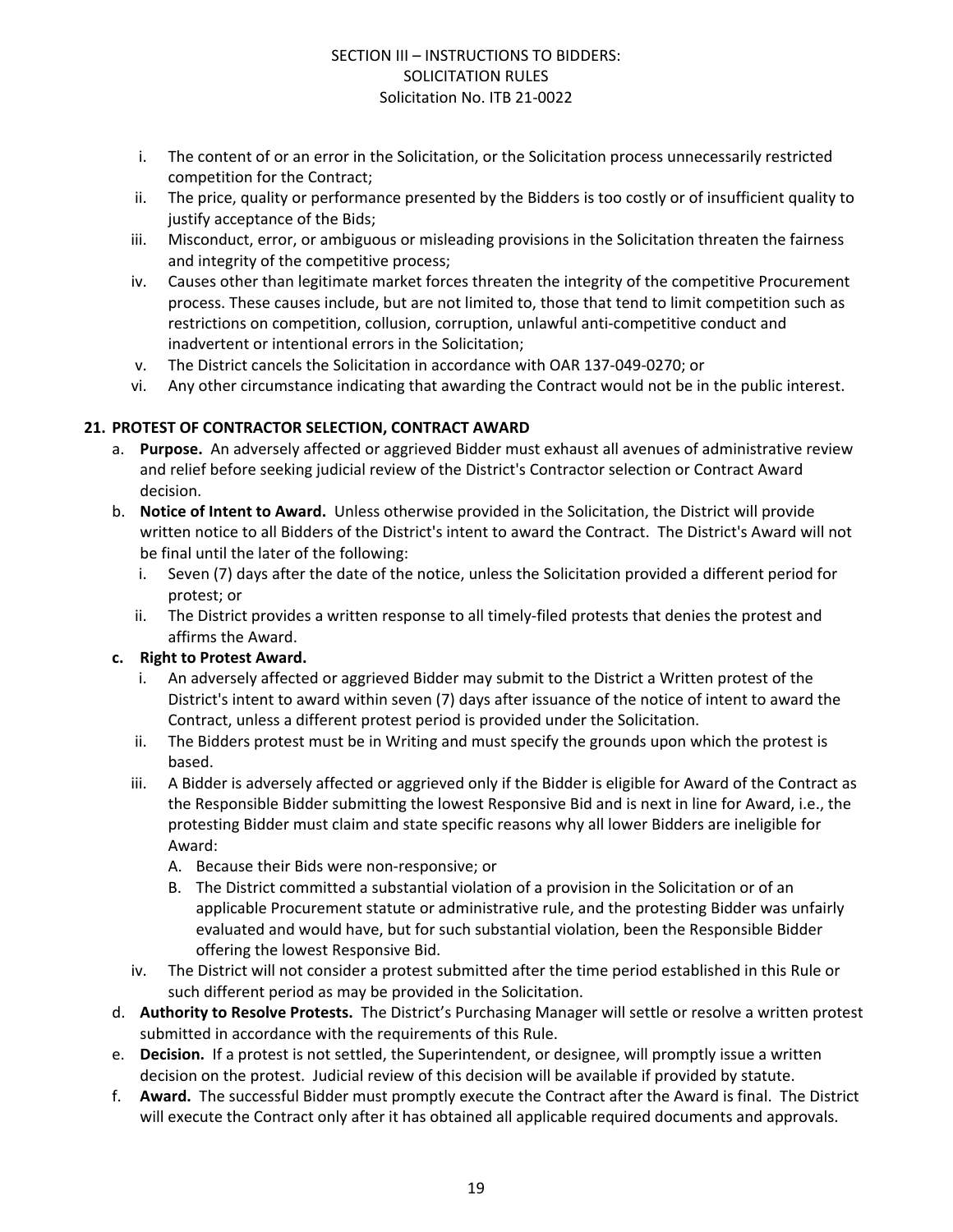**22. BID COSTS**: The District is not liable for any costs incurred by the Bidder in its Bid preparation.

#### **23. CONTRACT:**

The successful Bidder, selected by the District, will receive a modified AIA A101 Owner Contractor Agreement with modified AIA A201 General Conditions. A Sample Contract is enclosed herein (see Attachments). The provisions of the sample AIA A101 Owner Contractor Agreement and AIA A201 General Conditions are in addition to the requirements set forth in this Solicitation.

- d. Bidders are advised to thoroughly review and familiarize themselves with the standard contract. Certain contract terms reflect state statute and may not be altered.
- e. The Contractor will be expected to promptly sign a contract including all standard terms and conditions contained in the sample contract.
- f. Personnel substitution if the contractor must substitute personnel included in the original bid they must obtain written District approval of substituted personnel, prior to substitution.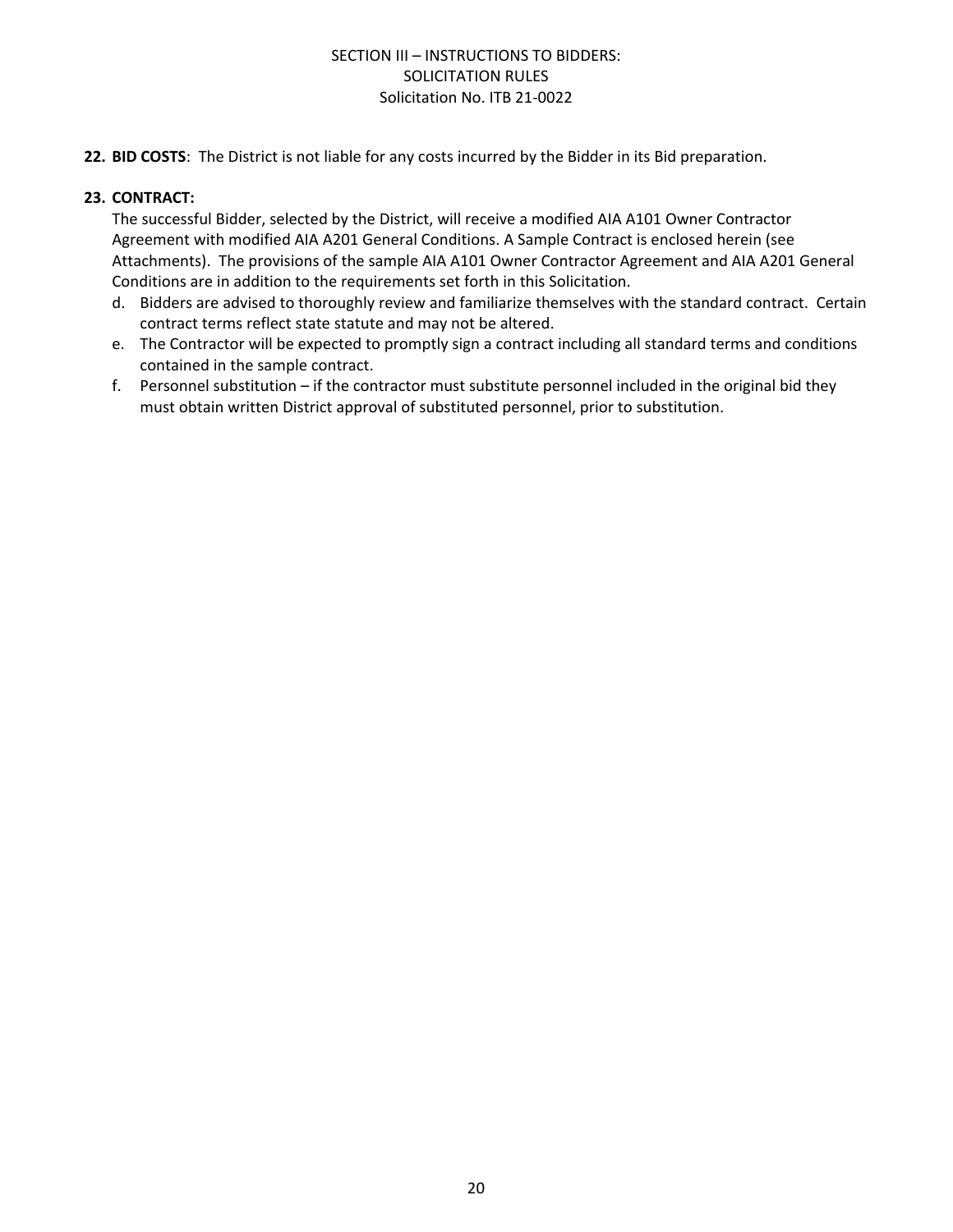#### **1. PUBLIC WORKS REQUIREMENTS**

This solicitation will result in a Contract for a Public Work subject to ORS 279C.800 to 279C.870 or the Davis-Bacon Act (40 U.S.C. 3141 et seq., if applicable). No Bid will be received or considered by the District unless the Bid contains a statement by the Bidder that the provisions of ORS 279C.800 to 279C.870 (prevailing wage rates paid to employees) or the Davis Bacon Act (40 U.S.C. 3141 et seq, if applicable) are to be complied with (see Bidder Certification).

#### **2. REGISTRATION REQUIREMENTS**

Bidders must be currently registered with the Construction Contractors Board as required by ORS 701.021, licensed by the State Landscape Contractors Board, as required by ORS 671.530, or licensed by the Department of Environmental Quality, as required by ORS 468A.710 (Air Quality) , if required, holding the proper registration for the work contemplated herein, at the time of Bid submittal. All Subcontractors participating in the project must be similarly registered with the Construction Contractors Board, State Landscape Contractors Board or Department of Environmental Quality, as required, at the time they propose to engage in subcontract work. The CCB registration requirements apply to all public works contracts unless superseded by federal law.

#### **3. BOLI/PWR REQUIREMENTS**

All contractors and subcontractors will abide by the latest determination of the minimum wage rates as scheduled and published for this region by the U.S. Department of Labor and the Oregon Bureau of Labor and Industries and will abide by all amendments, decisions, and related regulations of these agencies. Specifically:

- a. The Contractor is required to pay workers not less than prevailing wage rates for the Region #2 through the contract period.
- b. If the Contractor fails to pay for labor and services the District can pay and will withhold these amounts from payments to the Contractor. OAR 839-025-0020(2)(a).
- c. The Contractor is required to pay weekly, holiday (including weekends) and daily overtime as required. OAR 839-025-0020(2)(b).
- d. The existing 'prevailing rate of wage' as published by the Oregon Bureau of Labor and Industries are the Prevailing Wage Rates for Public Works Contracts in Oregon effective January 1, 2022. They may be found at the following website: [http://www.oregon.gov/boli/WHD/PWR/Pages/pwr\\_state.aspx,](http://www.oregon.gov/boli/WHD/PWR/Pages/pwr_state.aspx) and are incorporated herein by this reference.

#### **4. BONDS: PERFORMANCE, PAYMENT AND PUBLIC WORKS**

#### **a. Performance and Payment Bonds.**

- i. Pursuant to ORS 279C.380, the Contractor must furnish bonds covering the faithful performance of the Contact and payment of obligations arising there under. Bonds are to be obtained through a company that is authorized and licensed by the Oregon Insurance Commissioner. The bonding company must be listed on the most current US Government Treasury list, Department Circular 570 or approved PRIOR TO BID SUBMISSION by the District. The cost of the Bonds must be included in the Contract Sum. The amount of each Bond must be equal to 100 percent of the Contract Sum. Performance and Payment Bonds must be the AIA A312 or as approved by the District.
- ii. Bonds must be effective from the Contract date through the Final Completion of the Contract.
- iii. Failure to adhere to these requirements may be grounds for rejection of the Bid.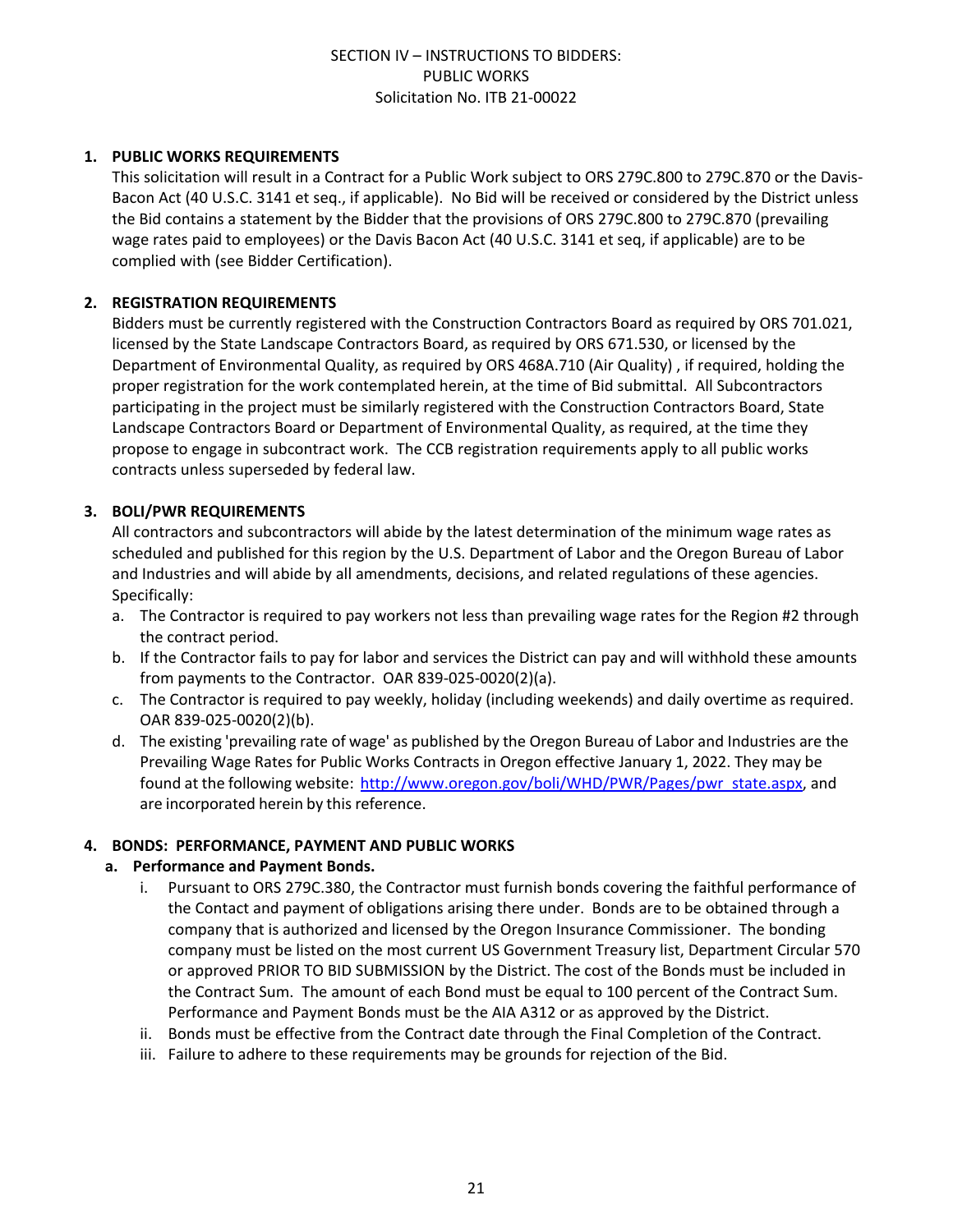#### **b. Public Works Bond.**

- i. Contractors who work on public works projects, subject to the PWR law, are required to file a \$30,000 Public Works Bond to be used exclusively for unpaid wages determined to be due by BOLI. Proof of this bond in effect must be provided to the District prior to Contract signing, after the award of this solicitation.
- ii. General Contractors are required to verify that subcontractors have filed a public works bond before permitting a subcontractor to start work on a project.
- iii. ORS 279C.836 provides exemptions from the bond requirements for certified disadvantaged, minority, women, service-disabled veteran owned or emerging small business enterprises. It is the Contractor's responsibility to notify the District if an exemption applies to the Contractor.
- iv. The Public Works Bond must be furnished by a surety company authorized to do business in Oregon
- c. **Time for Submission.** The apparent successful Bidder must promptly furnish the required performance security upon the District's request. If the Bidder fails to furnish the security as requested, the District may reject the Bid and award the Contract to the Responsible Bidder with the next lowest Responsive Bid, and, at the District's discretion, the Bidder must forfeit its Bid Bond.

#### **5. SUBSTITUTE CONTRACTOR**

If the Contractor provided a performance bond, the District may afford the Contractor's surety the opportunity to provide a substitute Contractor to complete performance of the Contract. A substitute Contractor must perform all remaining contract Work and comply with all terms and conditions of the Contract, including the provisions of the performance bond and the payment bond. Such substitute performance does not involve the Award of a new Contract and will not be subject to the competitive procurement provisions of ORS Chapter 279C.

#### **6. FOREIGN CONTRACTOR**

If the Contract Price exceeds \$10,000 and the Contractor is a Foreign Contractor, the Contractor must promptly report to the Oregon Department of Revenue on forms provided by the Department of Revenue, the Contract Price, terms of payment, Contract duration and such other information as the Department of Revenue may require before final payment can be made on the Contract. A copy of the report must be forwarded to the District. The District will satisfy itself that the above requirements have been complied with before it issues final payment on the Contract.

#### **7. CERTIFIED PAYROLL WITHHOLDING**

- a. If a prime contractor does not file certified payroll as required (at least once per month), the District will withhold 25% of amounts due to the prime contractor, in addition to any other required Retainage.
- b. If a first-tier subcontract does not file certified payroll reports as required, the prime contractor must withhold 25% of amounts due the first-tier subcontractor.
- c. Once certified payroll reports are submitted, the District or prime contractor are to pay amounts withheld within 14 days.
- d. Neither the District nor the prime contractor is required to verify the accuracy of the contents of the certified payroll reports.

#### **8. DRUG TESTING REQUIREMENT**

ORS 279C.505(2) requires that all public improvement contracts contain a provision requiring contractors to demonstrate that an employee drug-testing program is in place. Bidders are therefore required to certify that they have an employee drug-testing program in place that applies to all employees and will maintain a drug-testing program at all times during the performance of the awarded Contract. Failure to maintain a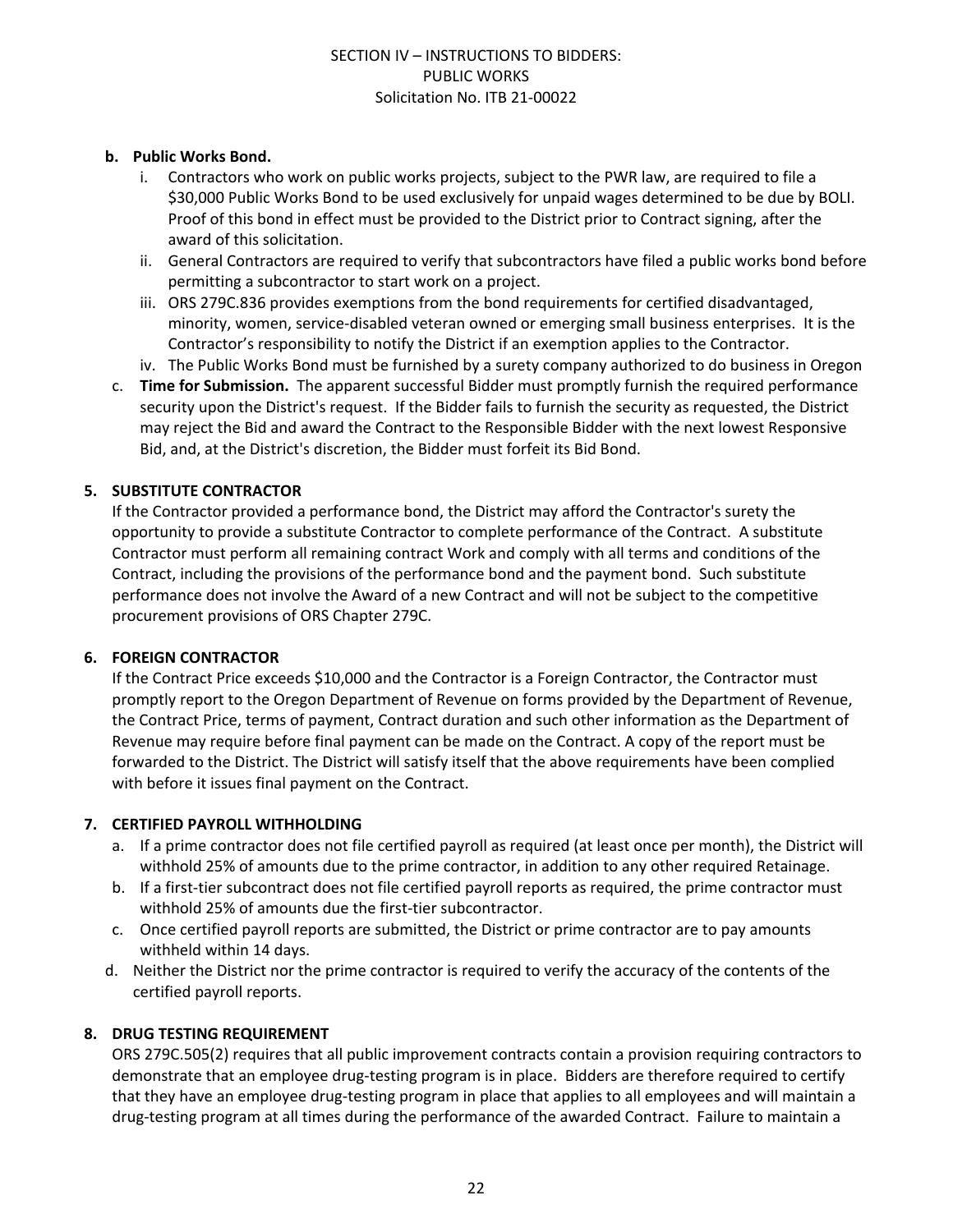program will constitute a material breach of contract. The use of drugs, alcohol, or any tobacco products is prohibited on all District property.

#### **9. OTHER TERMS AND CONDITIONS:**

The Contractor must understand and agree to comply with the following:

- a. Provide prompt payment to all Persons supplying labor or material for the performance of the work; Pay all contributions or amounts due the Industrial Accident Fund; Not permit any lien or claim to be filed or prosecuted against the District; and Pay to the Department of Revenue all sums withheld from employees. (ORS 279C.505(1));
- b. Demonstrate that an employee drug testing program is in place. (ORS 279C.505(2));
- c. If the Contract calls for demolition Work described in ORS 279C.510(1), the Contractor is required to salvage or recycle construction and demolition debris, if feasible and cost-effective;
- d. If the Contract calls for lawn or landscape maintenance, the Contractor is required to compost or mulch yard waste material at an approved site, if feasible and cost effective (ORS 279C.510(2);
- e. If the Contractor fails, neglects or refuses to pay promptly a person's claim for labor or services provided to the contractor or a subcontractor, the District may pay the amount of the claim to the person that provides the labor or services and charge the amount of the payment against funds due or to become due the contractor, as set forth in ORS 279C.515(1);
- f. If the Contractor or a first-tier subcontractor fails, neglects or refuses to pay a person that provides labor or materials in connection with the public improvement contract within 30 days after receiving payment from the contracting agency or a contractor, the contractor or first-tier subcontractor owes the person the amount due plus interest charges. (ORS 279C.515(2));
- g. If the Contractor or a subcontractor fails, neglects or refuses to pay a person that provides labor or materials in connection with the public improvement contract, the person may file a complaint with the Construction Contractors Board, unless payment is subject to a good faith dispute as defined in ORS 279C.580. (ORS 279C.515(3));
- h. Abide by maximum hours of labor and overtime, as set forth in ORS 279C.520(1);
- i. Provide employer notice to employees of hours and days that employees may be required to work, as set forth in ORS 279C.520(2);
- j. Abide by environmental and natural resources regulations (ORS 279C.525);
- k. Make required payments for medical care and certain services related to sickness and injury to employees, as set forth in ORS 279C.530(1);
- l. Understand all employers, including Contractor, that employ subject workers who work under this Contract in the State of Oregon must comply with ORS 656.017 and provide the required Workers' Compensation coverage, unless such employers are exempt under ORS 656.126. Contractor must ensure that each of its subcontractors complies with these requirements. (ORS 279C.530(2));
- m. Abide by maximum hours, holidays and overtime (ORS 279C.540);
- n. Abide by time limitation on claims for overtime (ORS 279C.545);
- o. Pay prevailing wage rates, including subcontractors (ORS 279C.800 to 279C.870);
- p. File required BOLI Public Works bond(s) including subcontractors, as set forth in ORS 279C.830(2);
- q. Follow Retainage rules (ORS 279C.550 to 279C.570);
- r. Abide by prompt payment policy, progress payments, rate of interest (ORS 279C.570);
- s. Maintain relations with subcontractors (ORS 279C.580);
- t. Make notice of claim (ORS 279C.605);
- u. Provide Affidavit of Compliance with the Oregon tax laws in accordance with ORS 305.385; and
- v. Certify that all subcontractors performing Work described in ORS 701.005(2) (i.e., construction Work) will be registered with the Construction Contractors Board, licensed by the State Landscape Contractors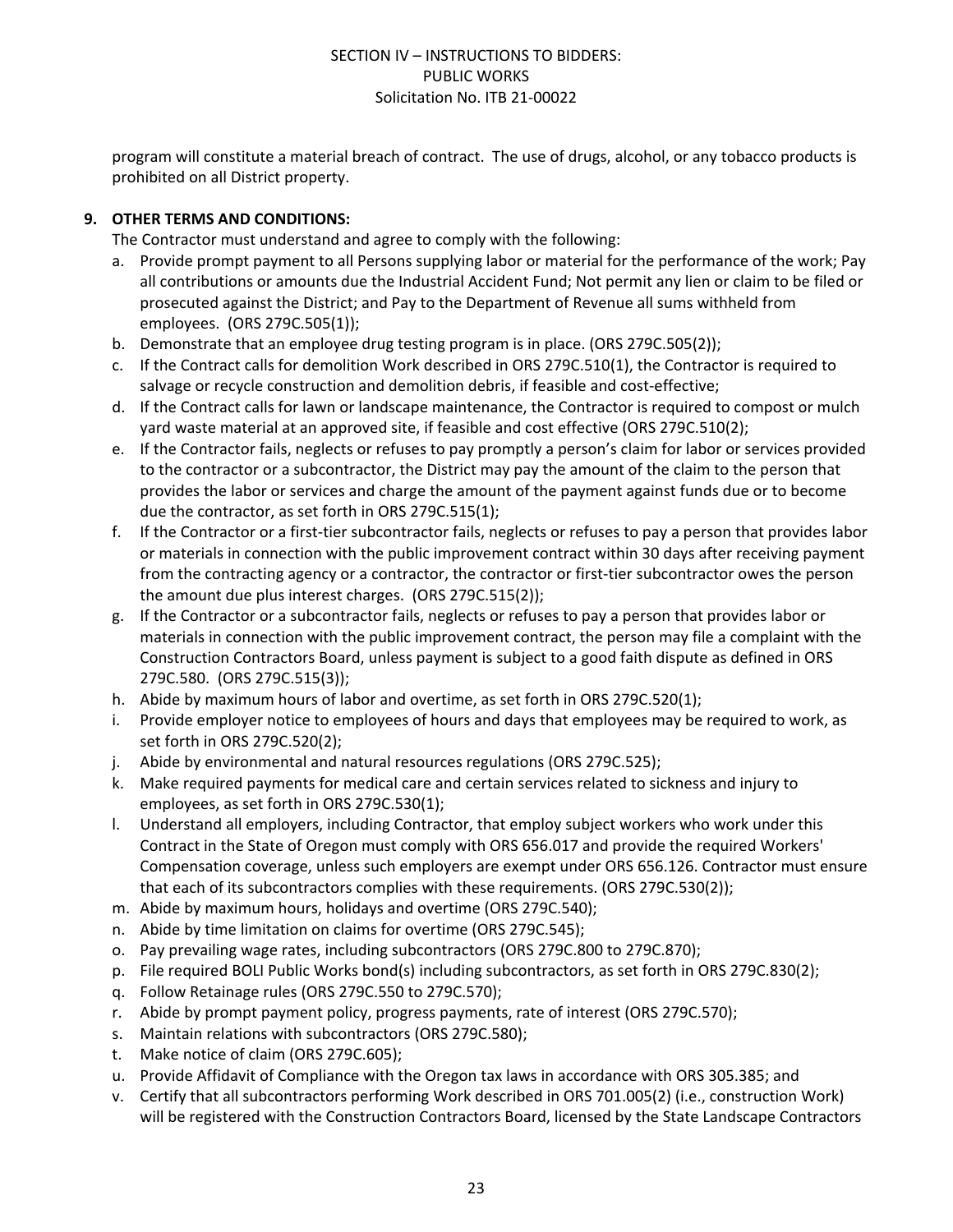Board in accordance with ORS 701.021 to 701.050, or licensed under ORS 468A.720 (Air Quality), if required, before the subcontractors commence Work under the Contract.

- w. Assignment or Transfer Restricted. Unless otherwise provided in the Contract, the Contractor must not assign, sell, dispose of, or transfer rights, or delegate duties under the Contract, either in whole or in part, without the District's prior Written consent. Unless otherwise agreed by the District in Writing, such consent will not relieve the Contractor of any obligations under the Contract. Any assignee or transferee will be considered the agent of the Contractor and be bound to abide by all provisions of the Contract. If the District consents in Writing to an assignment, sale, disposal or transfer of the Contractor's rights or delegation of Contractor's duties, the Contractor and its surety, if any, must remain liable to the District for complete performance of the Contract as if no such assignment, sale, disposal, transfer or delegation had occurred unless the District otherwise agrees in Writing.
- x. In accordance with OAR 333-01901030, all persons engaged to provide goods and/or services at a school or school-based program which takes place at or in school facilitates **and who has direct/indirect contact with students**, must be vaccinated against COVID-19 or have a documented medical or religious exception. Unvaccinated persons, regardless of exception status, may not perform work which takes place at or in school facilities if they may have direct/indirect contact with students.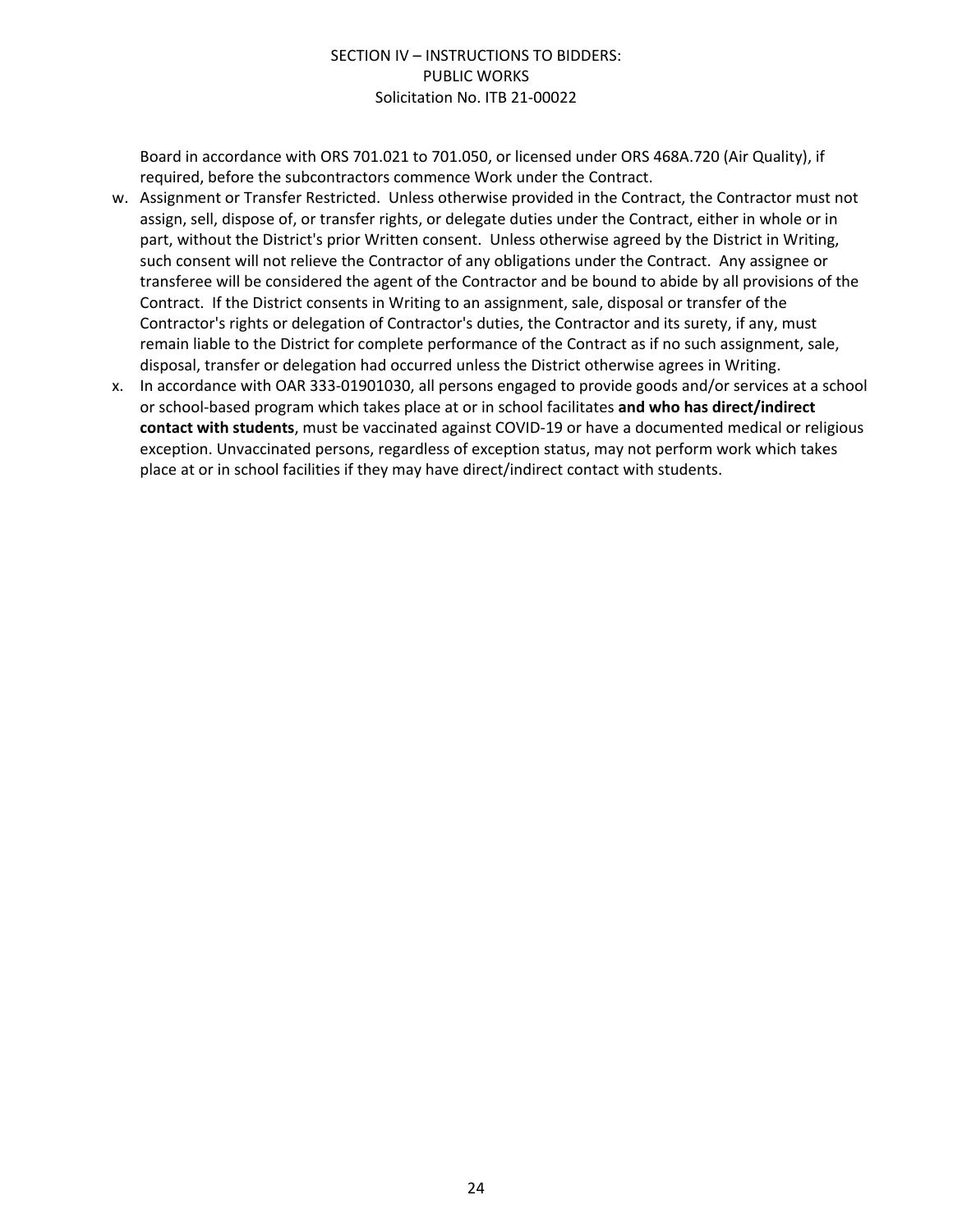#### SECTION V – ATTACHMENTS Solicitation No. ITB 21-0022

#### **1. BID PREPARATION:**

- a. Bidder must complete and return as its Bid, the required Affidavit, Certifications and Forms included as Attachments to this Solicitation. (See Attached Bid Submission Checklist)
- b. Failure to complete, **sign**, and submit these and any other document(s) as requested or required in accordance with this Solicitation may be grounds to declare the Bid nonresponsive.

#### **2. FORMS**

- a. The attached forms are to be included in Bid.
- b. Copies of the included forms (See Attached Bid Submission Checklist) are to be completed and submitted by the Bidder along with other required documents as required by the Instructions to Bidders.
- c. **References.** If the Bidder has performed any project or work with the District in the last ten (10) years, one of the references must be from the Bidder's most recent contract with the District.

#### **3. FORM OF AGREEMENT**

The form of construction agreement to be used between the District and the General Contractor for the Project is the AIA Document A101-2017 and AIA Document A201-2017 as issued by the Beaverton School District. Any references and/or requirements of the General Contractor to the District must apply to subcontractors' requirements to the District and General Contractor. A sample Copy of the AIA Document A101-2017 and AIA Document A201-2017 as issued by Beaverton School District are included herein.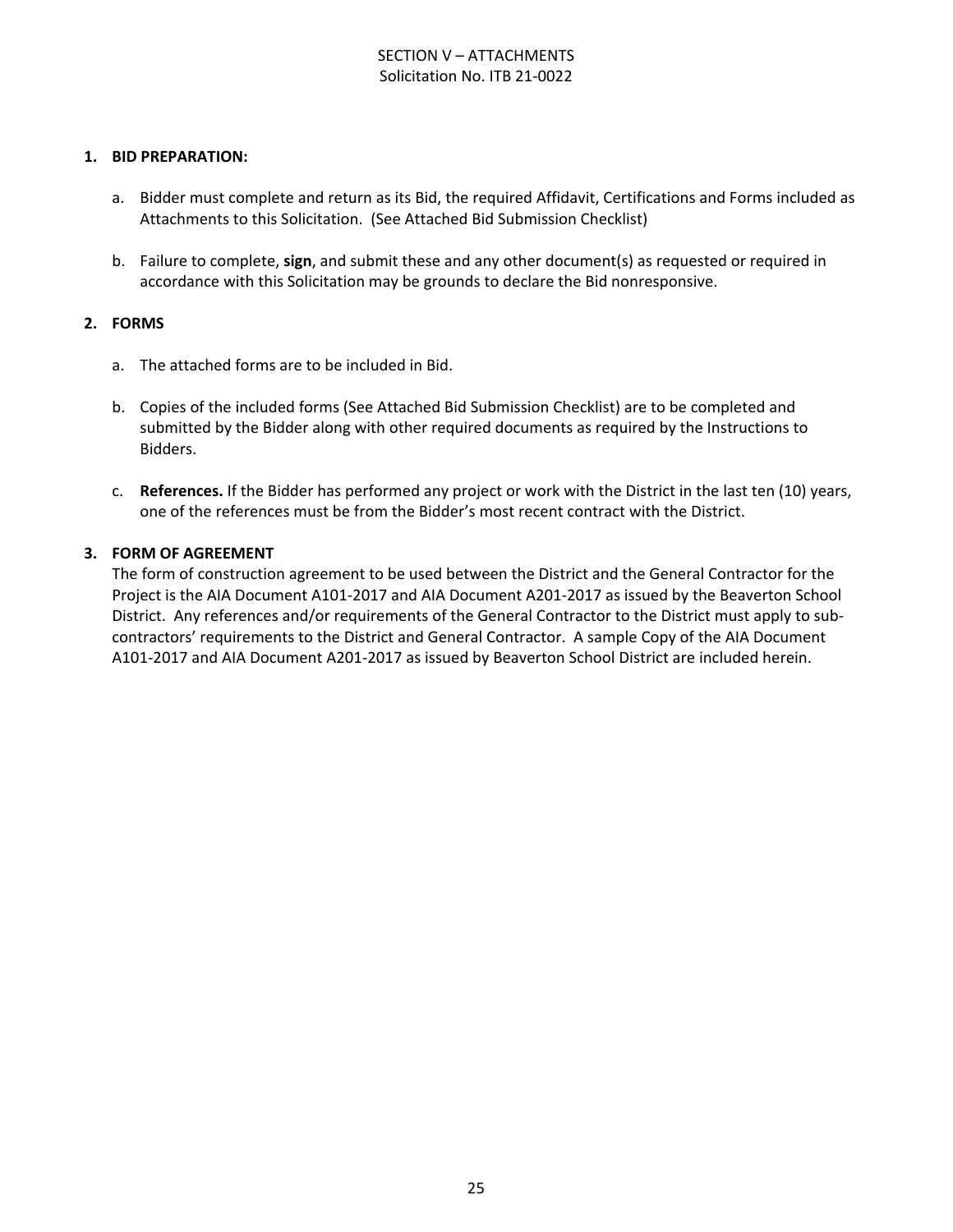#### SECTION V – ATTACHMENTS Solicitation No. ITB 21-0022

## **BID SUBMISSION CHECKLIST**

#### **ALL AFFIDAVITS, CERTIFICATIONS, FORMS AND BID CONTENT REQUIREMENTS AS SPECIFIED IN SECTION V MUST BE INCLUDED AS PART OF THE BID.**

#### **\_\_\_\_ REQUIRED AFFIDAVIT, CERTIFICATIONS AND FORMS**

The following affidavit, certifications and forms must be completed **and signed** by the person authorized to represent the Bidder regarding all matters related to the Bid and authorized to bind the Bidder to the agreement. Failure to submit any of the required, completed, **and signed** affidavits/certifications/forms may be grounds to declare the Bid nonresponsive.

- BIDDER CERTIFICATION This serves as the cover sheet for your Bid. (Attachment A)
- BID SCHEDULE. (Attachment B)
- BID SECURITY (Bid Bond). (Attachment C)
- AFFADAVIT OF NON-COLLUSION / COMPLIANCE WITH TAX LAWS. (Attachment D)
- NON-CONFLICT OF INTEREST CERTIFICATION. (Attachment E)
- BIDDER RESPONSIBILITY FORM All Pages. (Attachment F)
- BIDDER REFERENCE FORMS Include the # specified on the form. See SECTION V Paragraph 2. (Attachment G)
- FIRST-TIER SUBCONTRACTOR DISCLOSURE FORM (Attachment H)

The Bidder is **encourage**d to use the following attachment to identify their Bid. It is provided for the Bidder's convenience and is **NOT** required.

**\_\_\_\_\_\_\_\_\_\_\_\_\_\_\_\_\_\_\_\_\_\_\_\_\_\_\_\_\_\_\_\_\_\_\_\_\_\_\_\_\_\_\_\_\_\_\_\_\_\_\_\_\_\_\_\_\_\_\_\_\_\_\_\_\_\_\_\_\_\_\_\_\_\_\_\_\_\_\_\_\_\_\_\_\_\_\_\_\_\_\_**

The following attachment(s) are **NOT** to be returned with the Bid. Bidders must review the content of these attachment(s).

**\_\_\_\_\_\_\_\_\_\_\_\_\_\_\_\_\_\_\_\_\_\_\_\_\_\_\_\_\_\_\_\_\_\_\_\_\_\_\_\_\_\_\_\_\_\_\_\_\_\_\_\_\_\_\_\_\_\_\_\_\_\_\_\_\_\_\_\_\_\_\_\_\_\_\_\_\_\_\_\_\_\_\_\_\_\_\_\_**

ATTACHMENT I Sample AIA A101 Contract and AIA A201 General Conditions (separate file in ORPIN)

- ATTACHMENT J Drawings
- ATTACHMENT K Specifications
- ATTACHMENT L During Solicitation Substitution Request Form

ATTACHMENT M Covid Attestation Form

This checklist is provided for the Bidder's convenience in assembling their Bid and is NOT required to be returned with the Bid.

**\_\_\_\_\_\_\_\_\_\_\_\_\_\_\_\_\_\_\_\_\_\_\_\_\_\_\_\_\_\_\_\_\_\_\_\_\_\_\_\_\_\_\_\_\_\_\_\_\_\_\_\_\_\_\_\_\_\_\_\_\_\_\_\_\_\_\_\_\_\_\_\_\_\_\_\_\_\_\_\_\_\_\_\_\_\_\_\_\_**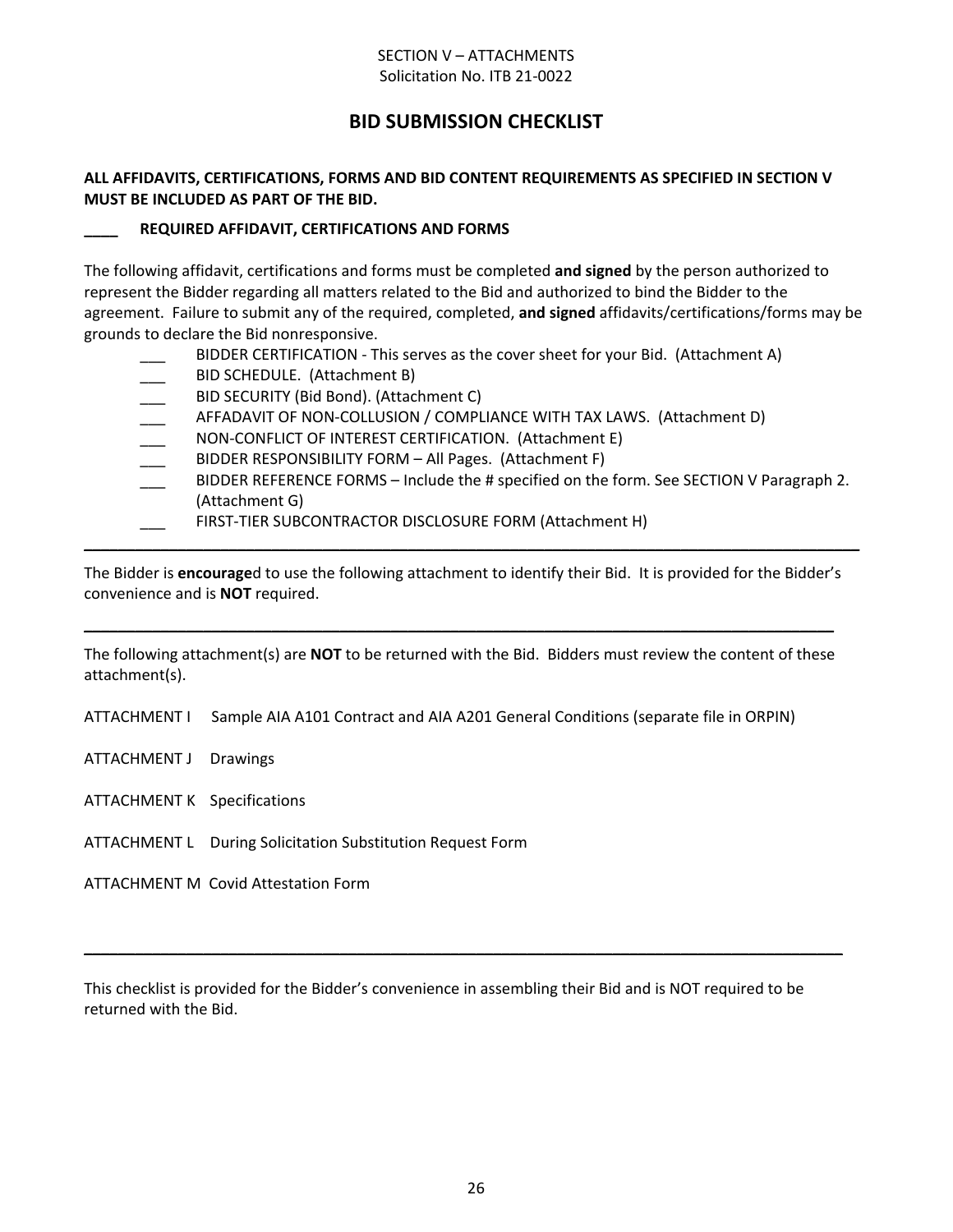

## **BIDDER CERTIFICATION**

| <b>Sign</b>       |                                                                                                                                                                                                                                |                                      |
|-------------------|--------------------------------------------------------------------------------------------------------------------------------------------------------------------------------------------------------------------------------|--------------------------------------|
| Name:             | <u> 1989 - Johann Stoff, deutscher Stoffen und der Stoffen und der Stoffen und der Stoffen und der Stoffen und der</u><br>(Please type or print)                                                                               | Phone: _____________________________ |
| Title:            |                                                                                                                                                                                                                                |                                      |
|                   |                                                                                                                                                                                                                                |                                      |
|                   | Firm/Company Name: The company of the company of the company of the company of the company of the company of the company of the company of the company of the company of the company of the company of the company of the comp |                                      |
| Physical Address: |                                                                                                                                                                                                                                |                                      |
| City, State, Zip: |                                                                                                                                                                                                                                |                                      |

- 1. The Bidder certifies that he or she has read and understands the Drawings, Specifications, Addenda, Contract and all other documents pertaining to this Project.
- 2. The Bidder, having become completely familiar with the local conditions and legal requirements affecting the cost of Work at the place where Work is to be executed, and having carefully examined the site conditions as they currently exist, agrees to provide all labor, materials, plant, equipment, transportation and other facilities and services as necessary and/or required to execute all of the Work described by the aforesaid documents will be provided and within the time specified.
- 3. The Bidder acknowledges that the Project Milestones in Section II STATEMENT OF WORK includes certain specific dates. These dates must be adhered to unless modified by mutual agreement between Contractor and the Owner. All dates indicate 5:00 PM Pacific Time.

The Bidder agrees to complete the work within the number of calendar days as stipulated in the Contract and to meet the Milestones and Specific Dates set forth above and acknowledges that his/her failure to achieve Completion by these stipulated dates, or by any Owner authorized extension thereto, subjects the Bidder to liquidated damages for failure to perform, as further defined in the Contracts.

- 4. The Bidder agrees to execute the formal Contract within five (5) days from date of Notice of Acceptance of this Bid. In the event the undersigned fails or neglects to execute the Contract and the undersigned is considered having abandoned the Contract by the Owner, the Bid security will be forfeited.
- 5. The Bidder acknowledges that he or she that signs this Bid is fully authorized to sign on behalf of the firm listed and to fully bind the firm listed to all conditions and provisions thereof.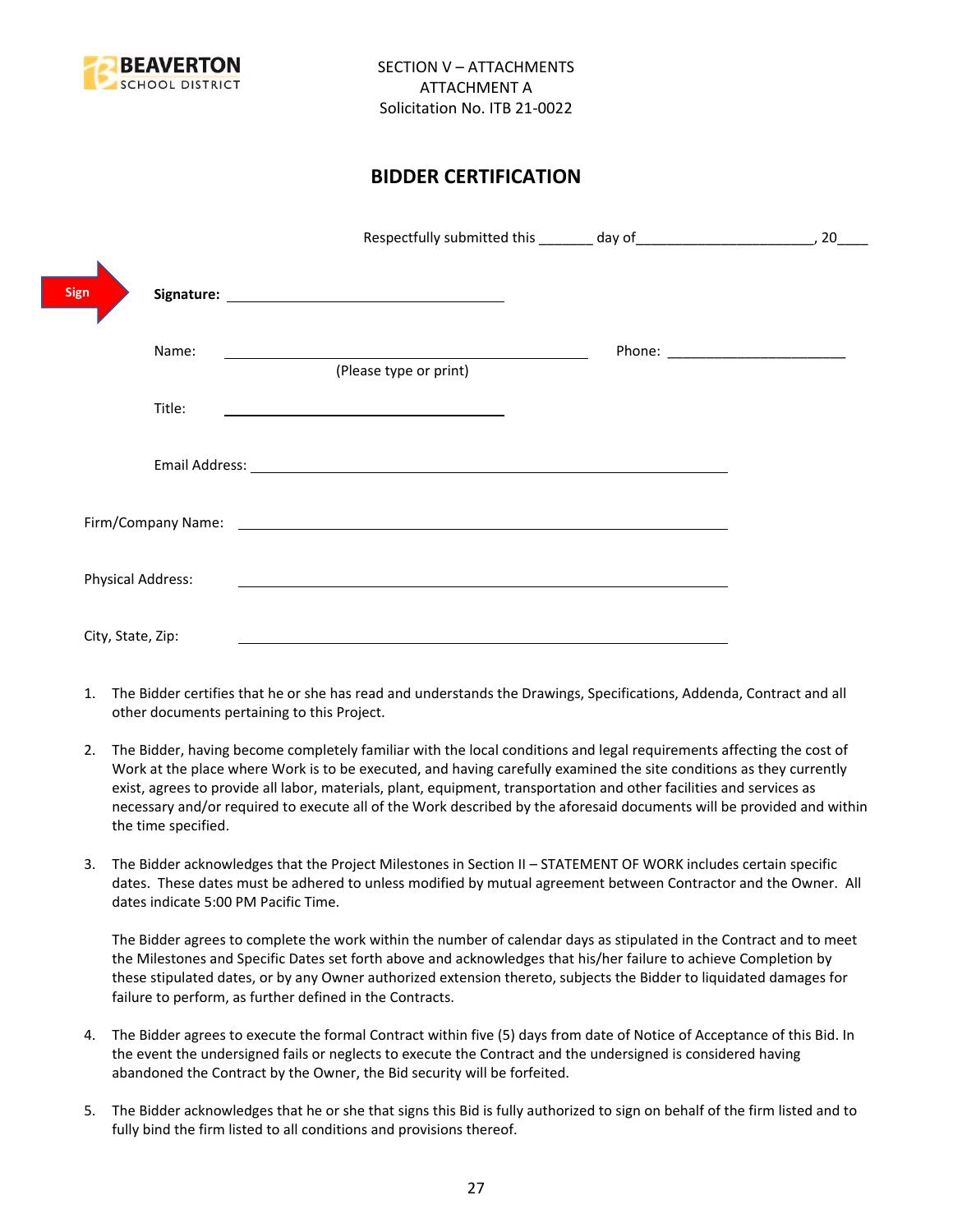

- 6. The Bidder certifies that Bidder has complied or will comply with all requirements of local, state, and national laws, and that no legal requirement has been or will be violated in making or accepting this Bid.
- 7. The Bidder is registered with the Construction Contractors Board, or is licensed by the State Landscape Contractors Board, or licensed under ORS 468A.720 (Air Quality), if required. License Number\_\_\_\_\_\_\_\_\_\_\_\_\_\_\_\_\_\_\_\_\_\_\_\_. (The District will not receive or consider a Bid for a Public Improvement unless the Bidder is registered with the Construction Contractors Board, or is licensed by the State Landscape Contractors Board).
- 8. The Bidder, pursuant to ORS 279A.120 (1), (check one) is figure is figure to a resident Bidder. If not, indicate State of residency \_\_\_\_\_\_\_\_\_\_\_\_\_\_\_\_\_\_\_\_\_\_\_\_.
- 9. The Bidder certifies that the required Statutory Public Works Bond has been filed with the Construction Contractor's Board.
- 10. The Bidder agrees to be bound by and will comply with the provisions of Prevailing Wage Laws ORS 279C.800 through ORS 279C.870 or the Davis-Bacon Act (40 U.S.C. 3141 et seq., if applicable).
- 11. The Bidder certifies that it has not discriminated and will not discriminate, in violation of ORS 279A.110, against any disadvantaged business enterprise, minority-owned business, women-owned business, emerging small business, or business that a service-disabled veteran owns in obtaining any required subcontract.
- 12. The Bidder agrees to comply with Oregon tax laws in accordance with ORS 305.385.
- 13. Any Bid of a contractor or subcontractor listed on BOLI's List of Ineligibles will be rejected.
- 14. The Bidder acknowledges receipt of the following Addenda: (List by number and date appearing on Addendum.)

| Addendum Number | Date | Addendum Number | Date |
|-----------------|------|-----------------|------|
|                 |      |                 |      |
|                 |      |                 |      |
|                 |      |                 |      |
|                 |      |                 |      |
|                 |      |                 |      |

This solicitation will result in a Contract for a Public Work subject to ORS 279C.800 to 279C.870.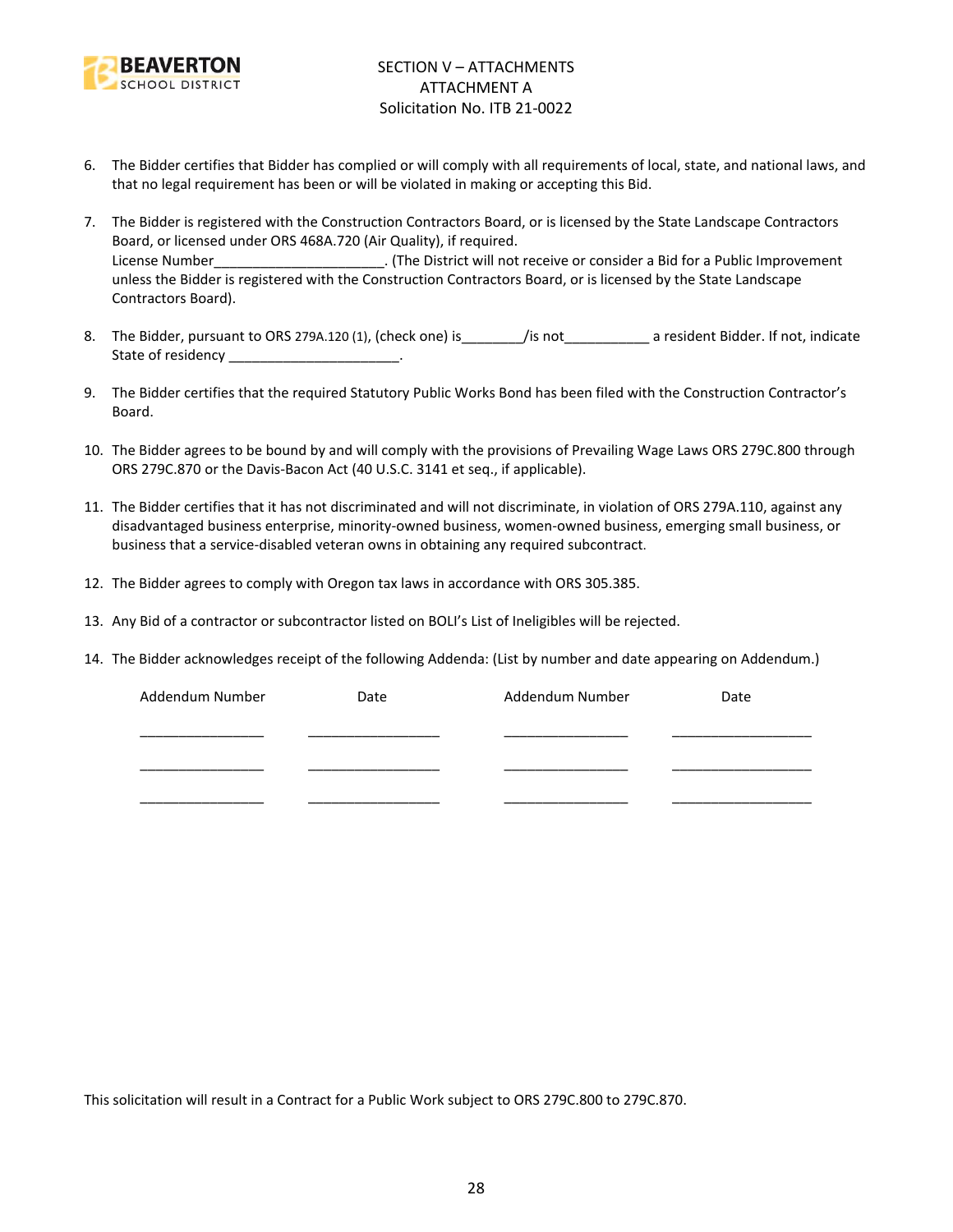

## **BID SCHEDULE**

| (Contractor)                                                                                                                                                  |             |  |
|---------------------------------------------------------------------------------------------------------------------------------------------------------------|-------------|--|
| Bid Item 1: Sunset High School renovations, the SUM OF:                                                                                                       |             |  |
| $DOLLARS$ $(\xi$                                                                                                                                              |             |  |
| Bid Item 2: Rock Creek Covered Play renovations, the SUM OF:                                                                                                  |             |  |
|                                                                                                                                                               |             |  |
| TOTAL BASE BID: including the Work as defined in the Project Manual, Drawings and Addenda (if any),<br>(total of Bid Item 1 and Bid Item 2) the TOTAL SUM OF: |             |  |
|                                                                                                                                                               |             |  |
| ALTERNATES:                                                                                                                                                   |             |  |
| Alternate 1:                                                                                                                                                  |             |  |
|                                                                                                                                                               |             |  |
| Alternate 2:                                                                                                                                                  |             |  |
|                                                                                                                                                               | DOLLARS (\$ |  |

**NOTE: Contractor will be required to develop a schedule of values for payment and accounting purposes prior to the initial request for payment in a form acceptable to the District.** If any information submitted on this form is contradictory, words prevail over numbers.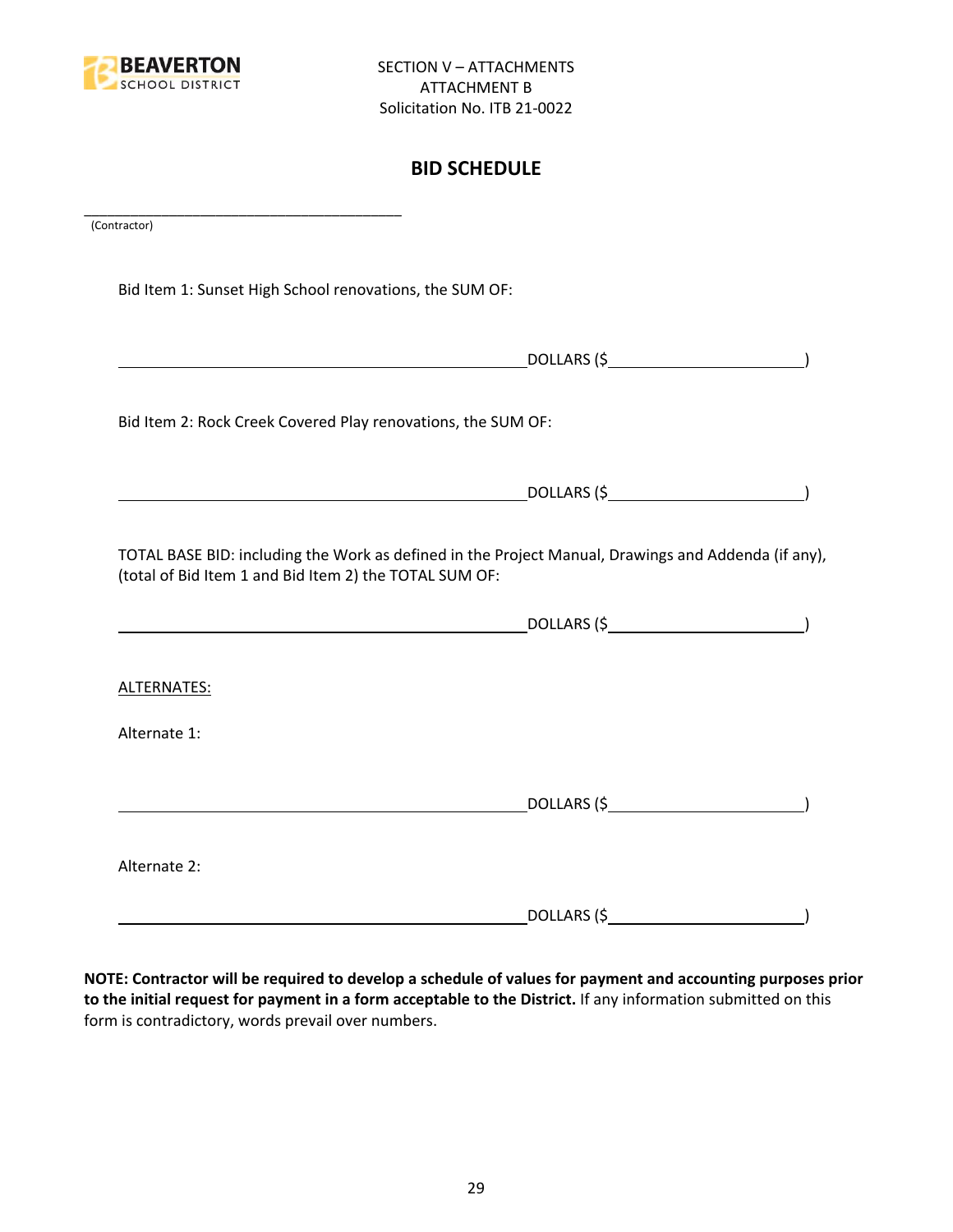

#### **BID BOND**

(Contractor)

THIS DOCUMENT HAS IMPORTANT LEGAL CONSEQUENCES: CONSULTATION WITH AN ATTORNEY IS ENCOURAGED WITH RESPECT TO ITS COMPLETION OR MODIFICATION.

KNOW ALL MEN BY THESE PRESENTS, that we \_\_\_\_\_\_\_\_\_\_\_\_\_\_\_\_\_\_\_\_\_\_\_\_\_\_\_\_\_\_\_\_\_\_\_\_\_\_\_\_\_\_\_

*(Here insert full name and address or legal title of Contractor)*

As Principal, hereinafter called the Principal, and \_\_\_\_\_\_\_\_\_\_\_\_\_\_\_\_\_\_\_\_\_\_\_\_\_\_\_\_

\_\_\_\_\_\_\_\_\_\_\_\_\_\_\_\_\_\_\_\_\_\_\_\_\_\_\_\_\_\_\_\_\_\_\_\_\_\_\_\_\_

*(Here insert full name and address or legal title of Surety)*

a Corporation duly organized under the laws of the State of Oregon as Surety, hereinafter called the Surety, are held and firmly bound unto Beaverton School District No. 48J, 16550 SW Merlo Road, Beaverton, OR 97003, as Obligee, hereinafter called the Obligee, in the sum of five percent of dollars (\$) amount Bid (5%), for the payment of which sum well and truly to be made, the said Principal and the said Surety, bind ourselves, our heirs, executors, administrators, successors and assigns, jointly and severally, firmly by these presents.

WHEREAS, the Principal has submitted a Bid for \_\_\_\_\_\_\_\_\_\_\_\_\_\_\_\_\_\_\_\_\_\_\_\_\_\_\_\_.

NOW, THEREFORE, if the Obligee shall accept the Bid of the Principal and the Principal shall enter into a Contract with the Obligee in accordance with the terms of such Bid, and give such bond or bonds as may be specified in the Contract Documents with good and sufficient surety for the faithful performance of such Contract and for the prompt payment of labor and material furnished in the prosecution thereof, or in the event of the failure of the Principal to enter such Contract and give such bond or bonds, if the Principal shall pay to the Obligee the difference not to exceed the penalty hereof between the amount specified in said Bid and such larger amount for which the Obligee may in good faith contract with another party to perform the Work covered by said Bid, then this obligation shall be null and void, otherwise to remain in full force and effect.

\_\_\_\_\_\_\_\_\_\_\_\_\_\_\_\_\_\_\_\_\_\_\_\_\_\_\_\_\_\_\_\_\_\_\_\_\_\_\_\_\_

\_\_\_\_\_\_\_\_\_\_\_\_\_\_\_\_\_\_\_\_\_\_\_\_\_\_\_\_\_\_\_\_\_\_\_\_\_\_\_\_\_

Signed and sealed this \_\_\_\_\_ day of \_\_\_\_\_\_\_\_\_\_\_\_, 20\_\_\_\_.

(Witness) (Principal) (Seal)

(Title)

\_\_\_\_\_\_\_\_\_\_\_\_\_\_\_\_\_\_\_\_\_\_\_\_\_\_\_\_\_\_\_\_\_\_\_ \_\_\_\_\_\_\_\_\_\_\_\_\_\_\_\_\_\_\_\_\_\_\_\_\_\_\_\_\_\_\_\_\_\_\_\_\_\_\_\_\_

(Witness) (Surety) (Seal)

\_\_\_\_\_\_\_\_\_\_\_\_\_\_\_\_\_\_\_\_\_\_\_\_\_\_\_\_\_\_\_\_\_\_\_ \_\_\_\_\_\_\_\_\_\_\_\_\_\_\_\_\_\_\_\_\_\_\_\_\_\_\_\_\_\_\_\_\_\_\_\_\_\_\_\_\_

(Title)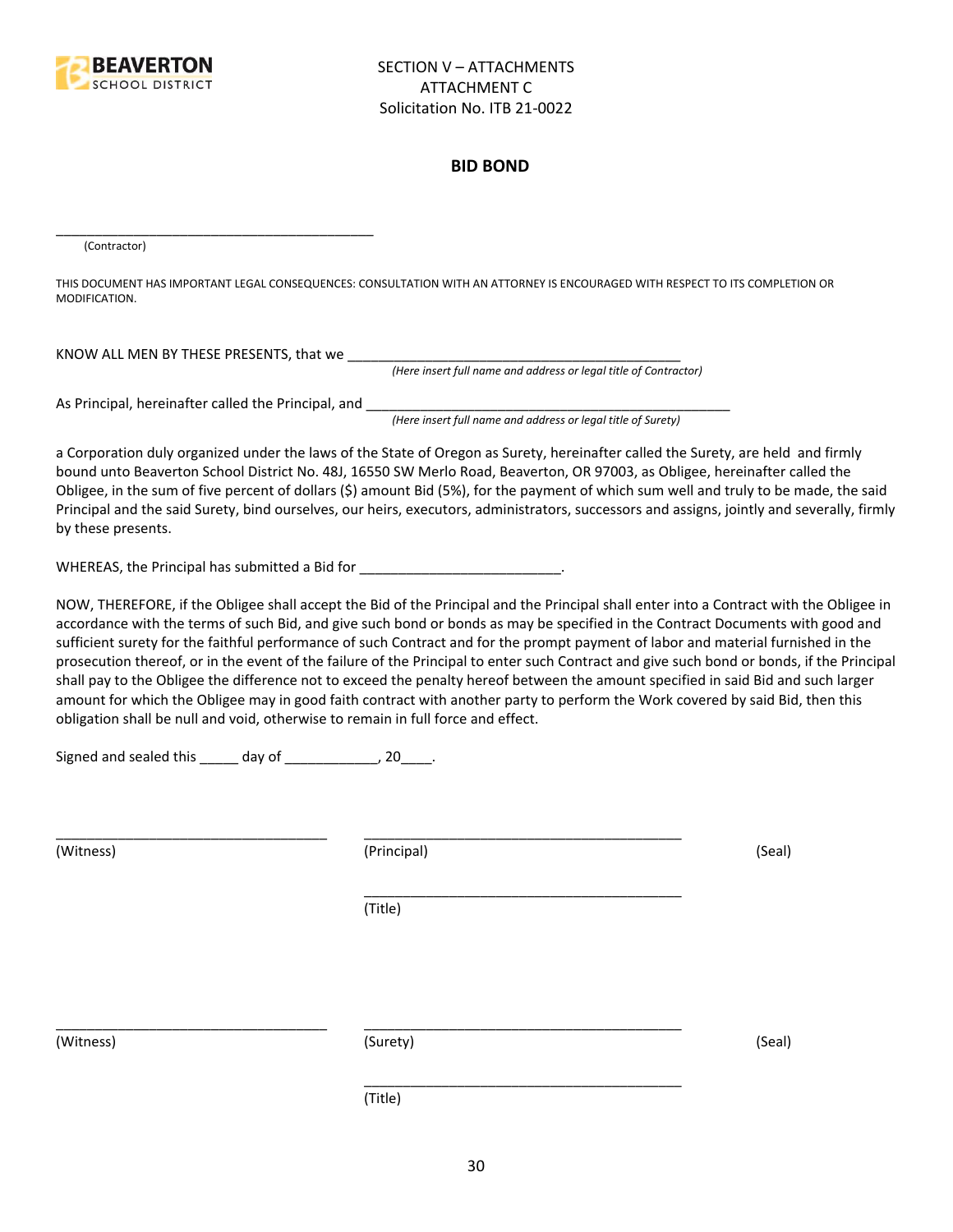

#### **AFFIDAVIT OF NON-COLLUSION / COMPLIANCE WITH TAX LAWS**

(Bidder)

I state that:

(1) The correct taxpayer identification numbers are:

\_\_\_\_\_\_\_\_\_\_\_\_\_\_\_\_\_\_\_\_\_\_\_\_\_\_\_\_\_\_\_\_\_\_\_\_\_\_

- A. Federal Employer ID Number (EIN): \_\_\_\_\_\_\_\_\_\_\_\_\_\_\_\_ B. Employer's Oregon ID Number: \_\_\_\_\_\_\_\_\_\_\_\_\_\_\_\_
- (2) Bidder is not subject to backup withholding because (i) Bidder is exempt from backup withholding, (ii) Bidder has not been notified by the IRS that Bidder is subject to backup withholding as a result of a failure to report all interest or dividends, or (iii) the IRS has notified Bidder that Bidder is no longer subject to backup withholding;
- (3) The price(s) and amount of this Bid must be arrived at independently and without consultation, communication or agreement with any other Supplier, Bidder or potential Bidder, except as disclosed on the attached appendix.
- (4) That neither the price(s) nor the amount of this Bid, and neither the approximate price(s) nor approximate amount of this Bid, will be disclosed to any other firm or person who is a Bidder or potential Bidder, and they will not be disclosed before Contract award.
- (5) No attempt has been made or will be made to induce any firm or person to refrain from proposing on this Solicitation, or to submit any noncompetitive Bid or other complementary Bid.
- (6) The Bid of my firm is made in good faith and not pursuant to any agreement or discussion with, or inducement from, any firm or person to submit a complementary or other noncompetitive Bid.
- (7) \_\_\_\_\_\_\_\_\_\_\_\_\_\_\_\_\_\_\_\_\_\_\_\_\_\_\_\_\_\_\_\_\_\_\_\_\_\_\_\_\_ (name of firm), its affiliates, subsidiaries, officers, directors and employees are not currently under investigation by any governmental agency and have not in the last four years been convicted of or found liable for any act prohibited by State or Federal law in any jurisdiction, involving conspiracy or collusion with respect to proposing on any public contract, except as described in the attached appendix.

I state that **I state that**  $\blacksquare$  (name of firm) understands and acknowledges that the above representations are material and important, and will be relied on by the Beaverton School District in awarding the contract(s) for which this Bid is submitted. I understand and my firm understands that any misstatement in this affidavit is and will be treated as fraudulent concealment from the Beaverton School District of the true facts relating to the submission of Bids for this contract. I am authorized to act on behalf of Bidder, and have authority and knowledge regarding Bidder's payment of taxes, and to the best of my knowledge, Bidder is not in violation of any Oregon tax laws, including, without limitation, those tax laws listed in ORS 305.380(4); the elderly rental assistance program under ORS 310.630 to 310.706; and any local taxes administered by the Oregon Department of Revenue under ORS 305.620.

| (Affiant's Signature)                                                                                                                                                                                                          |        |                  |
|--------------------------------------------------------------------------------------------------------------------------------------------------------------------------------------------------------------------------------|--------|------------------|
| <b>STATE OF OREGON</b>                                                                                                                                                                                                         |        |                  |
|                                                                                                                                                                                                                                |        |                  |
| Signed and sworn to before me on which is a state of the by state of the by the state of the state of the state of the state of the state of the state of the state of the state of the state of the state of the state of the | (date) | (Affiant's name) |
|                                                                                                                                                                                                                                |        |                  |
|                                                                                                                                                                                                                                |        |                  |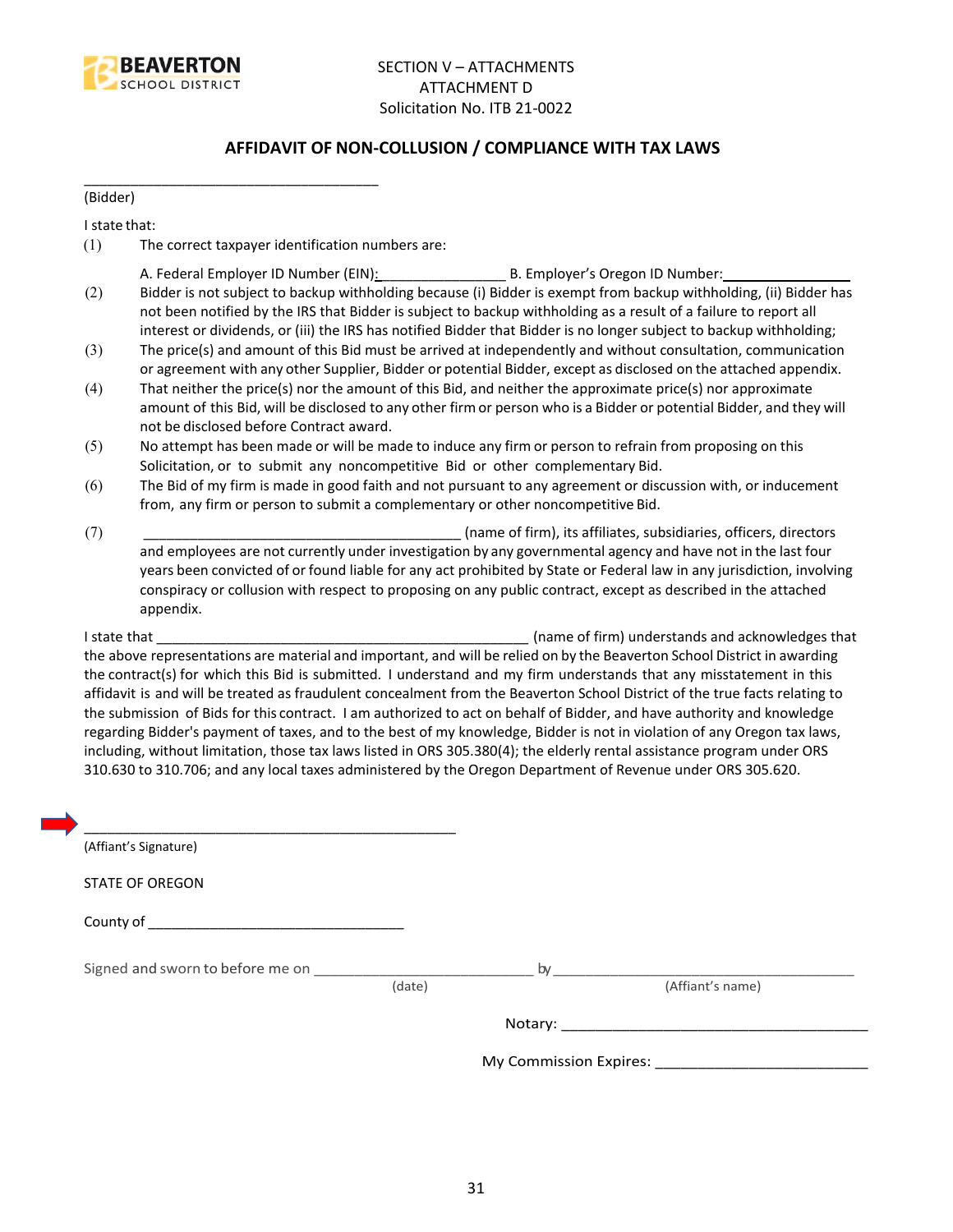

### **NON-CONFLICT OF INTEREST CERTIFICATION**

**Issuing Agency:** Beaverton School District

I, the contract of the contract of the contract of the contract of the hereby certify I have read the statement defining conflict of interest as quoted below; that I understand the statement; that no conflict of interest exists as therein defined, which precludes an impartial Bid/Proposal to be submitted by myself or the entity/company for which the Bid/Proposal is submitted, and that if such a conflict should arise, I will immediately notify the Beaverton School District and disqualify my Bid/Proposal.

**"NO OFFICER, EMPLOYEE, OR AGENT OF THE BIDDER/PROPOSER HAS ANY PERSONAL FINANCIAL INTEREST, DIRECT OR INDIRECT, IN THE OPERATION OF THE BEAVERTON SCHOOL DISTRICT OR WITH ANY PARTY CONNECTED WITH THE OREGON SCHOOL AND DISTRICT IMPROVEMENT NETWORK, DIRECTLY OR INDIRECTLY."**

| Signature: |                      |                        |  |  |
|------------|----------------------|------------------------|--|--|
| Name:      |                      |                        |  |  |
|            |                      | (Please type or print) |  |  |
| Title:     |                      |                        |  |  |
|            |                      |                        |  |  |
|            | Firm/Company Name: _ |                        |  |  |
|            |                      | (Please type or print) |  |  |
| Date:      |                      |                        |  |  |
|            |                      |                        |  |  |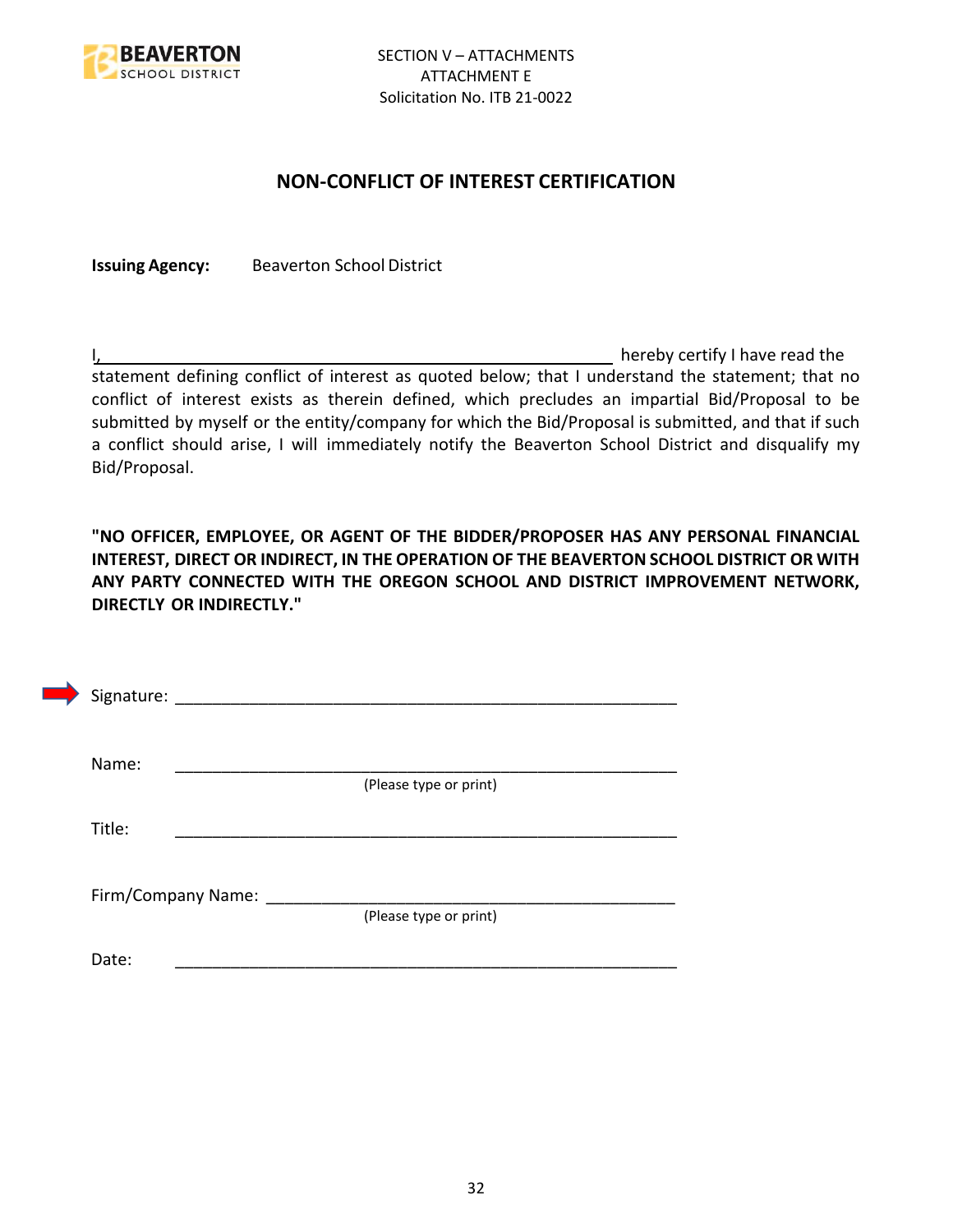

## **BIDDER RESPONSIBILITY FORM (CONTRACTOR'S QUALIFICATIONS AND FINANCIAL INFORMATION)**

#### **DECLARATION AND SIGNATURES**

The undersigned hereby declares that the he or she is duly authorized to complete and submit this Bidder Responsibility Form and that the statements contained herein are true and correct as of the date set forth below. Incomplete, incorrect or misleading information will be reason for a determination by the District of Bidder nonresponsibility.

| Date:                |                                             |
|----------------------|---------------------------------------------|
| Signature:           | <u> 1980 - Jan Samuel Barbara, martin d</u> |
| Name:                | (Please type or print)                      |
| Title:               |                                             |
| Firm/Company: ______ | (Please type or print)                      |
|                      | (Please type or print)                      |
| CCB#:                |                                             |

## **Instructions**

- **1. The information provided in this form is part of the District's inquiry concerning Bidder responsibility. Please print clearly or type.**
- **2. If you need more space, use plain paper. Submit completed form with Bid response.**
- **3. Answer all questions. Submission of a form with unanswered questions, incomplete or illegible answers may result in a finding that the Bidder is not a responsible Bidder.**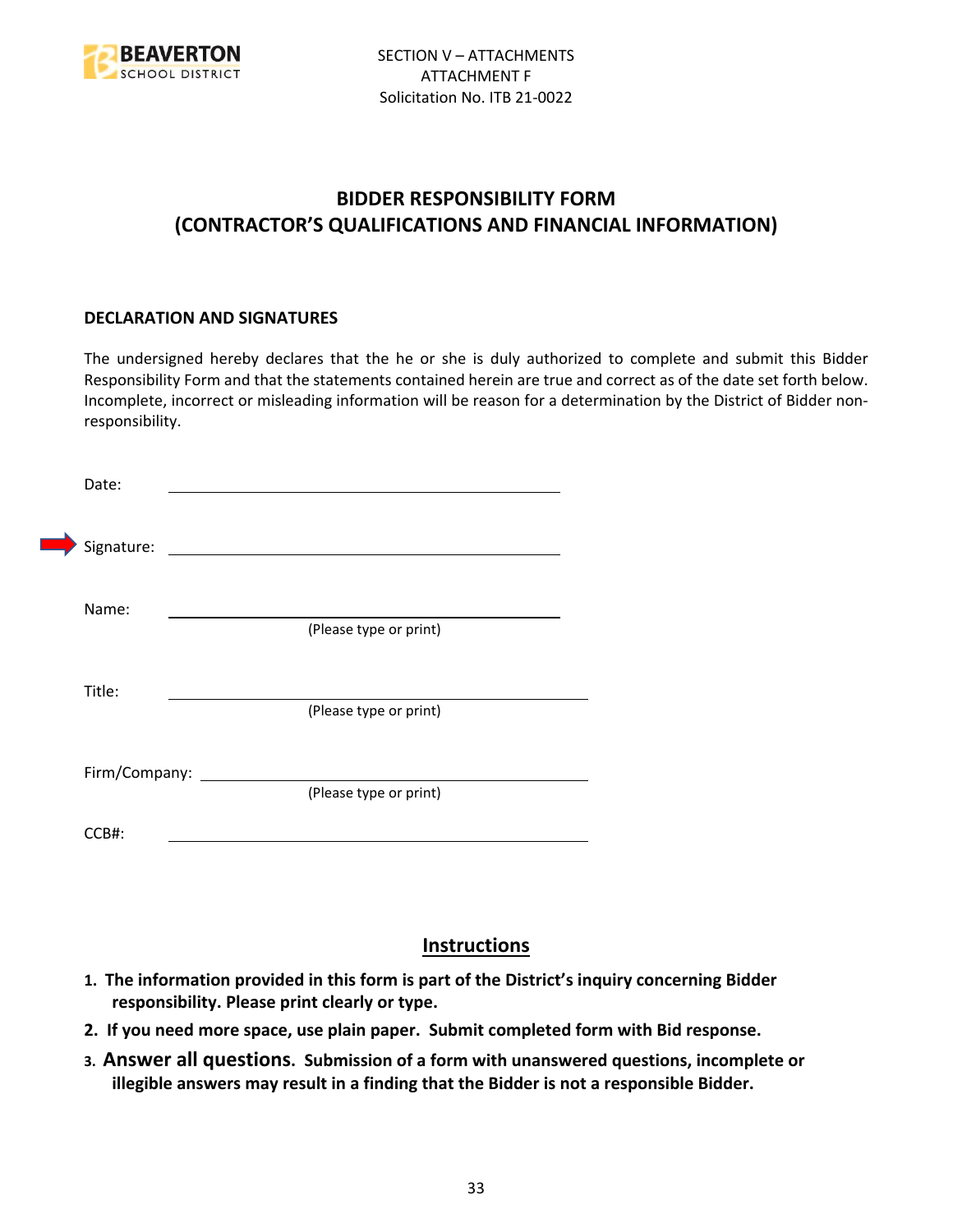

#### **CURRENT CONTRACTS IN FORCE**

| <b>ITEM</b>             | <b>CONTRACT 1</b>                   | <b>CONTRACT 2</b>                   |  |
|-------------------------|-------------------------------------|-------------------------------------|--|
| A. Work Location        |                                     |                                     |  |
| B. Scope of Work;       |                                     |                                     |  |
| Check box:              | New Construction<br>Re-Construction | Re-Construction<br>New Construction |  |
| C. Contract Amount      | \$                                  | \$                                  |  |
| D. Change Order Amount  | \$                                  | \$                                  |  |
| E. % Completed          | $\%$                                | $\%$                                |  |
| F. Est. Completion Date |                                     |                                     |  |
| G. Owner's Name         |                                     |                                     |  |
| H. Owner Contact        |                                     |                                     |  |
| I. Telephone            | $\overline{(}$<br>$\mathcal{E}$     | $\lambda$<br>$\overline{ }$         |  |
| J. E-Mail Address       |                                     |                                     |  |
|                         |                                     |                                     |  |
| <b>ITEM</b>             | <b>CONTRACT 3</b>                   | <b>CONTRACT 4</b>                   |  |
| A. Work Location        |                                     |                                     |  |
| B. Scope of Work;       |                                     |                                     |  |
| Check box:              | New Construction<br>Re-Construction | New Construction<br>Re-Construction |  |
| C. Contract Amount      | \$                                  | \$                                  |  |
| D. Change Order Amount  | \$                                  | \$                                  |  |
| E. % Completed          | %                                   | $\%$                                |  |
| F. Est. Completion Date |                                     |                                     |  |
| G. Owner's Name         |                                     |                                     |  |
| H. Owner Contact        |                                     |                                     |  |
| I. Telephone            | $\overline{(\ }$<br>$\lambda$       | $\lambda$<br>$\left($               |  |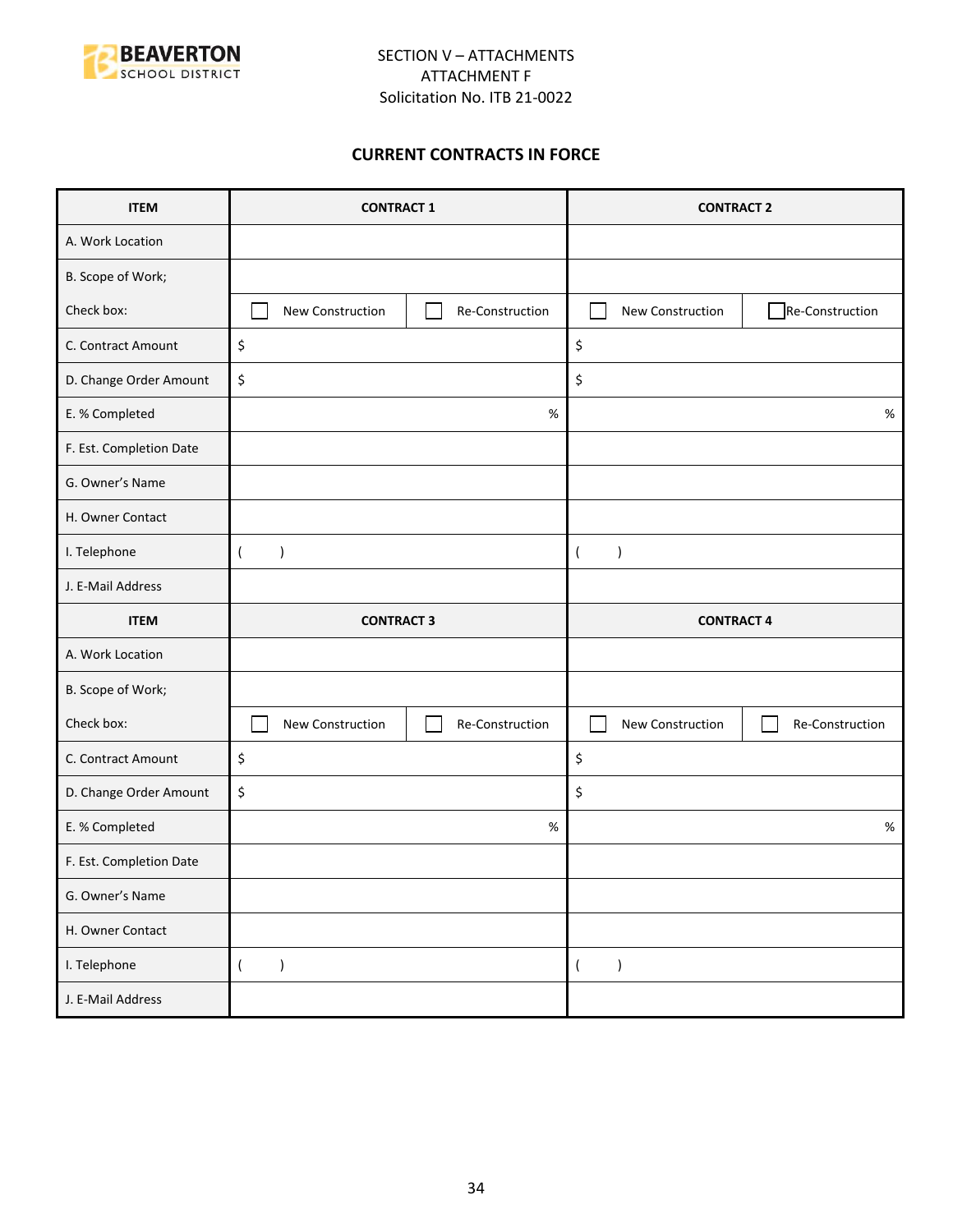

## **LARGEST SIMILAR JOBS YOU HAVE COMPLETED IN THE LAST FIVE YEARS AS THE PRIME CONTRACTOR**

| <b>ITEM</b>            | <b>CONTRACT 1</b> |                 | <b>CONTRACT 2</b> |                 |
|------------------------|-------------------|-----------------|-------------------|-----------------|
| A. Work Location       |                   |                 |                   |                 |
| B. Scope of Work;      |                   |                 |                   |                 |
| Check box:             | New Construction  | Re-Construction | New Construction  | Re-Construction |
| C. Contract Amount     | \$                |                 |                   |                 |
| D. Change Order Amount | \$                |                 | \$                |                 |
| E. % Completed         | %                 |                 |                   | %               |
| F. Completion Date     |                   |                 |                   |                 |
| G. Owner's Name        |                   |                 |                   |                 |
| H. Owner Contact       |                   |                 |                   |                 |
| I. Telephone           |                   |                 |                   |                 |
| J. E-Mail Address      |                   |                 |                   |                 |

#### **LIST COMPANIES FROM WHOM YOU OBTAIN SURETY BONDS**

| <b>ITEM</b>                                 | <b>SURETY COMPANY 1</b>                                                                                                                      | <b>SURETY COMPANY 2</b>                                                                                                                                                                                                        |
|---------------------------------------------|----------------------------------------------------------------------------------------------------------------------------------------------|--------------------------------------------------------------------------------------------------------------------------------------------------------------------------------------------------------------------------------|
| A. Company Name                             |                                                                                                                                              |                                                                                                                                                                                                                                |
| <b>B. Contact's Name</b>                    |                                                                                                                                              |                                                                                                                                                                                                                                |
| C. Telephone                                |                                                                                                                                              |                                                                                                                                                                                                                                |
| D. Fax                                      |                                                                                                                                              |                                                                                                                                                                                                                                |
| E. E-Mail Address                           |                                                                                                                                              |                                                                                                                                                                                                                                |
| PRESENT AMOUNT OF BONDING<br>COVERAGE (\$): | HAS YOUR APPLICATION FOR SURETY BOND<br>EVER BEEN DECLINED (If Yes, please provide<br>detailed information in Remarks)<br> NO<br><b>IYES</b> | DURING THE PAST 2 YEARS, HAVE YOU BEEN CHARGED<br>WITH A FAILURE TO MEET THE CLAIMS OF YOUR<br>SUBCONTRACTORS OR SUPPLIERS (If Yes, please provide<br>detailed information in Remarks)<br>  YES<br>$\overline{\phantom{1}}$ NO |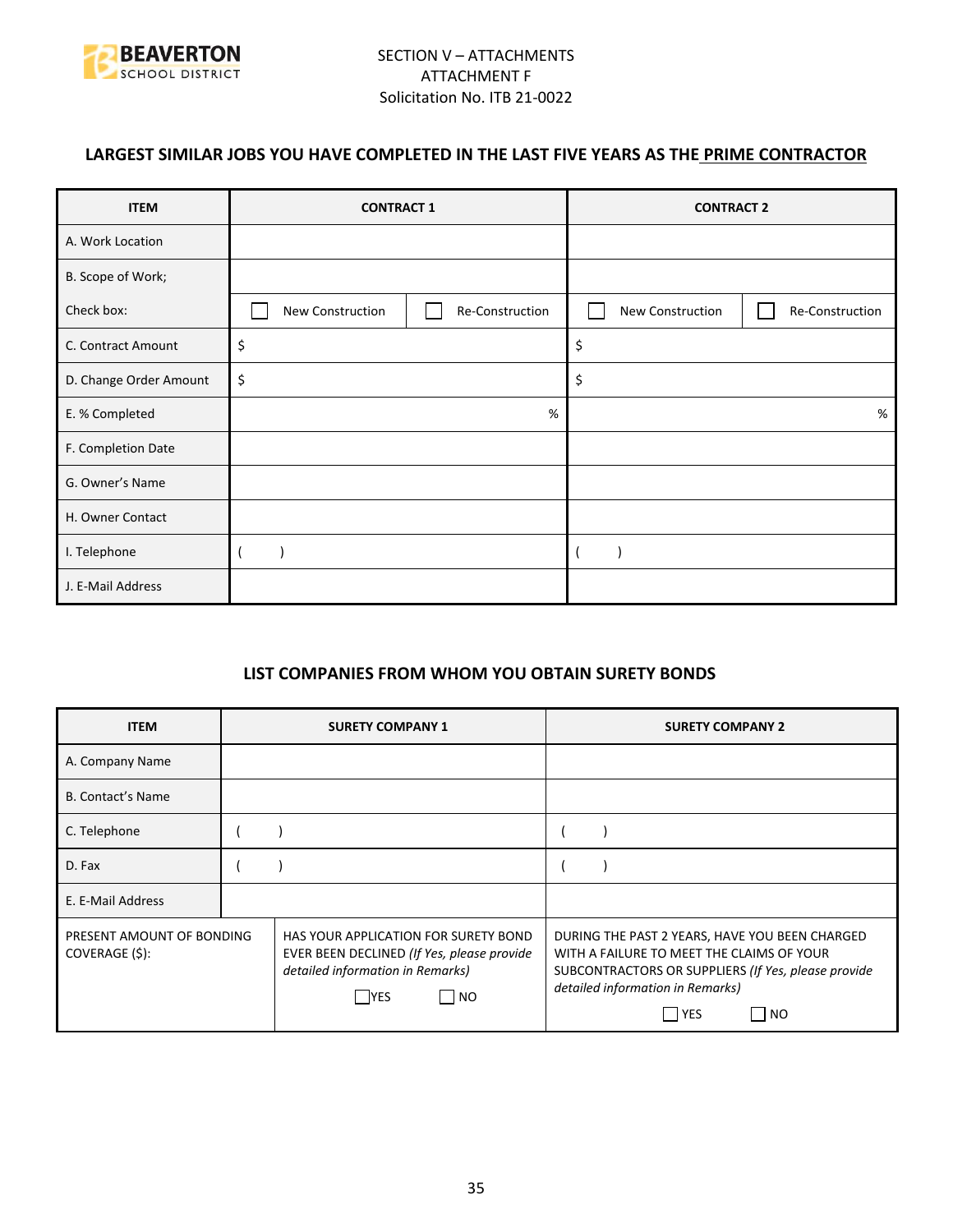

### **RELIABILITY**

| Has your company ever been declared in breach of any contract for unperformed or defective work? $\Box$ Yes.<br>No.                                                                                                                                                                                           |
|---------------------------------------------------------------------------------------------------------------------------------------------------------------------------------------------------------------------------------------------------------------------------------------------------------------|
| If "yes", explain.                                                                                                                                                                                                                                                                                            |
|                                                                                                                                                                                                                                                                                                               |
|                                                                                                                                                                                                                                                                                                               |
| Has any employee or agent of your company ever been convicted of a criminal offense arising out of obtaining, attempting<br>to obtain, or performing a public or private contract or subcontract?<br>Yes.<br>No.                                                                                              |
| If "yes," explain.                                                                                                                                                                                                                                                                                            |
|                                                                                                                                                                                                                                                                                                               |
|                                                                                                                                                                                                                                                                                                               |
| Has any employee or agent of your company been convicted under state or federal law of embezzlement, theft, forgery,<br>bribery, falsification or destruction of records, receiving stolen property or any other offense indicating a lack of business<br>integrity or business honesty?<br>$ $   Yes.<br>No. |
| If "yes," explain.                                                                                                                                                                                                                                                                                            |
|                                                                                                                                                                                                                                                                                                               |
|                                                                                                                                                                                                                                                                                                               |
| Has your company or any employee or agent of your company been convicted under state or federal antitrust laws?<br>Yes.<br>No.                                                                                                                                                                                |
| If "yes," explain.                                                                                                                                                                                                                                                                                            |
|                                                                                                                                                                                                                                                                                                               |
|                                                                                                                                                                                                                                                                                                               |
| Has any Officer or Partner of your organization ever been an Officer or Partner of another Organization that failed to complete<br>a construction contract?<br>Yes.<br>No.                                                                                                                                    |
| If "yes," explain.                                                                                                                                                                                                                                                                                            |
|                                                                                                                                                                                                                                                                                                               |
|                                                                                                                                                                                                                                                                                                               |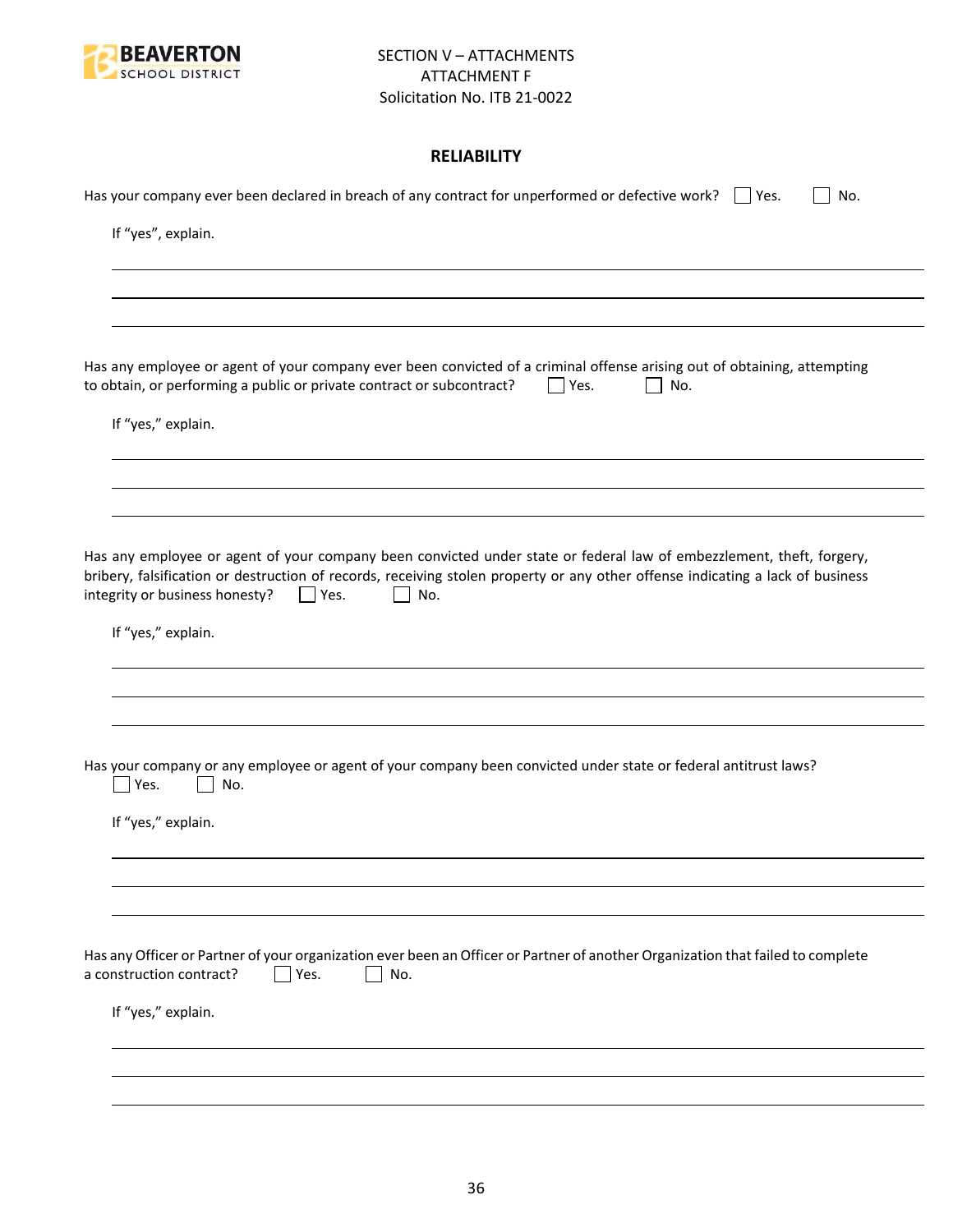

### **FINANCIAL RESOURCES**

| Indicate the Contractors total bonding capacity amount: \$                                                                                                                                                                                                                                                                                                                                |
|-------------------------------------------------------------------------------------------------------------------------------------------------------------------------------------------------------------------------------------------------------------------------------------------------------------------------------------------------------------------------------------------|
| What portion of this amount remains available at time of completion of this form? \$                                                                                                                                                                                                                                                                                                      |
| Has your firm ever been at any time in the last ten years the debtor in a bankruptcy case? $\Box$ Yes.<br>No.<br>If "yes," explain.                                                                                                                                                                                                                                                       |
|                                                                                                                                                                                                                                                                                                                                                                                           |
| Does your firm have any outstanding judgments pending against it? $\Box$ Yes.<br>No.                                                                                                                                                                                                                                                                                                      |
| If "yes," explain.                                                                                                                                                                                                                                                                                                                                                                        |
| In the past ten years, has your firm been a party to litigation, arbitration or mediation where the amount in dispute exceeded<br>\$10,000?<br>Yes.<br>No.<br>If "yes," explain.                                                                                                                                                                                                          |
| In the past ten years, has your firm been a party to litigation, arbitration or mediation on a matter related to payment to<br>subcontractors or work performance on a contract? Check "yes" even if the matter proceeded to arbitration or mediation<br>without court litigation. $\Box$ Yes.<br>No.<br>$\mathbf{1}$<br>If "yes," explain. (Include court, case number and party names.) |
|                                                                                                                                                                                                                                                                                                                                                                                           |
| Have you or any of your affiliates discontinued business operation with outstanding debts?<br>No.<br>$ $ Yes.                                                                                                                                                                                                                                                                             |
| If "yes," explain.                                                                                                                                                                                                                                                                                                                                                                        |
|                                                                                                                                                                                                                                                                                                                                                                                           |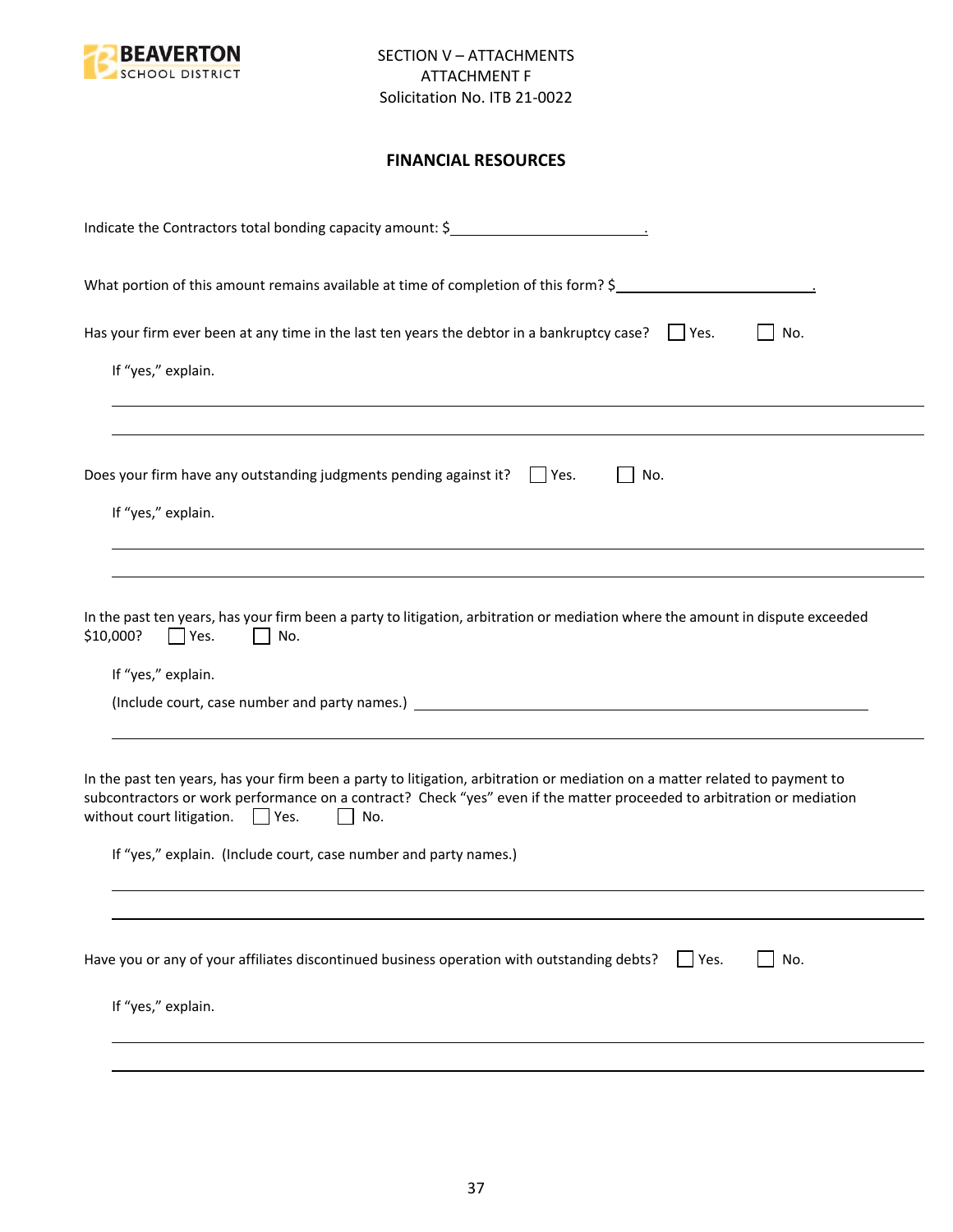

#### **KEY PERSONNEL**

List the principal individuals of your company, their current job title, the total years of experience they have in the construction industry and their current primary responsibility for your company. Corporations list current officers and those who own 5% or more of the corporation's stock. Limited liability companies list members who own 5% or more of company. Partnerships list all partners. Joint ventures list each firm that is a member of the joint venture and the percentage of ownership the firm has in the joint venture.

| <b>ITEM</b>                       | <b>Principal Individual</b> |
|-----------------------------------|-----------------------------|
| A. Name                           |                             |
| B. Position                       |                             |
| C. Years in Construction          |                             |
| D. Current Primary Responsibility |                             |
| <b>ITEM</b>                       | <b>Principal Individual</b> |
| A. Name                           |                             |
| B. Position                       |                             |
| C. Years in Construction          |                             |
| D. Current Primary Responsibility |                             |
| <b>ITEM</b>                       | <b>Principal Individual</b> |
| A. Name                           |                             |
| <b>B.</b> Position                |                             |
| C. Years in Construction          |                             |
| D. Current Primary Responsibility |                             |
| <b>ITEM</b>                       | <b>Principal Individual</b> |
| A. Name                           |                             |
| B. Position                       |                             |
| C. Years in Construction          |                             |
| D. Current Primary Responsibility |                             |

List the individuals who will be in the following roles if your company is awarded this Contract:

| <b>ITEM</b>                                       | <b>Contractor's Representative</b> | <b>Project Manger</b> | <b>Project Superintendent</b> |
|---------------------------------------------------|------------------------------------|-----------------------|-------------------------------|
| A. Name                                           |                                    |                       |                               |
| B. Position                                       |                                    |                       |                               |
| C. Years in Position                              | N/A                                |                       |                               |
| D. Largest Project<br>Supervised                  | N/A                                | ∍                     |                               |
| E. Largest number of<br>employees ever supervised | N/A                                |                       |                               |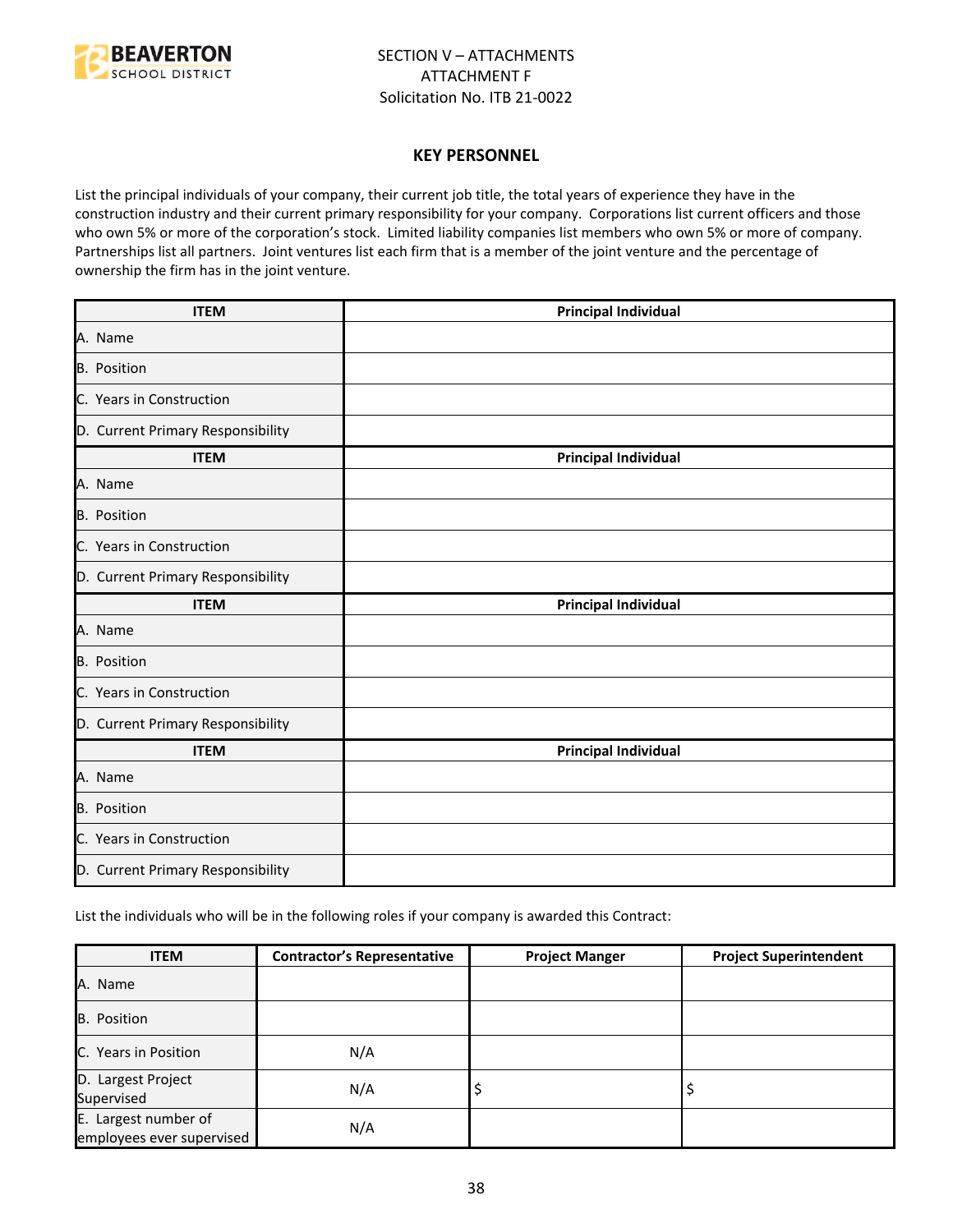

## **BIDDER REFERENCE FORM**

| (Insert Name of Bidder)                                                                               |  |
|-------------------------------------------------------------------------------------------------------|--|
| Bidder must provide five (5) references and must use a separate copy of this form for each reference. |  |
|                                                                                                       |  |
| ,我们也不会有什么。""我们的人,我们也不会有什么?""我们的人,我们也不会有什么?""我们的人,我们也不会有什么?""我们的人,我们也不会有什么?""我们的人                      |  |
|                                                                                                       |  |
| ,我们也不能会有一个人的事情。""我们的人,我们也不能会有一个人的人,我们也不能会有一个人的人,我们也不能会有一个人的人,我们也不能会有一个人的人,我们也不能会                      |  |
|                                                                                                       |  |
|                                                                                                       |  |
|                                                                                                       |  |
|                                                                                                       |  |
|                                                                                                       |  |
|                                                                                                       |  |

Method: Subjective Evaluation

Each reference may be checked for, but not limited to, adherence to contract terms and conditions, timelines, quality standards, overall customer service, project being of similar size, scope and complexity.